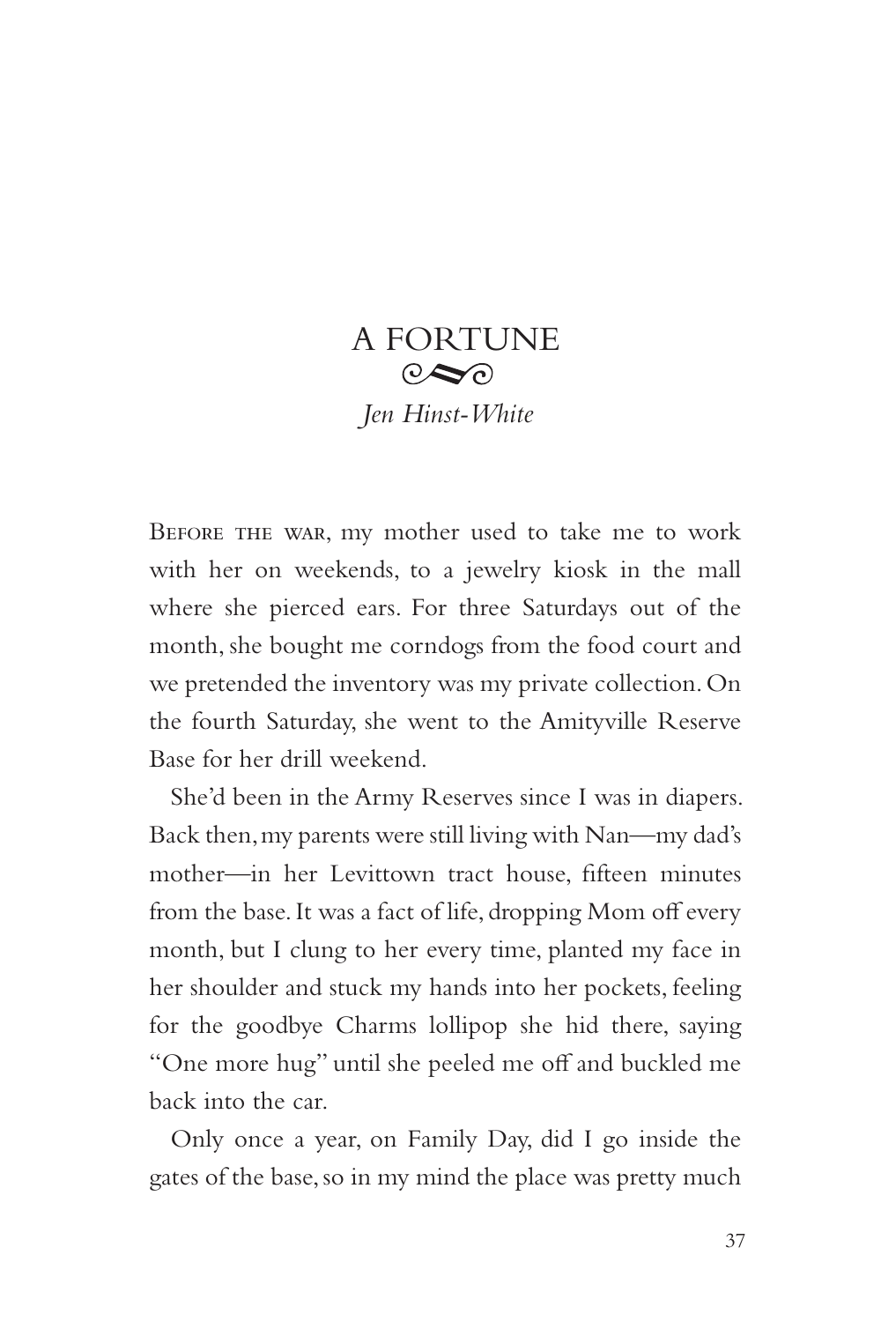a big gym with parading bagpipers. It was unremarkable from the outside—not much different from an elementary school, brick buildings behind a chain-link fence. Much more intriguing was the Dominican Sisters Motherhouse across the street. While my parents kissed their goodbyes, that was where I turned my attention. The Motherhouse, too, was brick, but unlike the base, its fence was graceful iron, with a statue of a woman in white watching over the lawn; I used to stare at the far-off windows, hoping I'd catch sight of a nun. I suppose we could have gone inside and tracked one down. The gates were always open. But we were not church people and we never did go.

The Reserves, Mom always said, were like the extra bag of flour in our pantry: just there for backup. She was no great baker, and that flour always expired before we got around to opening it. So I didn't worry. But in 1990, when I was eight, they sent her unit to Saudi Arabia for Desert Shield. Before she left she told me: "It's not a war."

"Will they shoot at you?"

"We're an engineer company. We just build things."

"Things like what?"

"Like roads," she said. "Nothing scary about roads, right?"

Some nights, when my father thought I was sleeping and turned on CNN, I sneaked out into the hallway and watched from around the corner. If I saw the green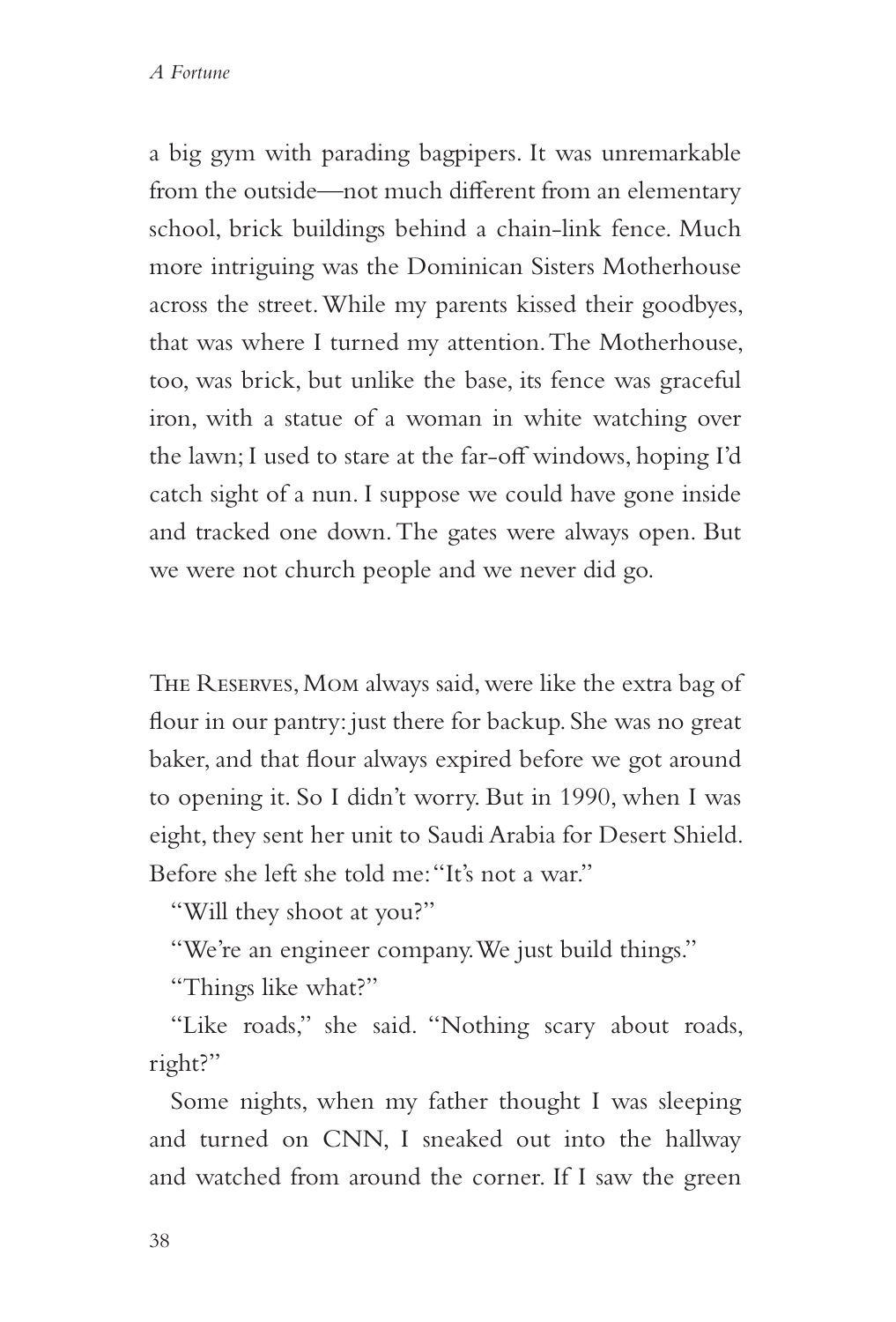flare of missiles leaping across the sky, I went back to bed and, eyes closed, walked step by step through our old goodnight routine: first my mother brushing her teeth after her evening cigarette (she would not kiss me with smoke breath); then chasing me to bed; then singing Joni Mitchell's "A Case of You." *I am as constant as the northern star.* I practiced breathing the way the counselor at school had taught me: *In*, two, three, four. *Hold*, two, three, four. *Out*, two, three, four. *Hold*, two, three, four.

THEY SAY THAT when your loved one is serving overseas, it's best not to make any big changes. Don't even get a new haircut, they say. Let her come back to the home she remembers.

We broke the rules. Soon after she left, Dad got a betterpaying job at St. Joan's Hospital in Port Jefferson, forty minutes away. With only Nan to help care for me, there was no time for long commutes. "You *should* move," Mom told us, over a tinny long-distance line. "It's just Port Jeff, it's not a foreign country." I'd been born at St. Joan's; Nan had been volunteering at the hospital thrift shop for years. Dad found us a house south of the train station, where rents were cheaper.

And her homecoming, six months later, was still happy almost desperately so. Flags and kisses, Springsteen on the boombox, red-white-and-blue cupcakes from Girl Scout Troop #1417. She looked thinner than I remembered,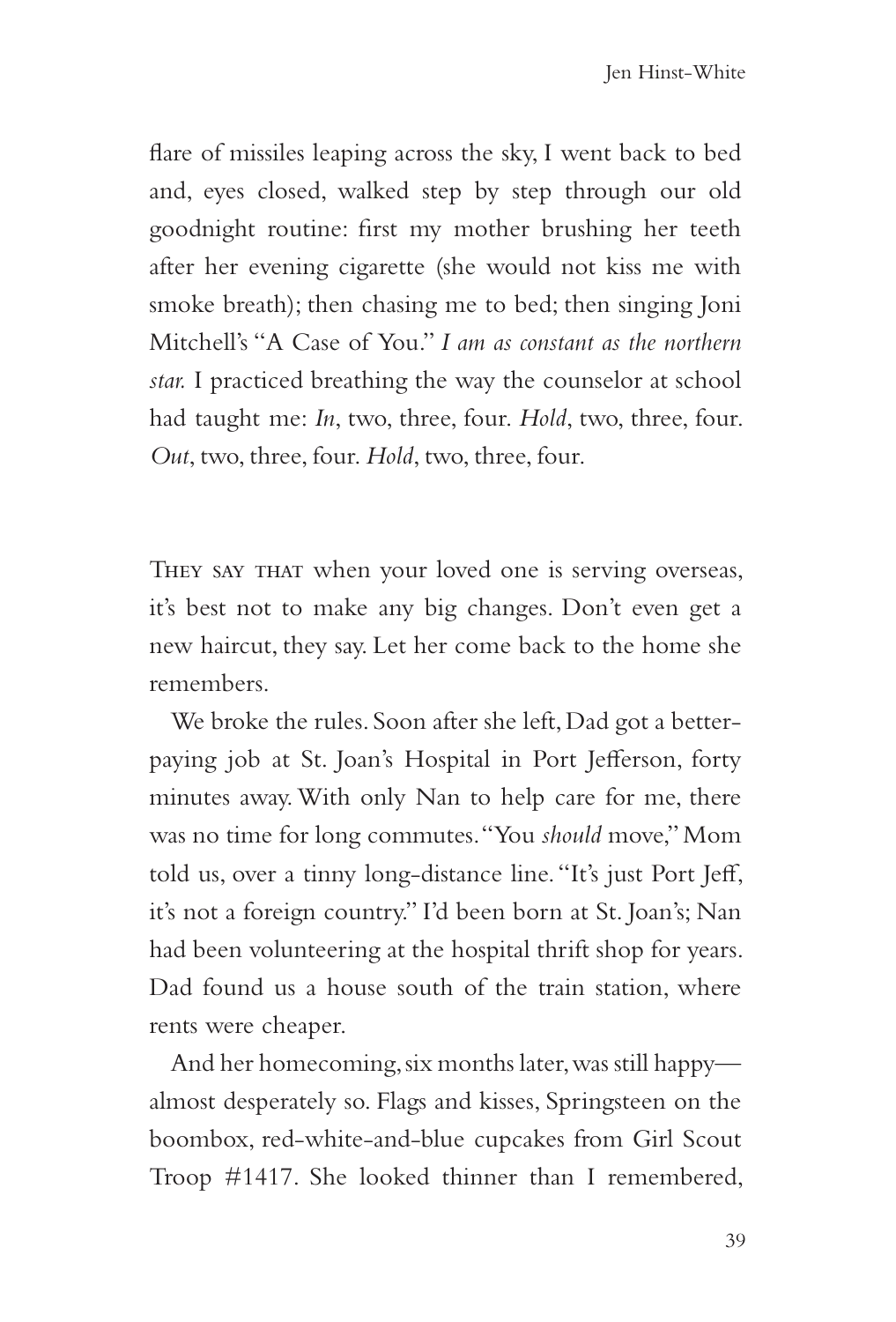weather beaten and tired, with a desert tan. But she came home.

HER FIRST NIGHT home, I woke after midnight and she was standing in my doorway.

"Mom," I said, but she didn't come to me.

A few miles off, the railroad signals clanged. Her body jerked and she backed away from the door.

"Mom," I said again.

"Where's the light switch?" she said. I turned on my bedside lamp. She crept to my bed, scooped me up, and cradled me as if I were two instead of nine.

I felt stiff-backed and gangly, more like a nanny goat than her little girl; I'd had a growth spurt while she was gone. I wriggled away and tried to hug her the normal way. Her body turned hard. She shrugged me off and left me there in the lamplight.

That was the first of many nights I woke to see her in the doorway. But every time afterward, she pretended she was getting something from my room, blew me a quiet kiss, and left.

SHE COULDN'T WORK at the mall anymore. As the crowds swarmed around her, she panicked and couldn't breathe.

We couldn't go to Fourth of July fireworks. On a bad day, we couldn't even drive in the car. She tried. She would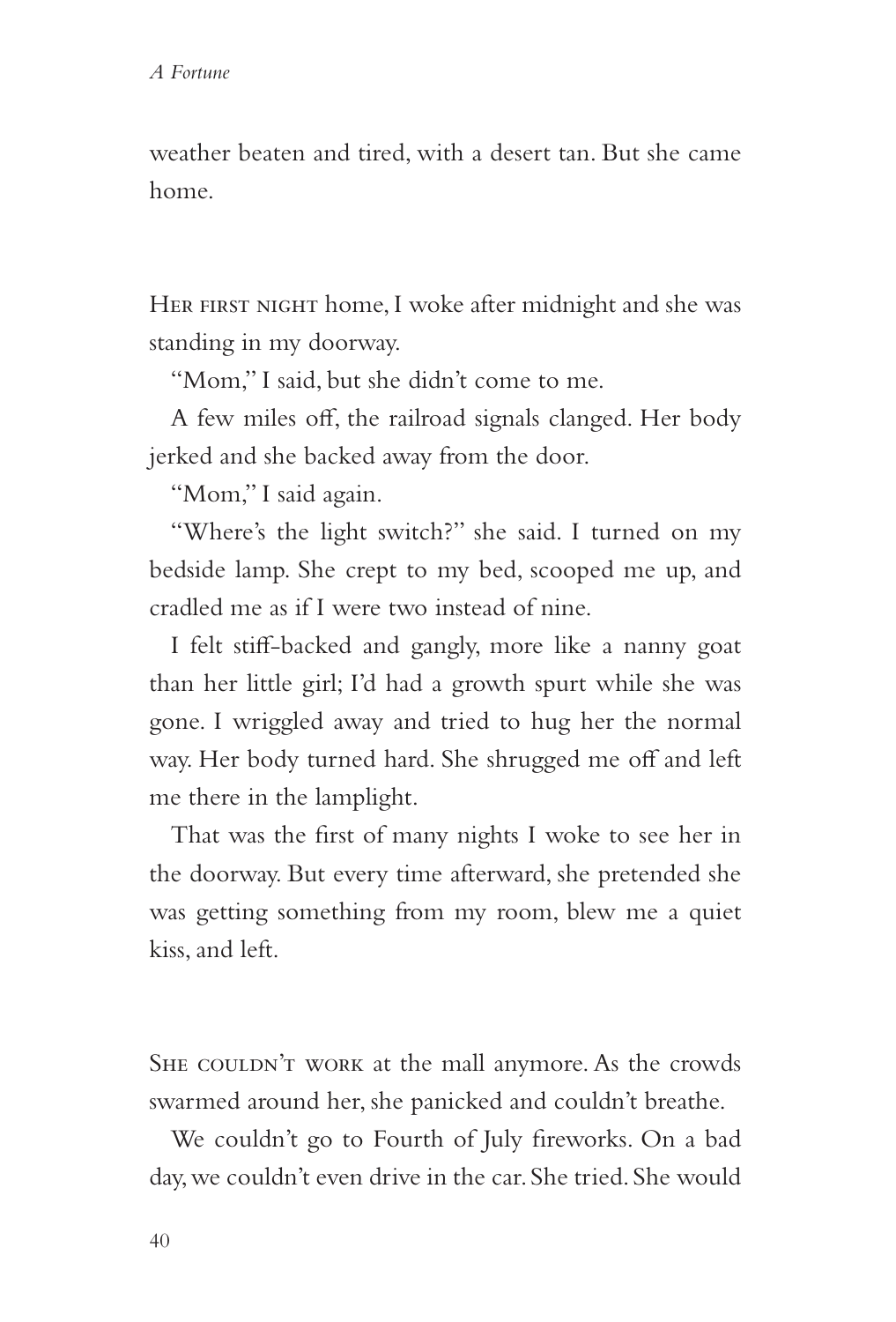take the keys off the hook but then stop, lean against the wall, sink to the floor. "You can watch cartoons, just for a minute. We'll go in a minute." Often she threw up before we left the house, if we left at all.

Nan and Dad began to say: Maybe it was for the best, that we moved so close to St. Joan's. The psychiatric unit was the best in the region, they said—better than the VA. My mother stayed there for a month.

A week after she was discharged, she drove our Toyota into a tree.

Yes, it's possible that it was an accident. To this day, fifteen years later, Dad believes it was. I want to believe. But I remember my mother swatting houseflies mid-flight against our kitchen cabinets, hitting carnival targets deadcenter with water guns.

While she was still in St. Joan's, I'd written in my diary: *Bad words bad words bad words. All the other moms went to Cookie Day at school. Jessica said "why is your Nan here instead of your mom" and I had to tell her Mom was on a secret army mission. Nan's cookies were weird with lickerish stuff in them. So after school Nan and I got in a fight and she said "Your mother needs to pull it together I can't take this anymore" Dad said "Stop it's not Bertie's fault." But it is her fault. I told her not to go away and did she listen no.*

I left it open on my dresser. I wanted her to read it. I'm haunted now by the thought that she probably did.

 $\infty$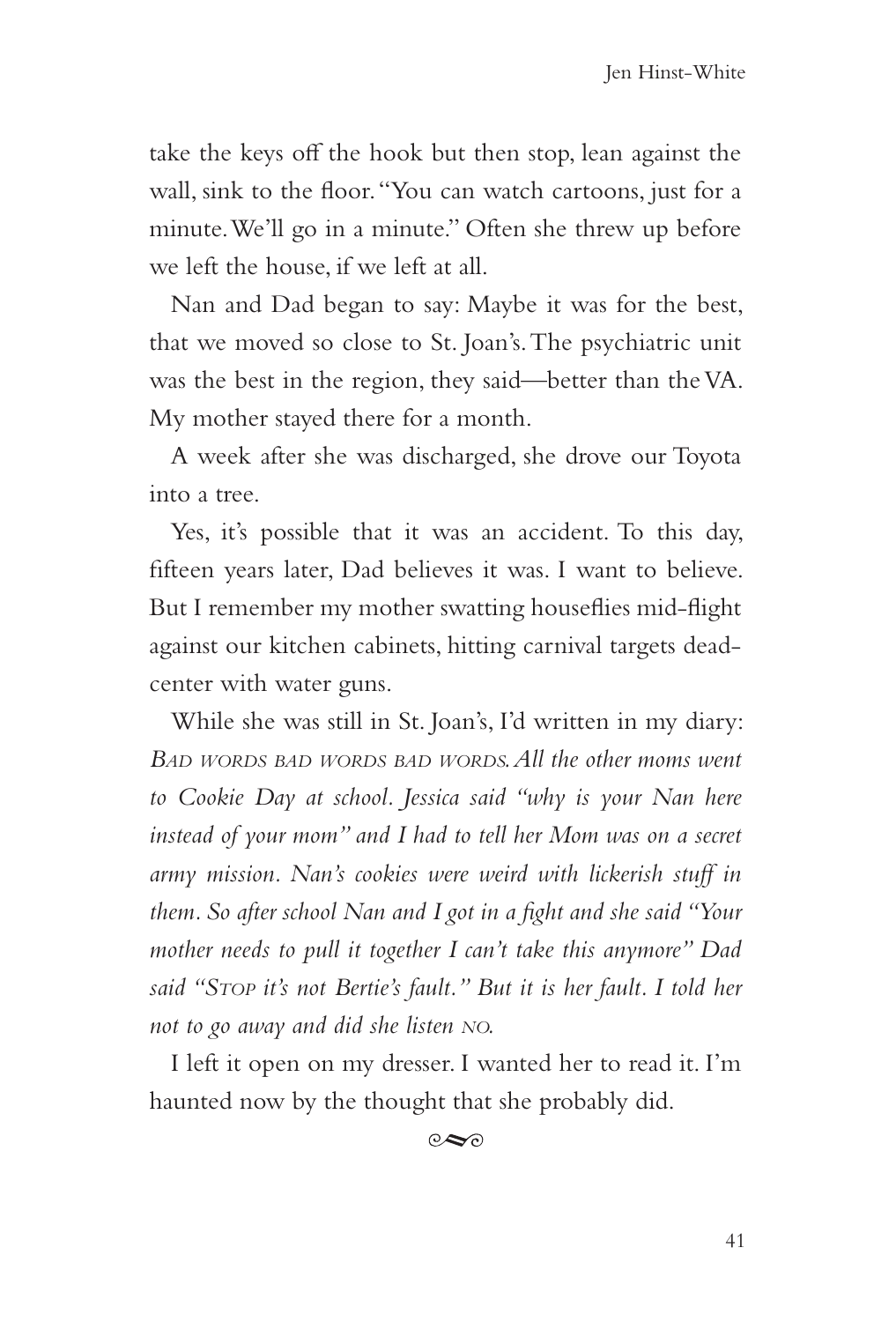SOMETIMES GRIEF WANTS silence. Or sugar. Or drink. Or the dark. I was ten when she died, and my grief wanted another world, so I made it. I would lie on my bed with some item of Mom's clothing draped over my pillow, and I'd imagine us together on a bench at the mall, my head on her shoulder. "Thirsty?" she would say, and put a straw to my mouth, strawberry milkshake in a food court cup.

The place we sat in my daydreams wasn't loud or crowded like the real mall. I came to think of it as the middle place: the place between our world and wherever my mother was. "We can sit here as long as you want. There's nothing else I have to do. Forget your homework," she would say. "There's more to life than homework." We didn't talk about the accident. She would stroke my hair and tell me how brave I was, how smart and good; how she'd watched my future like a movie, and it was going to be safe and sweet and full of good fortune.

MY FATHER SCHEDULED his grief. During work hours he set it aside; at home he cared for me as usual; but one night a week—always after my bedtime—he shut himself in their bedroom with a six-pack of my mother's favorite beer and a box of their old cassettes. Through the wall, through the muffled music, I sometimes heard the low rise and fall of his voice, though I could never make out the words.

My grandmother—she organized. Not the kitchen cabinets, not my mother's belongings, nothing as domestic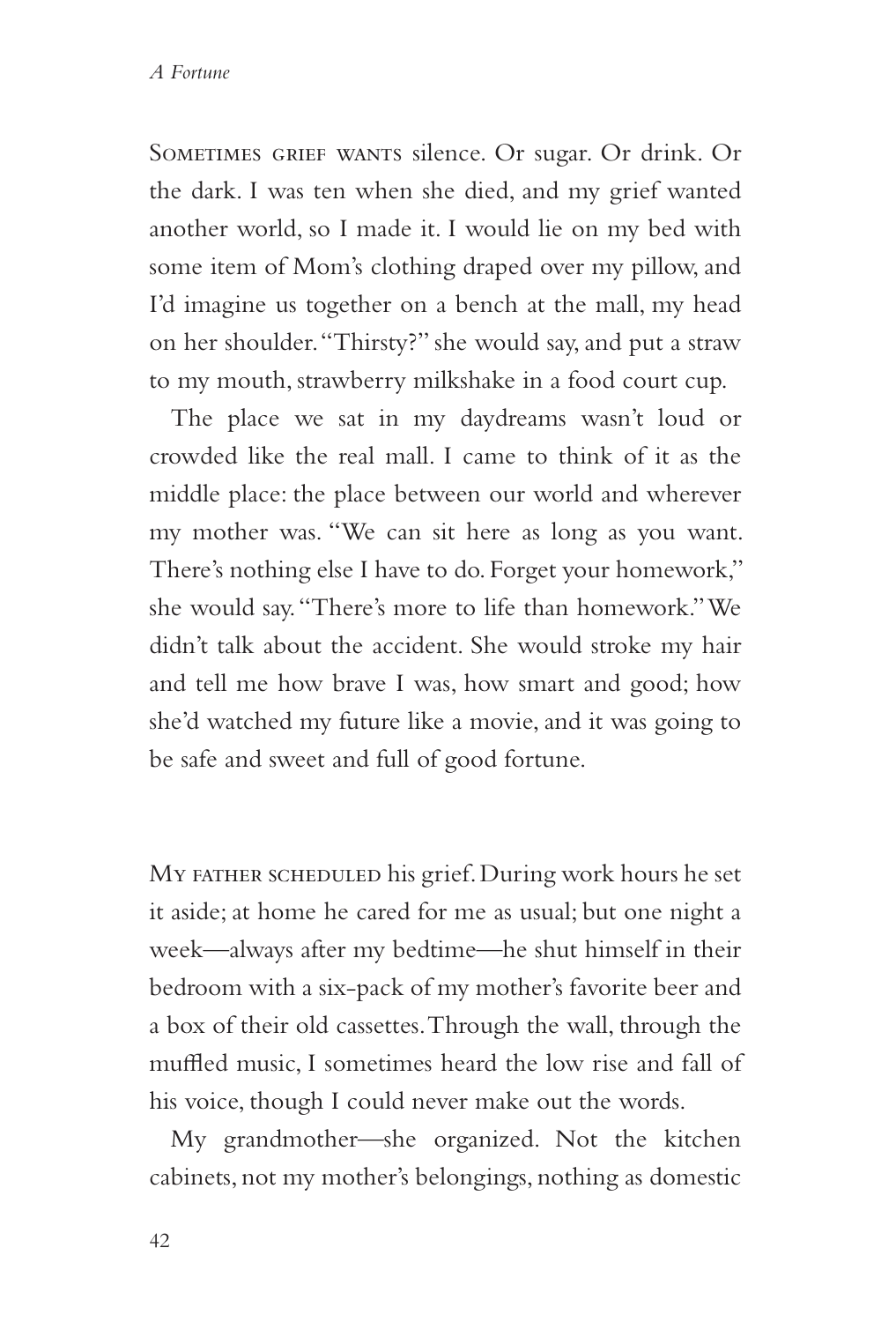as that. About six months after my mother's death, we were eating dinner when she looked across the table at my father and said: "Somebody should do something for women like Bertie."

My father didn't look up from the biscuit he was buttering.

She pressed on. "Women just out of the service." He put his knife down. "Something like what." In those days, his questions rarely sounded like questions.

"A newsletter, maybe." Nan was a veteran herself, a WAC glassblower during World War II; she made test tubes for the military's chemical laboratories. These days she was a secretary at the community college. She typed up the newsletter for the career center, and when I was out sick from school and went to work with her, she let me flip through the clip art book. "Put the girls in touch with each other. Little articles on how to get your education benefits. Find counseling. How to . . . you know."

"Local women, you're saying."

"Anywhere."

My father sopped up the last of his stew with the biscuit and took his time chewing it. "Atoning for something?" he said. I didn't know this word, but I knew his tone. I took the knife and began to butter my own biscuit, pressing down into every hollow.

They were taking so long to speak. They weren't even telling me to go easy on the biscuit.

"Could I draw the pictures?" I said, and my father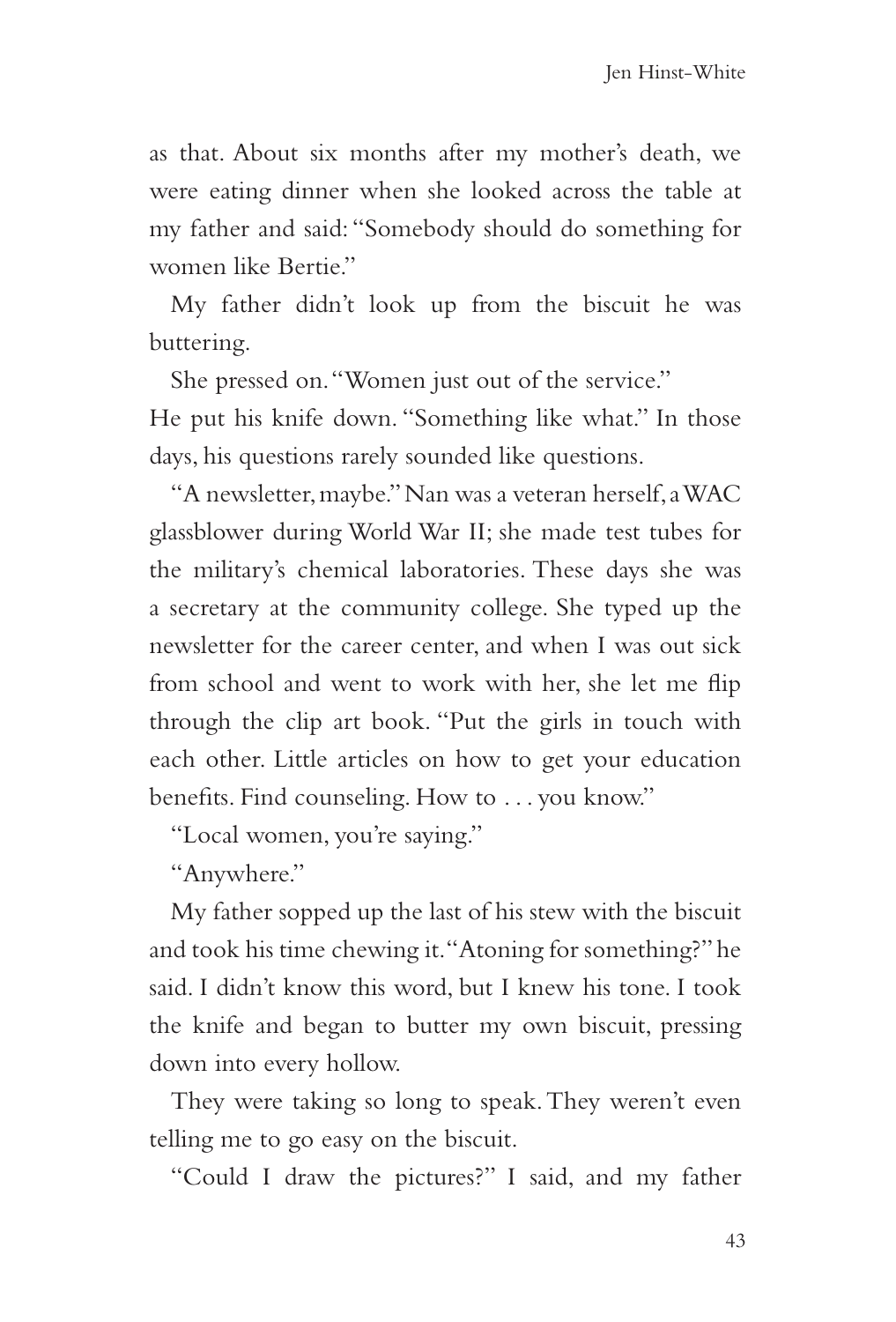turned his face to me. After a moment, he put his hand on my hair.

Nan called the newsletter Returning Birds. I did draw the pictures. She got permission to use her office's photocopy machine, so for those first couple of years, our only expense was postage. But Nan began to dream: support groups and counseling, job search assistance and free childcare and volunteers who could help women navigate Veterans Affairs.

Little by little, I came out of my bedroom to help her.

NAN IS EIGHTY now. Returning Birds is coming up on its thirteenth anniversary. It's won awards. Possibly it's saved lives. And Nan has been dropping hints ever since my college graduation—hints I've consistently ignored—but recently, she came out and said it: "You could run this operation, Keller. And you should."

"Why?" I said.

"You even have to ask?" she said.

I've done enough volunteering to know what my life would look like: I'd work long days and weekends; I'd write a hundred grants for every one we receive; and for every encouraging email from a vet or spouse, there'd be another that begins *Dear Pacifist Bitch* or something like it. None of this fazes Nan; working at Returning Birds makes her feel closer to my mother than she did when Mom was alive. Launching an organization was a very Nan thing to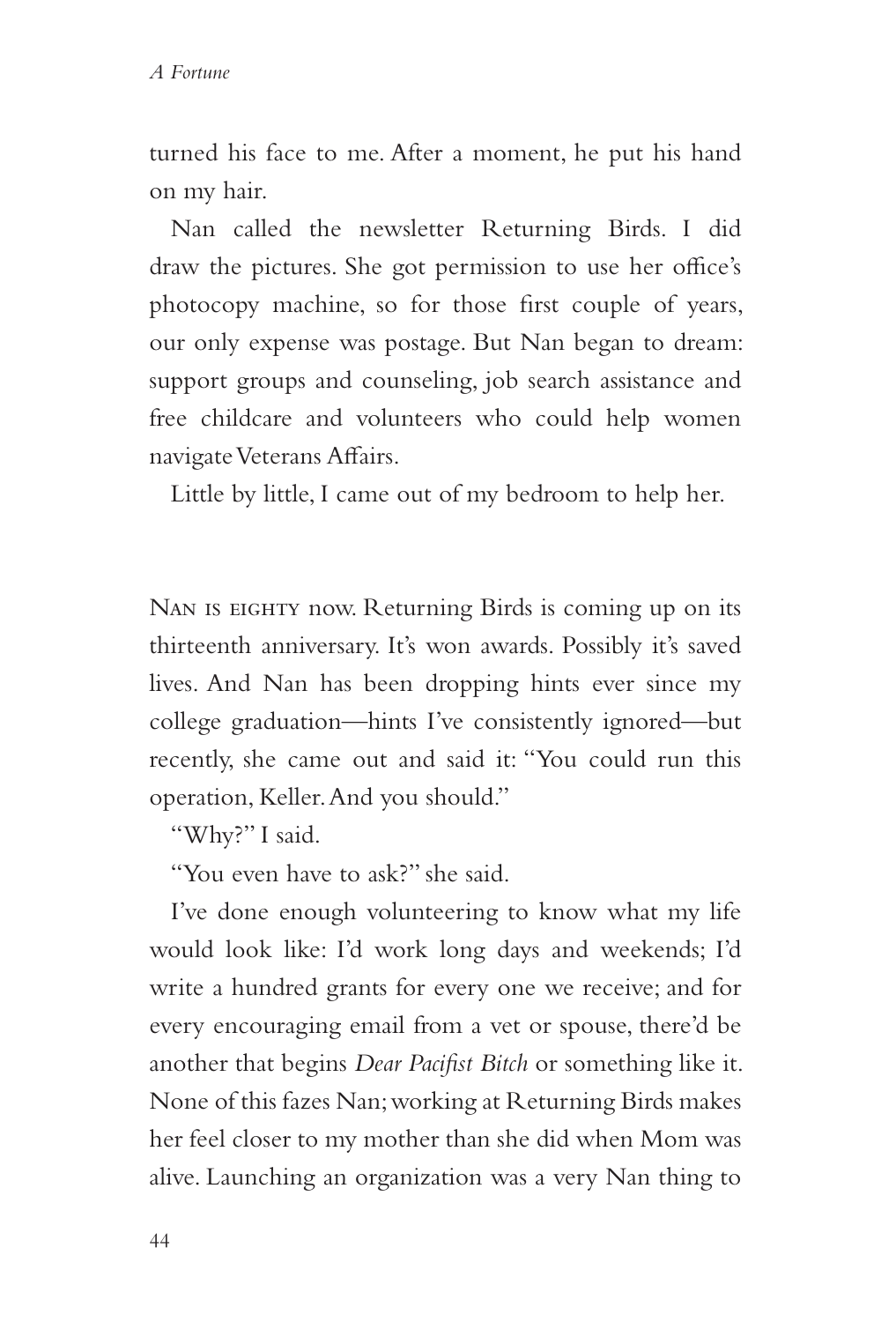do. But I am not Nan. My mother lost her life pursuing someone else's mission. So—yes. I do have to ask.

These are the things I tell Nan. But there's another reason I can't say aloud.

At my job at the mall, I sometimes run into Birds women with their daughters. They scout the after-Christmas sales; they bicker over prom gowns; they see me through the window of the t-shirt shop where I work and bring me iced coffee. If I were meant to run Returning Birds, wouldn't those moments give me joy?—healthy family, job well done? But as it is, the girls show me their glittered dresses, and deep in my secret self I ache.

If I could imagine myself into the middle place the way I used to, I'd ask my mother what to do.

ONE DAY IN seventh grade I came home from school and found Nan sitting on the front step, leaning back on her hands like a girl, rhinestone earrings flashing in the sun. I could smell lemon cake baking.

"If you were going to name a store after your mom," she said, "what would you call it?"

Nan had a gift for rallying helpers, but she still needed to eat, and she couldn't do all she wanted with Birds while working full-time at the college. For a while, in the beginning, she ran huge monthly tag sales in the St. Joan's parking lot, splitting the proceeds with the hospital. At the edge of the hospital property was a little old house, which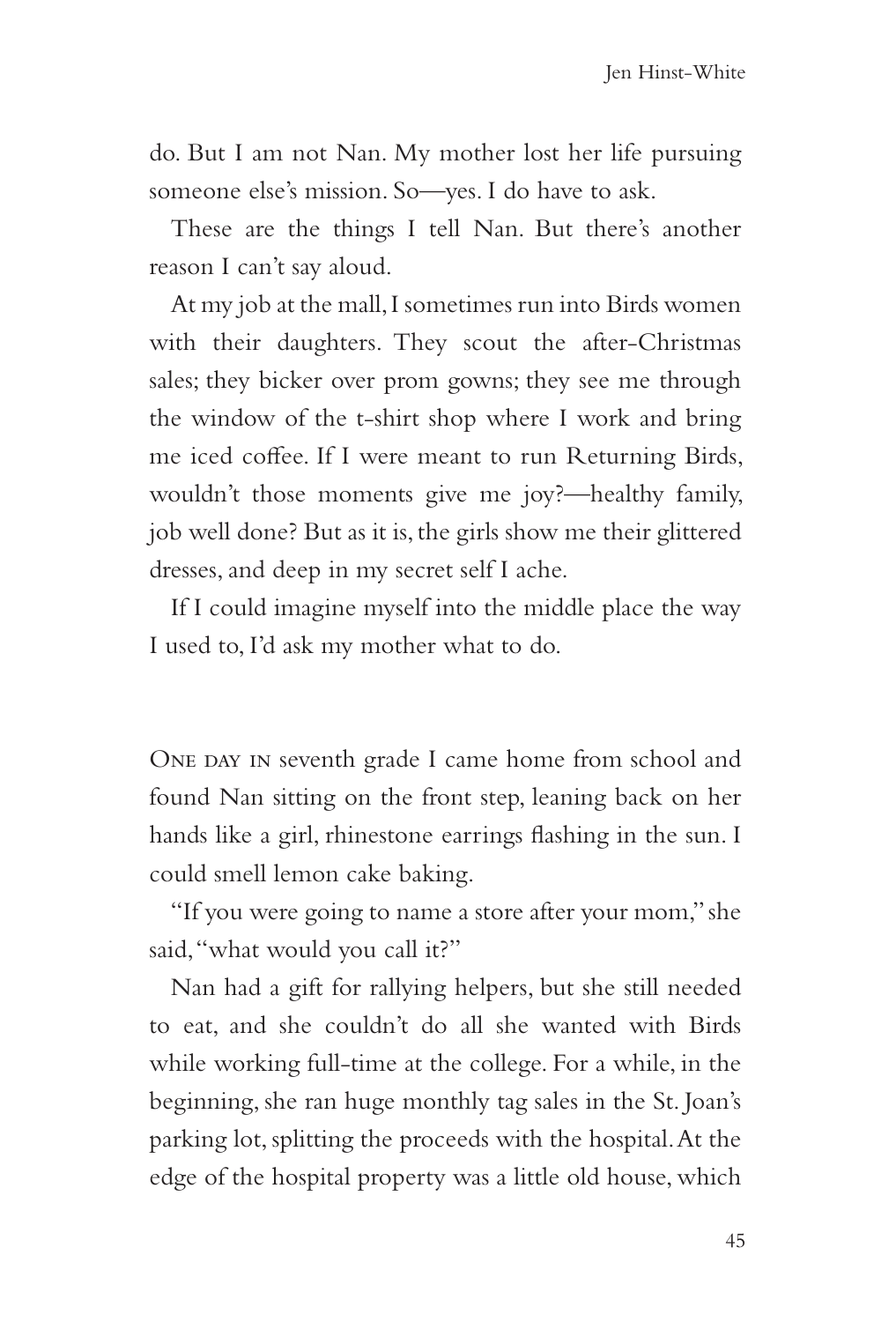St. Joan's used to operate as a thrift shop. That thrift shop was where Nan had volunteered, even when my mother was first called up and there was me to care for, dinners to cook and lunches to pack. After a few months it got to be too much and she had to give it up. She had planned to volunteer again when my mother came home and things went back to normal. But of course that didn't happen, and anyway, while she was waiting, the hospital closed the thrift shop and put the lot up for sale.

Buying that shop made it possible for Nan to devote herself to Birds full time. We named it Bertie's Nest. It didn't bring in a fortune, but the profits were enough to pay Nan a salary and help with the volunteers' longdistance phone bills. For the women, it was a sanctuary: a place to come in and talk at leisure, without paperwork or formalities.

It was my sanctuary, too—a clapboard-sided box of wonders, with velvet-red walls, rich with the smell of the coffee Nan kept brewing at the register. The donations came in from attic purges and the unsold remnants of estate sales. There were dead people's diaries, and strange garments like caftans and dickies, and a vintage pinball machine. By the front door, we hung a photo of Mom in her reservist's uniform, sitting cross-legged with me in her lap. I'm three or so, clutching that goodbye lollipop, my mouth sugared apple green and sticky; she's whispering in my ear. (What I'd give to remember what she was saying.) The photo was taken years before the war, and her face is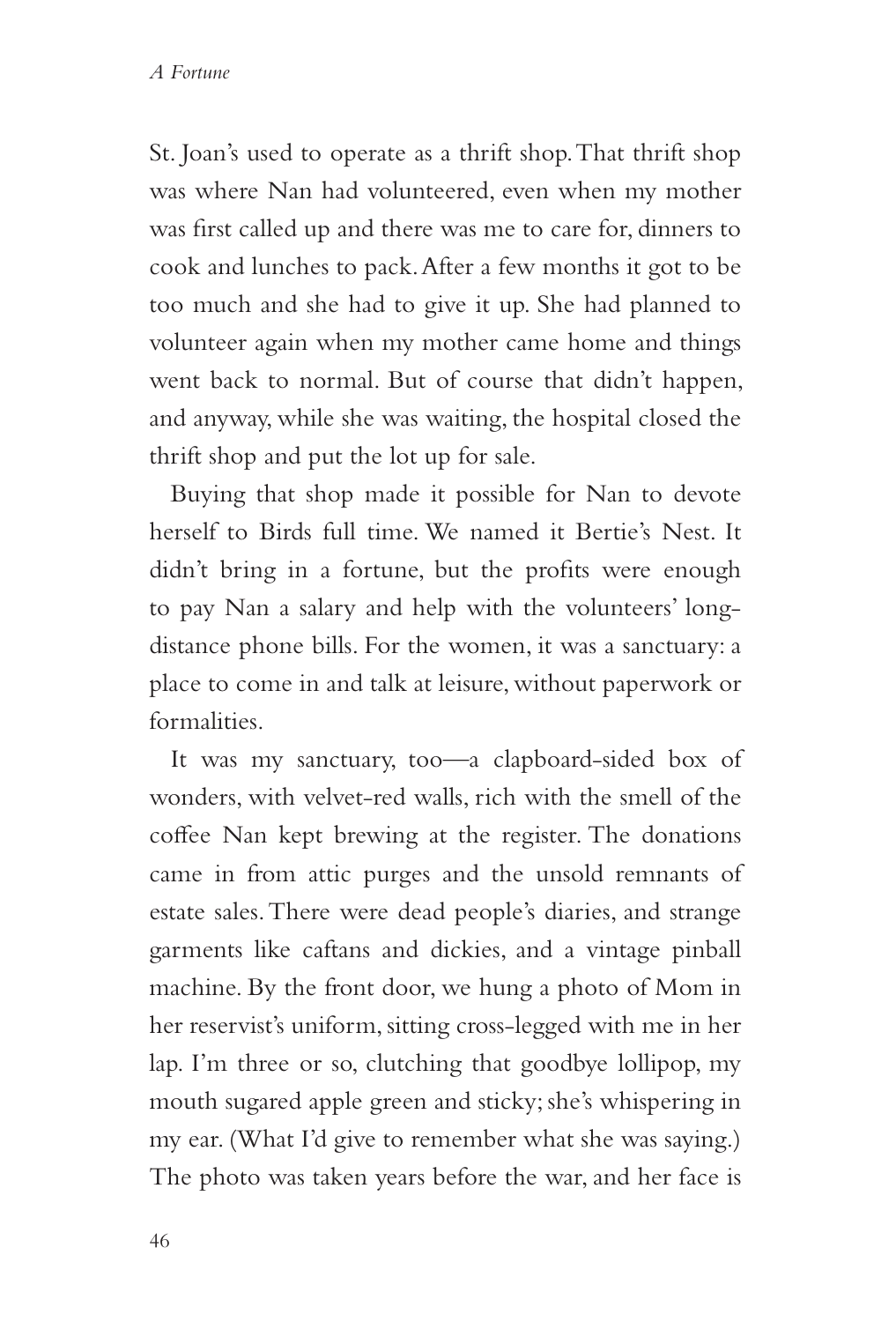still round and glowing like a summer moon.

The summer of 1996, when I was fourteen, I asked Nan if I was old enough to work at the thrift shop yet. All that June, we spent days sorting donated clothing while Nan schooled me in her politics. "Don't let anyone tell you," she said, "that supporting the troops means supporting the war. Sometimes it means asking a good question. You saw that young lady who came in the other day—the one who said her joint pain was probably worse than mine? The VBA says it's got nothing to do with her service. Even though it came on when they destroyed the Iraqi chemical weapons. Claim denied. Who's supporting her?" Nan tossed a t-shirt into the reject pile.

I listened to big-band music on donated record albums, drank coffee that was mostly milk and Equal, and earned \$15 a day from Nan's own paycheck. I'd become a legitimate teenager, with a righteous cause besides. I bought iron-on patches for my backpack and thought about what flavor of person I'd be when I started high school in September. I began to insist that my family call me Keller, the name on my birth certificate. Kerri, my nickname, now seemed too girlish.

I was young, and I never wondered how Nan paid for it all: the building, the permits, the utilities. I didn't know how much it matters, where money comes from.

 $\infty$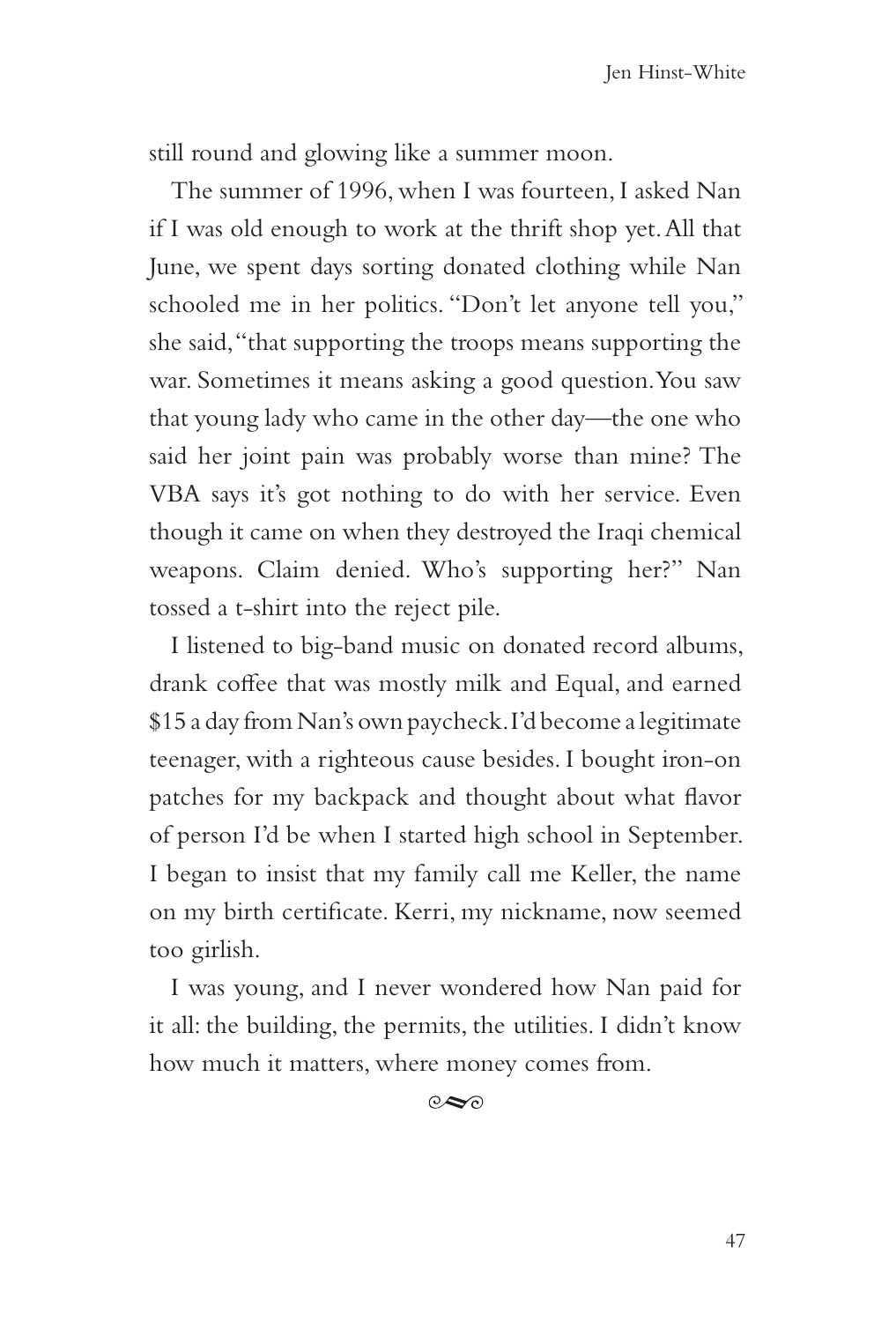ONE MORNING AFTER a rainstorm, I saw a cloud hovering along the edge of the roof. "More gnats," I said to Nan. We had seen a bigger cloud in the springtime. She didn't look long; we were unloading barstools from a pickup. But when she got inside, she made a phone call.

The termite man came that afternoon. He asked if there was attic space behind the walls upstairs. Nan told me to watch the register and led him up. I waited for ten minutes, but when I heard creaking and knocking, I disobeyed and climbed the stairs. He had pried up some linoleum on the second floor, yanked up the plywood, and was pushing his screwdriver into a beam. The wood flaked away.

"These joists," he said, "that's structural damage." He motioned with his flashlight. Nan knelt and peered into the hole. "This and the walls. It's going to cost a fortune." I knelt beside Nan. The beam was gnawed to ribs, doused with downy powder. I could hear the record downstairs skipping, and Peggy Lee croaking *why don't—why don't* like a pond frog.

"Could it collapse?" Nan asked him.

"Not tonight," said the termite man. "Not next month. But."

My grandmother tapped the back of my neck, which meant I should go down and turn the record player off. Each stair creaked beneath my feet. I thought of those tunnels in the floor joists and stepped more gingerly.

After the termite man left, Nan called my father. The two of them sat at a 1950s diner table with ridged chrome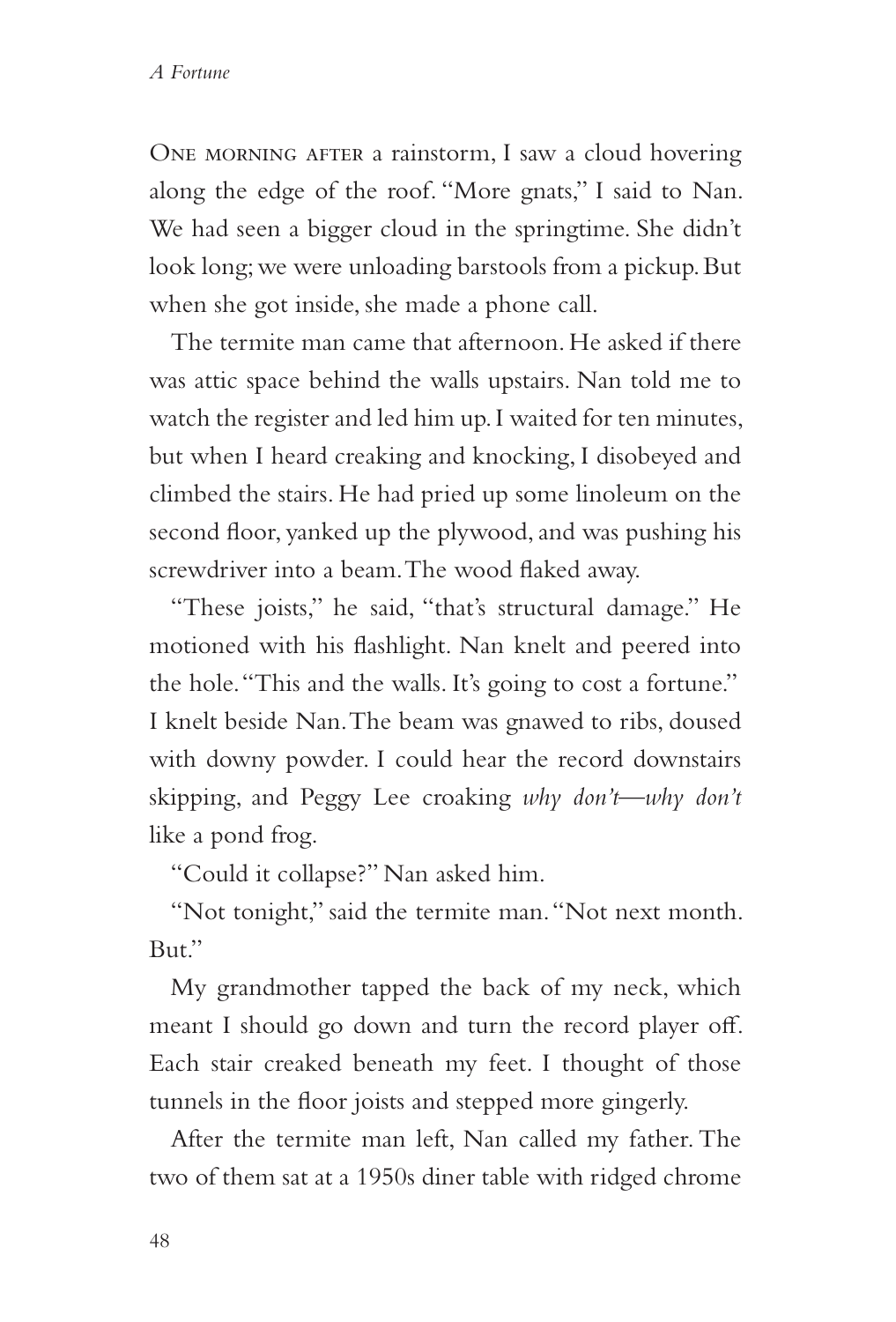edges and studied the building's insurance policy. Termite damage wasn't covered.

"I'm going to see Marie," Nan said.

"What can she do?" my father said.

"Who's Marie?" I said.

They ignored me. I began to thwack the flippers on the pinball machine to make them think I wasn't listening.

"Who else is going to help us?" Nan said.

"Mom, we knew this place might not work out. I guess you could do a fundraiser."

"To rebuild the shop?"

"Instead of the shop."

"So you do want to close it," Nan said.

"Unless you can find some big donor who thinks it's worth it to make the repairs."

"I'm going to see Marie." Nan stood up and turned the sign on the front door from Open to Closed.

"Right now?" my father said. "Isn't she way upstate? I've got a shift tonight." Friday was Dad's all-nighter in the ER, and Nan and I stayed up late, watching 1970s reruns and eating whatever I felt like eating. If Nan was going somewhere, then I would be spending my first night alone. In my wallet I'd been keeping the phone number of a guy from eighth-grade shop class, Chris McCready. His older brother had an ice cream truck and sold beepers alongside the King Cones and Firecracker popsicles. He let Chris ride along on the route and they stayed out past midnight, cruising wherever they pleased with the plinking tunes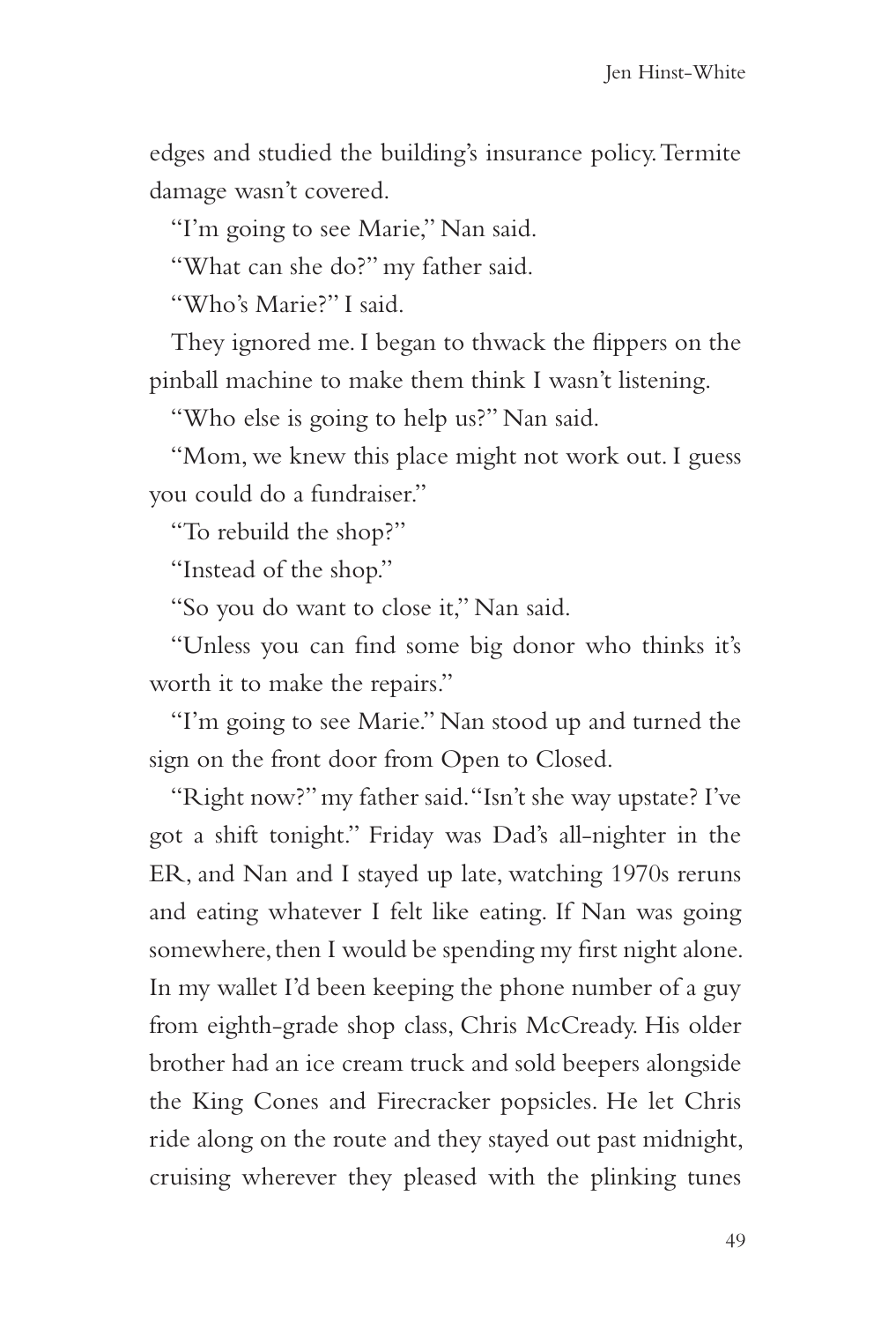turned off and Nirvana turned up loud. Chris had said I could come sometime if I didn't bother his brother. My father and grandmother never would have let me go, but if Nan was away—I laid a quarter on the glass surface of the pinball machine.

"Kerri can come with me," Nan said.

"Marie's going to let you stay overnight?"

"There's a Motel Express," Nan said.

I tapped the quarter partway into the coin slot, seeing how far I could slip it in without losing it. Dad would want me home in my own bed, not on some mysterious errand with my grandmother. My father looked over at me, and I let the quarter fall in. I waited for the bells and buzzers, but nothing happened.

"If we pack fast," Nan said, "we can get the next ferry and be there by dark."

"Leave a number where I can reach you," my father said.

WE TOOK THE Port Jefferson ferry across the Long Island Sound. It was a windy day; the Sound was full of toothy waves. I lay across three seats with one of my mother's old sweatshirts for a pillow and, too nauseated to ask questions, watched the blue horizon plunge and swell. After a while I closed my eyes and tried to conjure up the middle place. I hadn't done this in a long time; she'd been gone four years now, and her clothes didn't smell like her anymore. I tried, but every time I started to properly get the scene, someone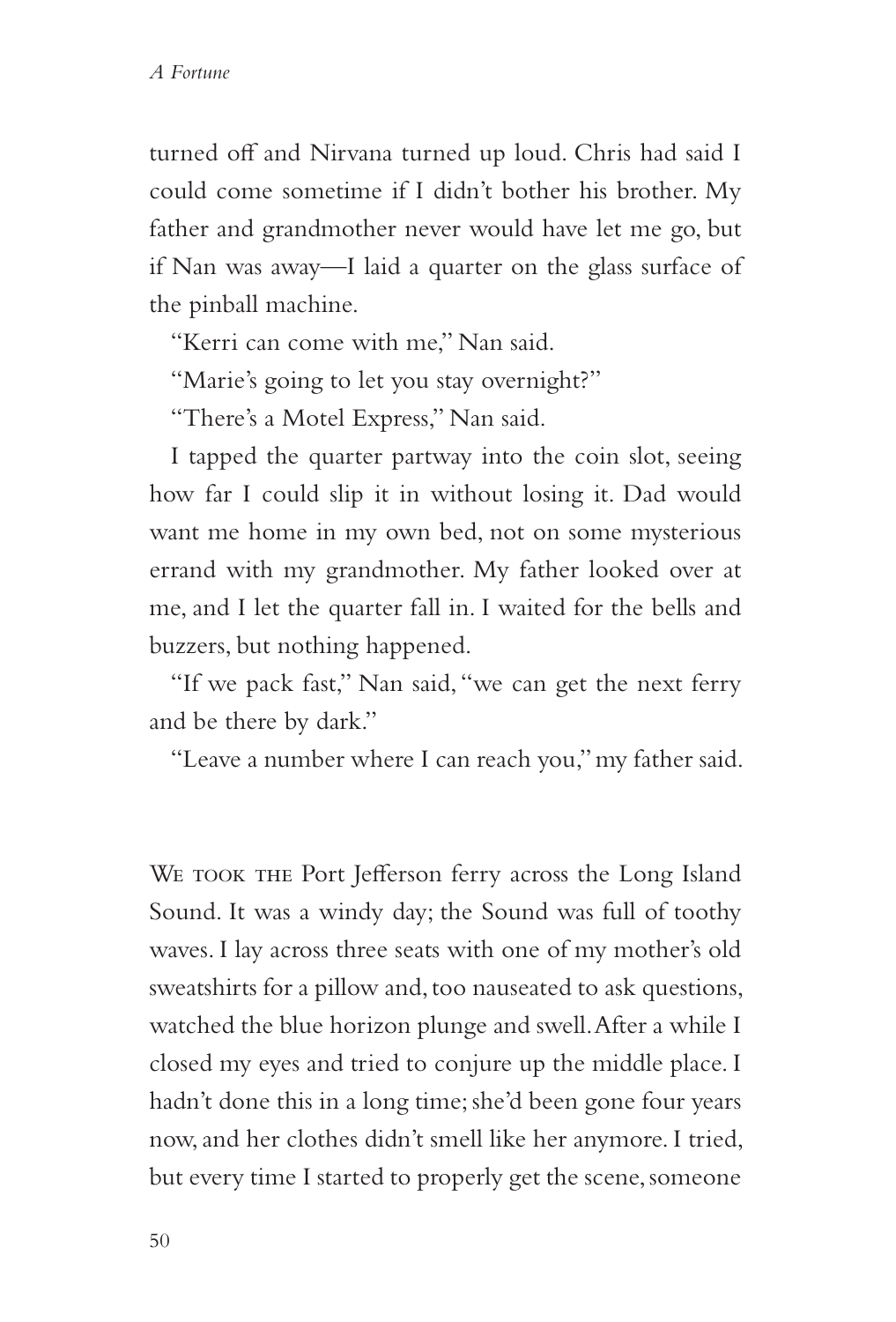walked by with a panting dog or a fussy baby. I gave up and watched the waves again. Nan played solitaire.

Only when we got safely to Connecticut and drove off the boat—only when the seasickness wore off and Nan took off north on Route 8—did I start to wonder where we were going. I was still bummed to miss the ride on the ice cream truck, but at least this was an adventure; we rarely did anything new.

The route was a confusion of forks and exits, overpasses and city billboards, but after a while it settled down into a leafy highway that seemed to shoot straight north.

"Are you going to tell me who Marie is?" I said. Heat writhed off the asphalt and crinkled the road ahead. We might have been driving into a dream.

"I did her a favor once," Nan said. "She's sort of a renegade nun."

I pressed my feet against the glove box and watched trash and wildflowers fly by on the highway median. Renegade Nun. It sounded like a video game. "You're making that up."

"She was in the novitiate—nun training," Nan said. "Her and a few other girls. Before they took their vows, they decided to leave and start their own sisterhood. It was the seventies."

So I was finally going to see a nun. It had been years since I'd thought of the Motherhouse across from the base.

"What's she going to do?" I said. "Pray away the termites?"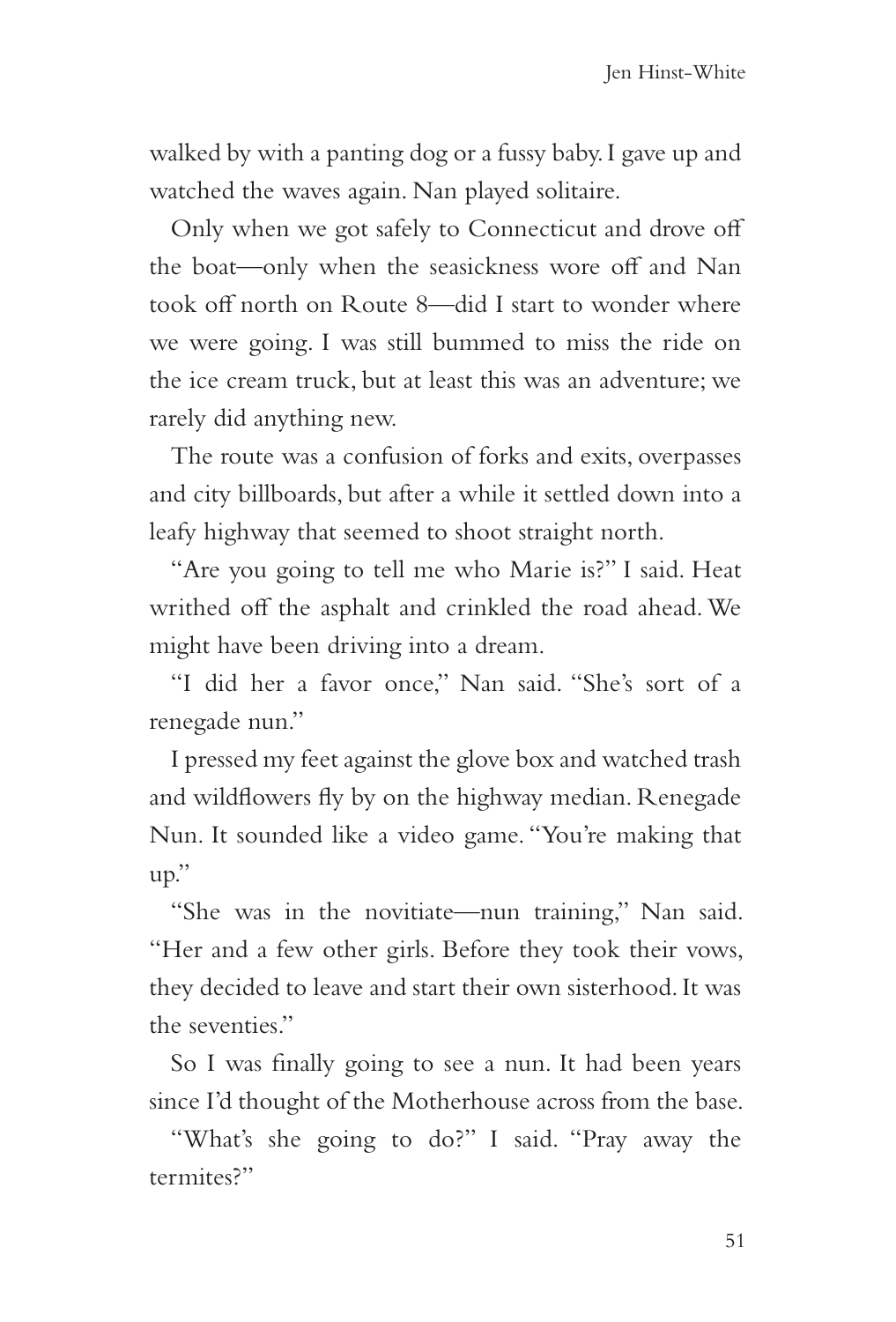Nan took one hand off the wheel to massage her jaw. Years ago a doctor had told her she had TMJ, but she had given up her health insurance with her secretary's job.

"What are you hiding?" I said. "What do you think I'll be scared of?"

 "It's not that," Nan said. "She just likes her privacy." Ahead on the highway, above the tree line, a bird of prey circled. "Did you know the female bald eagle is larger than the male?" Nan said. "It's called 'reversed sexual dimorphism.' Memorize that and impress somebody."

I wiggled my toes, thinking I might paint my nails Charcoal Black tomorrow, and wishing my grandmother wouldn't say *sexual*.

THE HIGHWAY GAVE way to winding roads through towns that barely seemed to be towns—a cemetery, a pub, a handpainted sign for fresh honey or firewood. It seemed there was an antique shop every five miles, and Nan pointed out every single one. "Why don't you just stop and look if you want to," I said. She seemed to consider it. Then she glanced at the clock on the dash and shook her head.

The sky was turning a streaky salmon by the time we left the highway for a series of wooded roads. We passed a town sign: Austerlitz. "What state is this?"

"New York," Nan said. "We crossed back over the border." The air smelled wet and green.

The final road was unpaved, a steep hill that would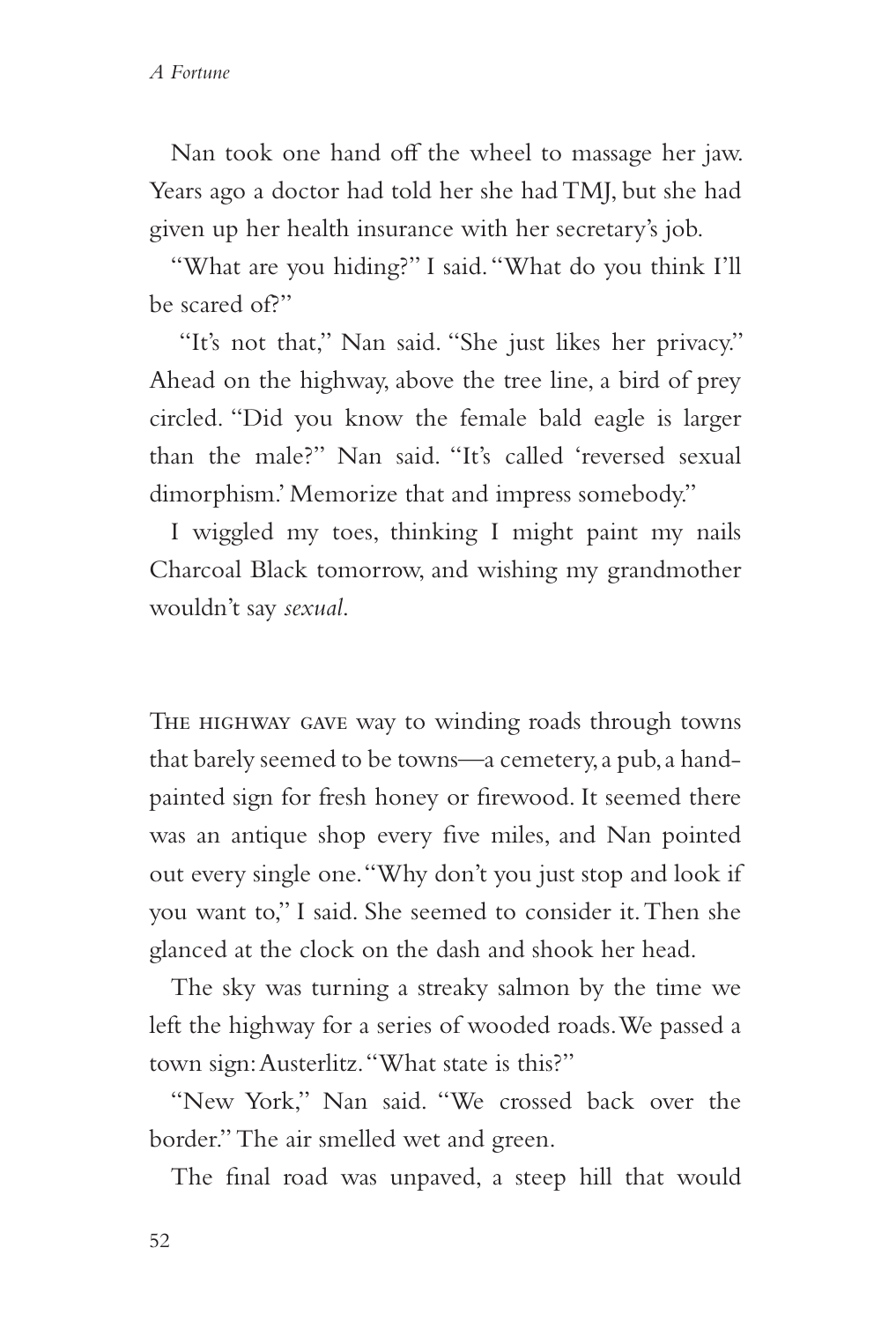have been terrifying to sled down. Pebbles clattered in the wheel wells. Occasionally, Nan's headlights lit up a house number on some rusty mailbox. We pulled up to a wrought-iron gate with a guardhouse and Nan cut the engine. All I could hear was a stream running and a whippoorwill sounding off.

We got out of the van. In the guardhouse, a woman in linen pants looked up from the paperback she was highlighting. "Here for the retreat?"

"I need to see Marie," Nan said. "I'm Nancy Shonham. She'll remember me." I looked at the plaque on the gate: *Elisha's Sisters—Community and Retreat Center.* "She knows me through St. Joan's Hospital," Nan said.

The woman glanced up at a wall clock in the booth. "Marie's probably with the women right now—"

An intercom crackled. "Hazel, is that the last guest?" a female voice said.

"No, it's someone named Nancy Sherman—"

"Shonham," Nan said.

"She's here to see Marie," the woman told the intercom. "But she's already in worship, right?"

"No, she's right here." The whippoorwill never stopped. After a minute, the intercom crackled again. "She says to let Nancy in."

We drove on patched asphalt to a large A-frame house, brown-shingled, with a porch on the second floor. Two long wings on either side of the house were lined with doors; the place looked like a vacation cottage mated with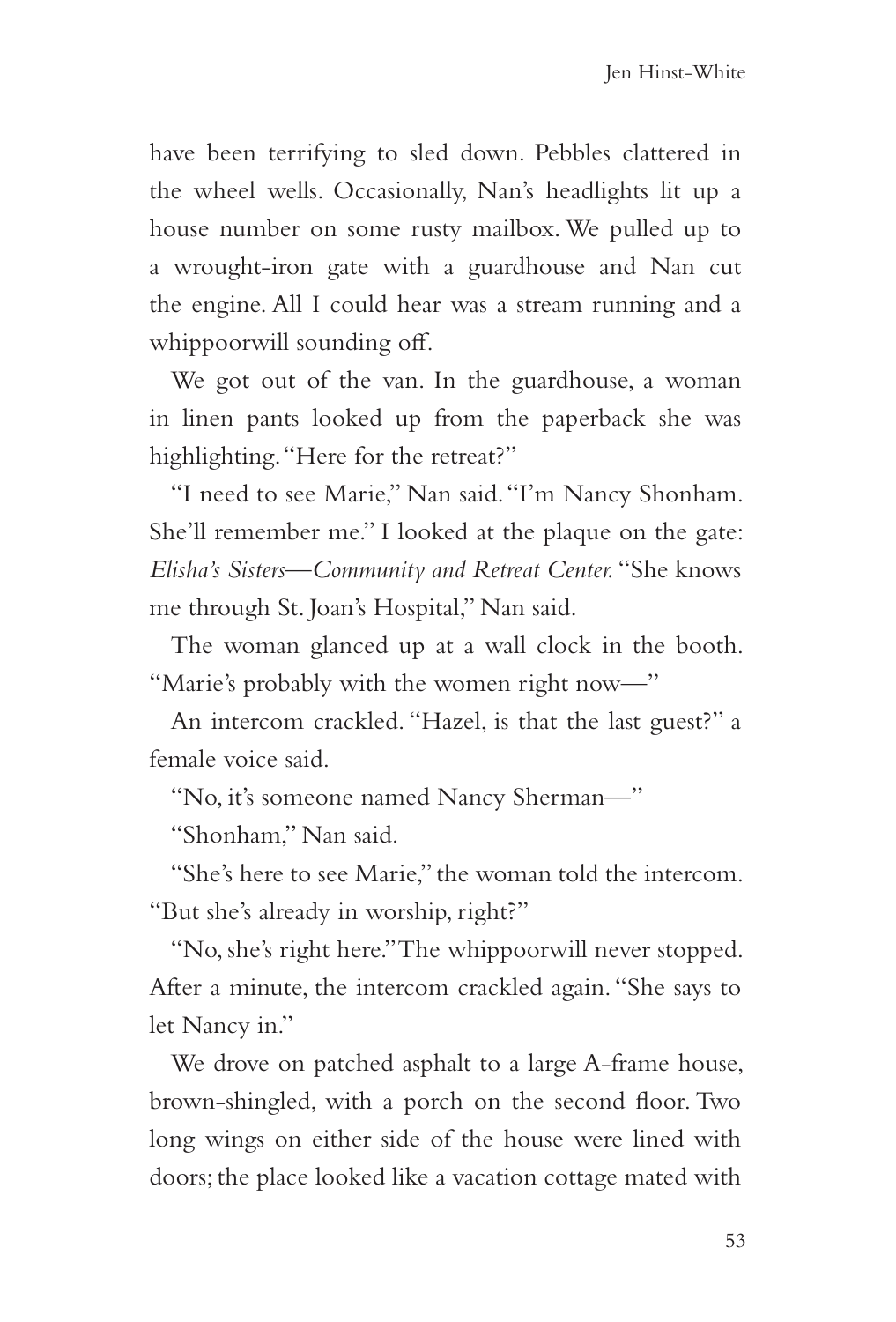a roadside motel. A woman was waiting outside for us in yellow porch light.

She reminded me a little of my Social Studies teacher, in that she was oldish and roundish, but no teacher wore her hair this way. It hung in long braids like carved pewter past a single mound of uni-breast. She hugged Nan for a long moment and I was afraid she would do the same to me.

"Marie," Nan said. "My granddaughter Kerri."

"Keller." I said.

"Bertie's daughter," Marie said, and refrained from touching my face or my hair, which is what women in Returning Birds always did when they realized who I was. The hair, in truth, was all Dad's side—wavy, thick, the color of coarse pumpernickel—not white-blond like my mother's. But otherwise I shared her features. *You have her apple cheeks*, they'd say, never mentioning the broad jaw, the strong chin. I usually liked the petting, despite my shyness; it made me feel like a celebrity, some cherished relic of my mother. But I was relieved Marie didn't do it. I didn't know her.

Marie led us into the kitchen, where a middle-aged woman in jeans was peeling hard-boiled eggs. A younger one in green All-Stars—I admired them—was chopping lettuce at a wooden table. Just under the tabletop were drawers marked with women's names: Linda, Susan, Carol. Mailboxes for the sisters, maybe.

"We're starting our midsummer retreat tonight," Marie said. "We've got clergywomen from all over the country.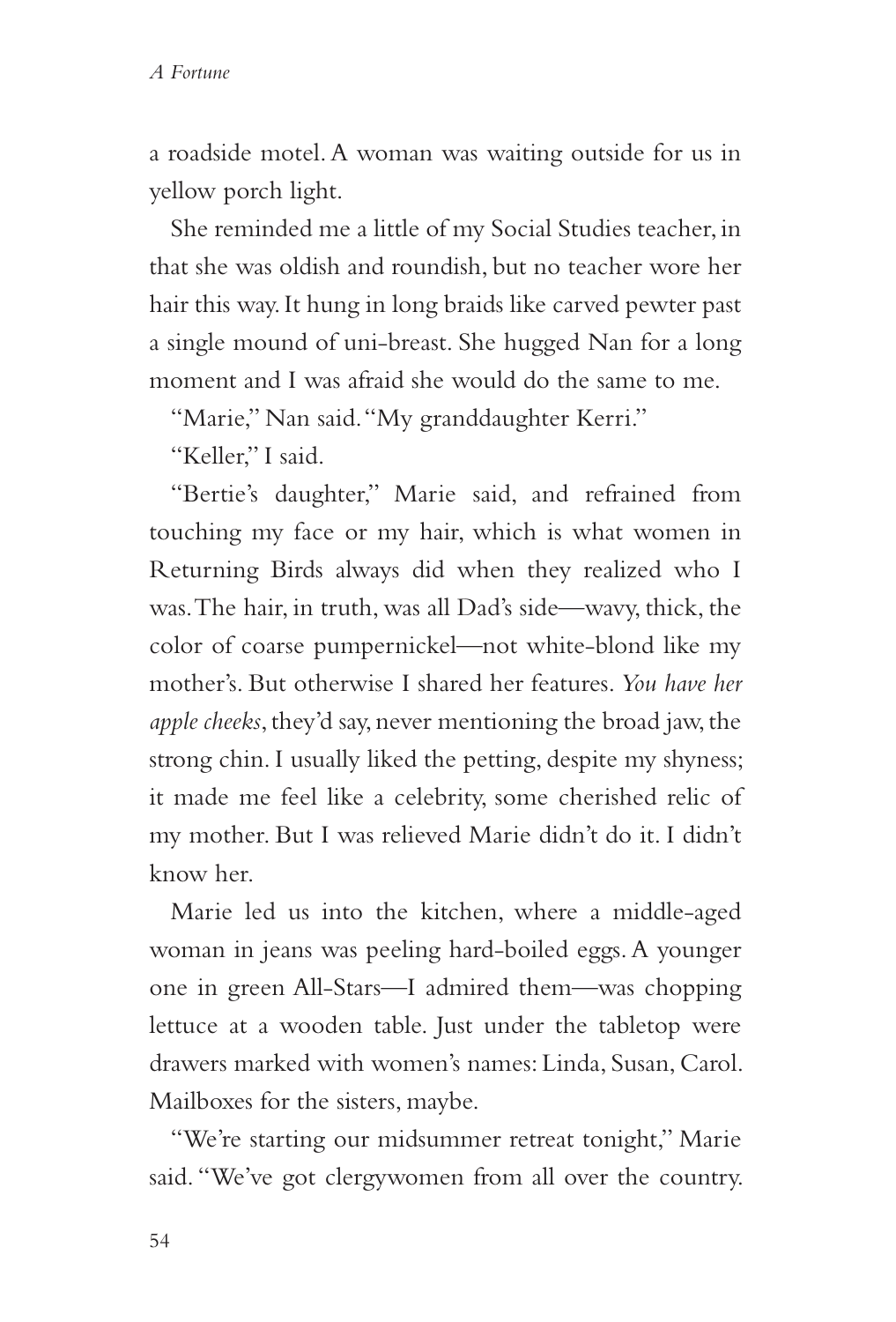I have to go and lead worship in a few minutes. Are you hungry?" She offered us pita bread and olives. I took some, but Nan refused, and wouldn't sit.

"So, Nancy," Marie said. She sank into one of the chairs. "What's doing?"

"You can't guess?"

Marie tilted her head, as if Nan were telling a joke.

"The thrift shop's being eaten alive," Nan said.

While my grandmother told the story, I looked around the kitchen. Everything in it looked old enough to be sold at Bertie's Nest. Cast-iron pots hung from the rafters, and the photos in a cookbook open on the counter had the bronzy flatness of 1970-something. A nylon string guitar stood in the corner. The women who had been working finished their tasks and put the food in two refrigerators that stood like columns on opposite ends of the kitchen.

"Look, I realize you like to do things anonymously," Nan was saying. "But I know you bought us the shop. Didn't you know about the termites? You must have had it inspected. Why would you buy us a place we couldn't afford to repair?"

No one had ever told me that someone bought the shop for us. I'd assumed that Nan had done what she always did: got a good deal.

"I didn't buy that building for you," Marie said.

"But you arranged it. Or the Sisters did."

"Nancy, I'm telling you. It wasn't us." Marie looked at my grandmother as if meditating on her. Women's laughter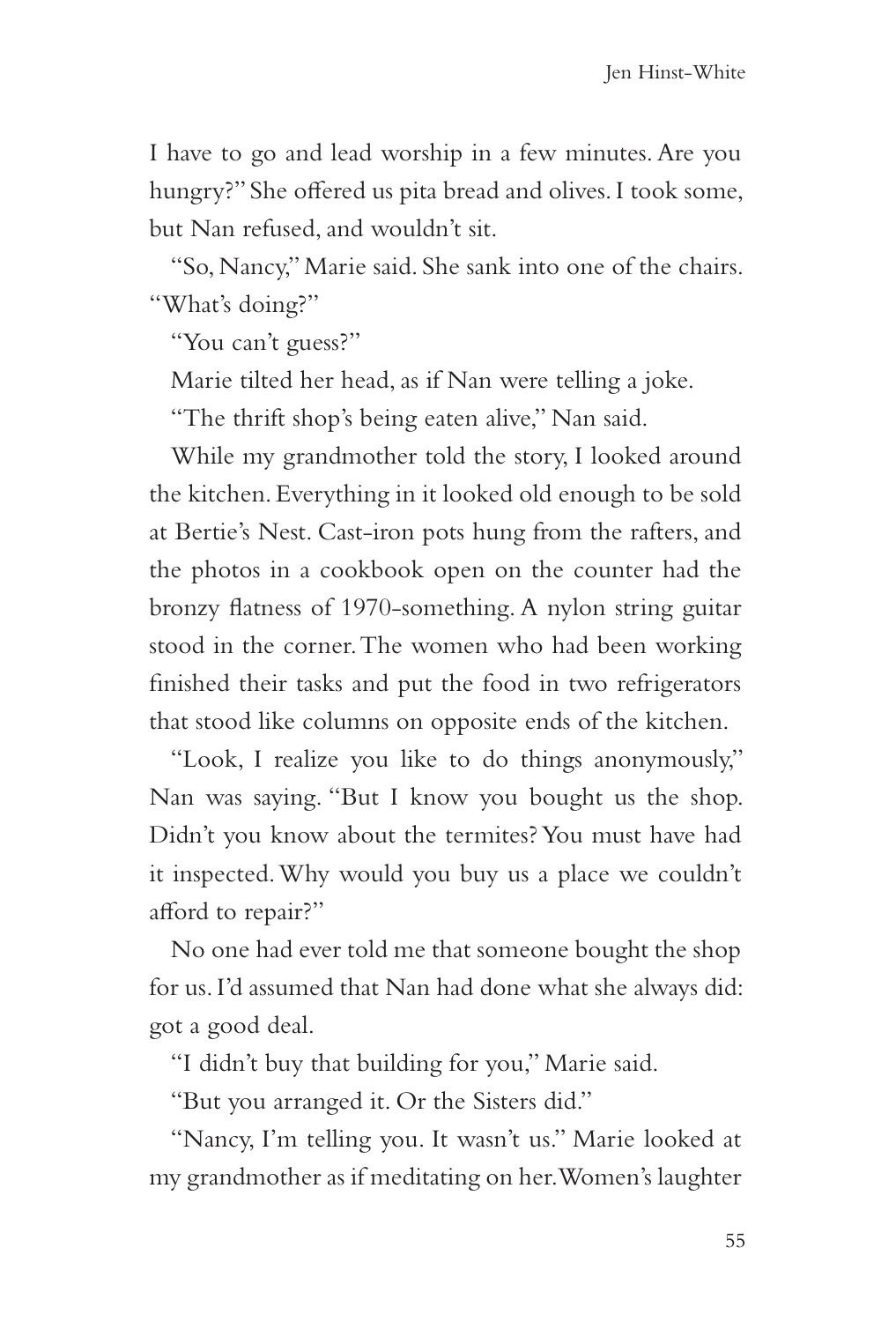rang in a distant hallway; a cookie sheet bent in the heat of the oven and clanged against the rack. "Please sit," she said. "Eat."

Nan stayed where she was, leaning against the cabinets, so Marie drew her chair back from the table and stood up. She no longer looked like my Social Studies teacher. Her long gray jumper was like the robe of some ancient prophetess, and for all I knew that's what she was.

"Don't you remember what you told me?" Nan said. "Outside the hospital, when I was running the tag sale?"

"After you helped Patti?" Marie said. "I know I thanked you, is that what you mean?"

"You said, 'This time next year, you'll be running the shop you've been hoping for.' And poof," said Nan, "a few months later I get a call saying an anonymous donor would like to buy us the old hospital thrift shop."

"I can't imagine I would have made a claim like that," Marie said. "I might have prayed for you."

"You *said* it. And what did I tell you? I said 'Don't get my hopes up.' And you told me—"

Marie paused with a piece of pita bread halfway to her mouth. I took advantage of this moment to sneak a shortbread cookie from a platter on the counter.

"Yes," Marie said. "Yes, yes. My God—and that call out of the blue." She reached out to take Nan's hand. "Nancy, I forgot I even had a part in it, that I ever said that."

Nan refused her hand. Through the door behind her I could see a high-ceilinged room with a fieldstone hearth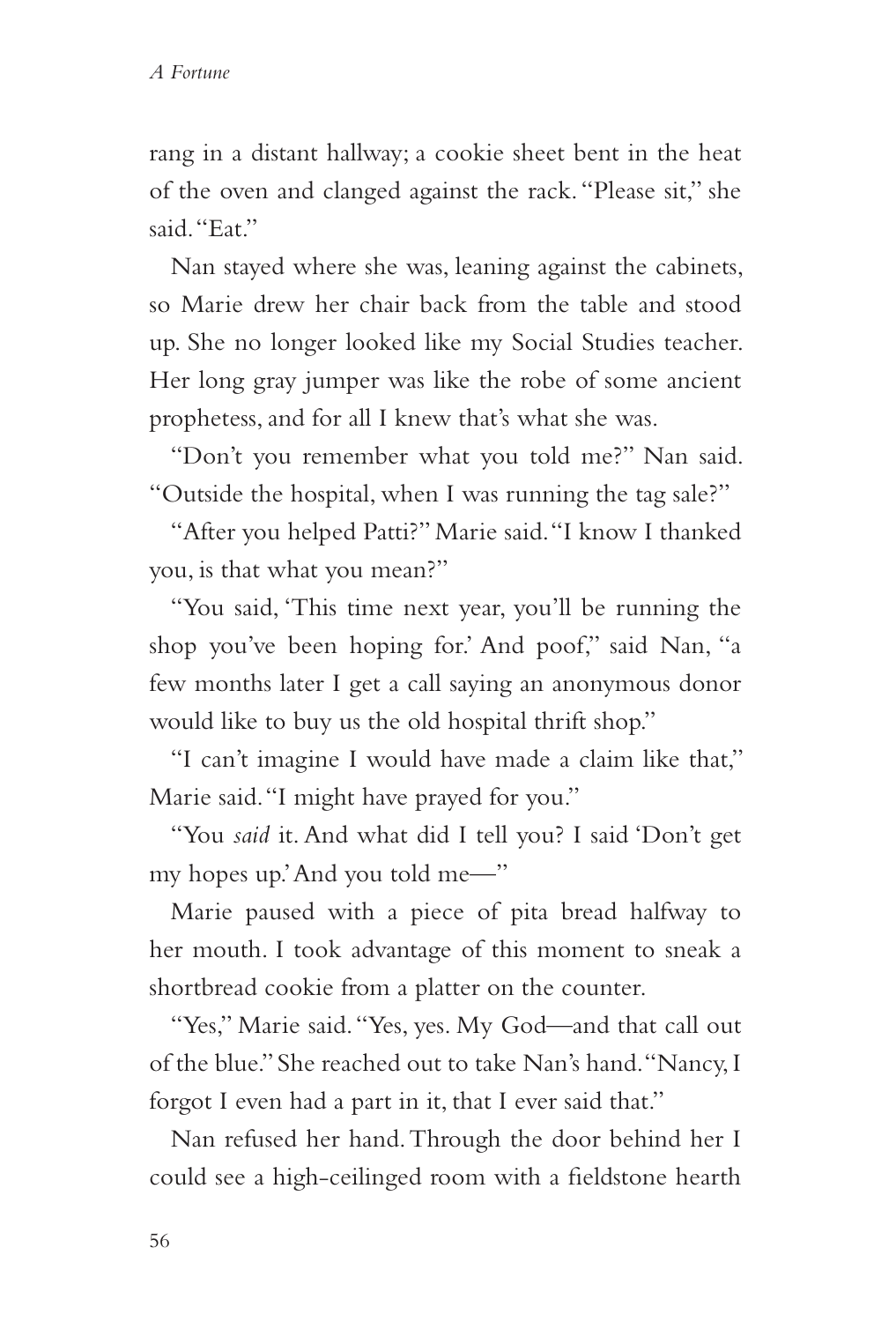and ruby-dark lanterns winking in the corners. "I believed you," Nan said. "Why did you get my hopes up if I was going to lose it a year later?"

The young woman with the All-Stars leaned in through the kitchen door and looked at Marie. "Do you want to start worship right now, or wait another ten? We could serve coffee and cookies." She saw me licking crumbs off my fingers. She didn't say a word.

"Two minutes," Marie said. She picked up the guitar and turned to Nan. "Why don't you stay with us tonight." Maybe her sense of hospitality just wouldn't permit her to send travelers away at this hour, but I thought there was more. She looked pensive, like she was listening for rain, or a knock at the door.

I wished Nan would say yes. The kitchen was fragrant with warm butter, and the house was strange in a way that I was starting to like.

"I'm not here for a church service," Nan said. "If you can't help us, then say so." What did Nan think Marie could do? So Marie had made a prediction; so the prediction had come true. It wasn't as if she had sold Nan a faulty vacuum.

Marie set her guitar down on the long table, and opened the drawer marked with her name. "I have forty guests in there. But it's funny you're here tonight," she said. She took a piece of paper from the drawer. "I've been meaning to mail this to you. I was in an antique shop and they were cutting up books to frame the pages." She handed it across the table toward Nan, who kept her arms crossed. "You'll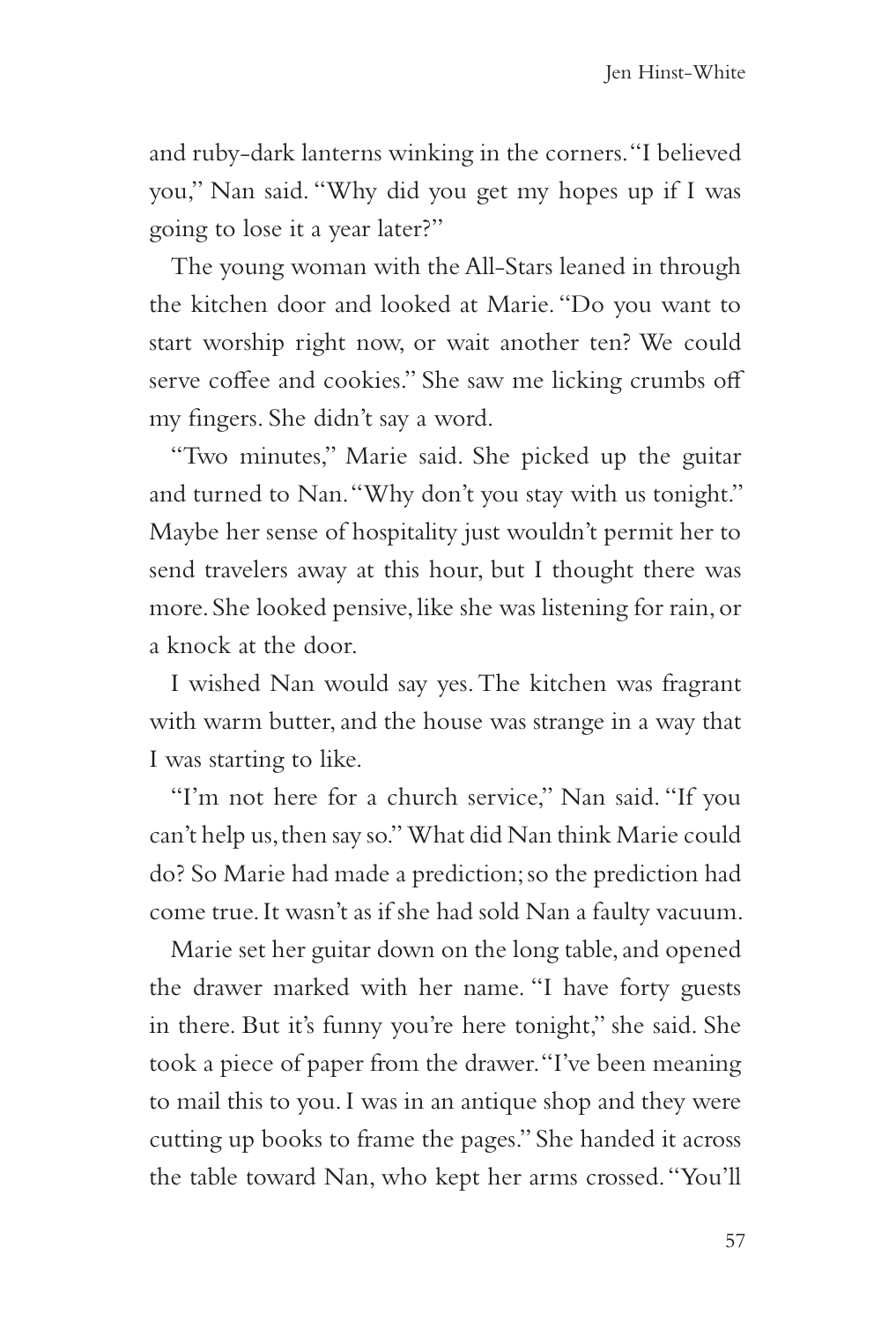see why I thought of you." My grandmother pursed her lips, as if for a reluctant kiss, and took the paper. As Nan stood staring at the page, Marie tuned her guitar. Once, between strings, she looked up and met my eyes.

Nan tore the page in half, crumpled the pieces, and tossed them onto the table.

"I didn't say we couldn't help you—" Marie said.

Nan started for the door. I picked up the crumpled papers from the table and read the words as quickly as I could. A drawing of a seated woman, a hand-lettered quotation: "To me a lush carpet of pine needles or spongy grass is more welcome than the most luxurious Persian rug.—Helen Keller."

"Kerri," my grandmother called.

Marie slung her guitar strap over her shoulder. "It was nice to meet you, honey."

"Thanks," I said, not sure it had been exactly nice, and ran down the darkened hallway after Nan. Out of the high-ceilinged room came the throaty toll of bells, deep bowlfuls of sound rolling all around us.

NAN DIDN'T SPEAK for several miles. We made our way back to the highway, and I expected her to stop at the Motel Express, but she kept going. At one point I looked over and saw tears on her cheeks, glimmering with the pulse of the highway lights.

I didn't understand what had passed between Nan and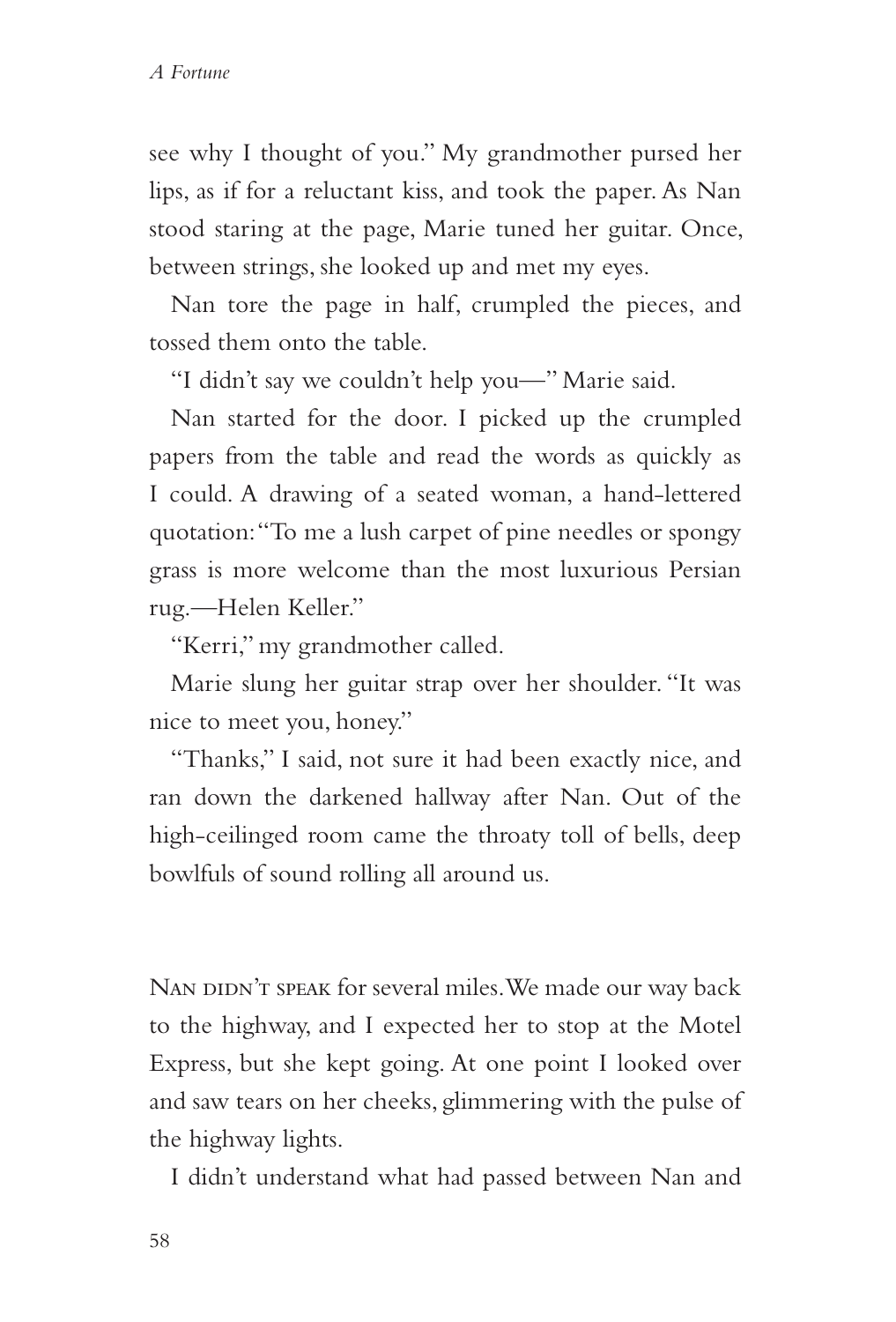Marie, but I saw that a door had closed. If the shop shut down, and there was no more Returning Birds, then where would I go after school? What would we do with the vintage armchairs, the record player? The photo of Mom by the register?

And what would the women do—the ones whose hunched-up shoulders relaxed as soon as they walked through the door?

I woke up, still in the passenger seat of Nan's cargo van, in the harsh light of a gas station. I watched her finish pumping and go inside to pay.

While she was gone, I pulled the crumpled papers out of my pocket, held them together, and looked at the page again. The paper was the color of weak tea; to me it looked a hundred years old. Why would this make Marie think of Nan? My grandmother would have taken a Persian rug over wet grass any day. Unless this was really for me—did Marie think I was Helen Keller's namesake? I should have told her: I was named after the bar where my parents used to play darts.

Nan opened the driver's side door. She saw what I was looking at, but only handed me a buttered roll, wrapped in plastic, and a carton of orange juice. As we pulled back onto the highway, she said, "Do you want to know about Marie<sup>2"</sup>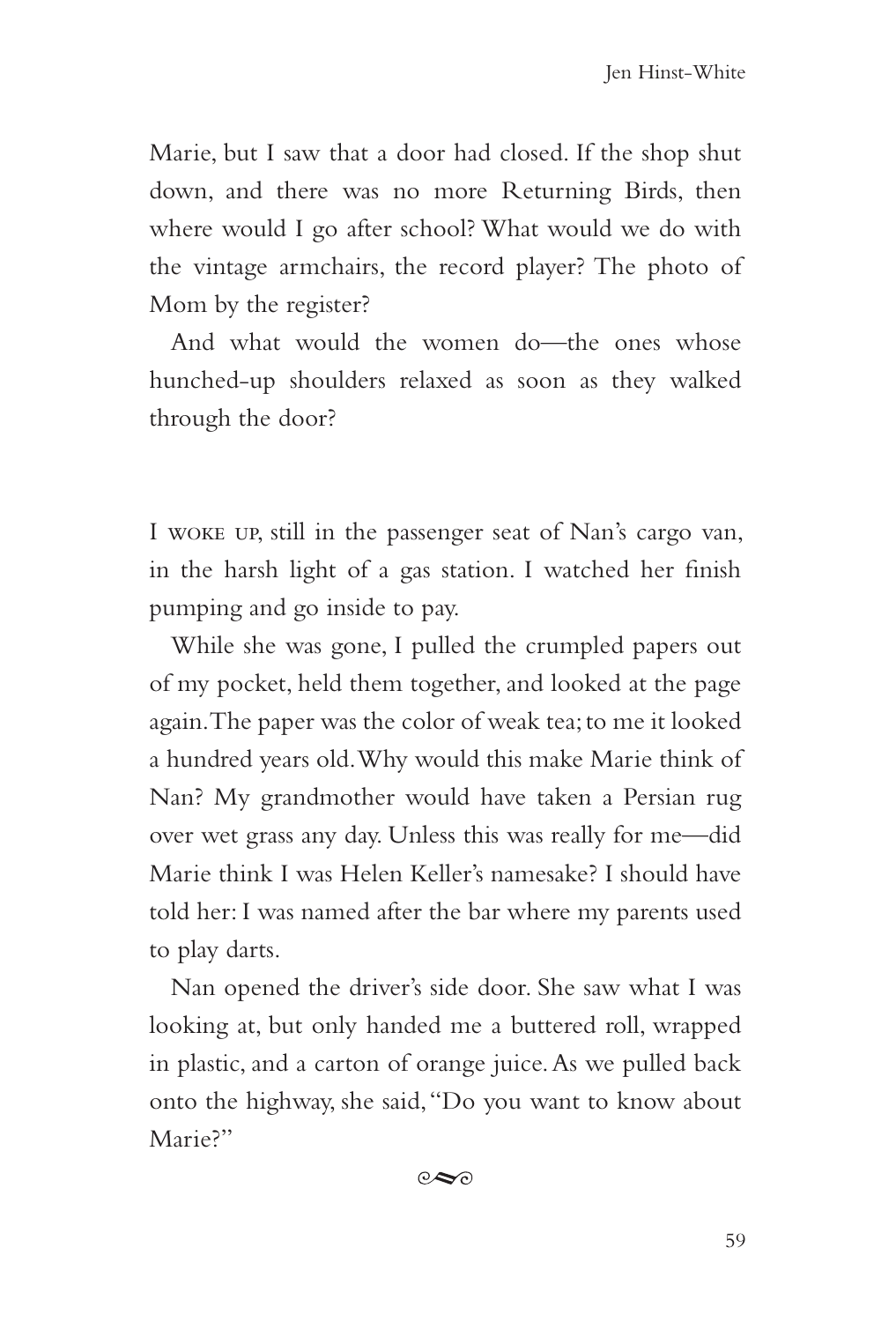One morning when Nan was twelve years old, sitting on the front stoop of her family's brownstone in Bensonhurst, Brooklyn, she saw a young woman with a fox-collared coat unlocking the front door of a shop. A week before, a man had shown up to gild letters onto the shop's front window: *Antiques and Fine Furnishings*. Nothing like this had ever happened on their street. It was the Depression. And in Nan's neighborhood—all Italian, luncheonette on the corner, Coney Island ten minutes away on the El everybody knew everybody. Strange young women didn't come in and open fancy shops.

The woman took her time dressing the front window. She draped dummies in bustled Victorian gowns. She filled a silver wash basin with dried rosebuds.

Until now, the richest future Nan could imagine was one where everything was gleaming new from Macy's. When one of her brothers wore a hole in his sock, she sat down with her needle and darning egg. But the old things across the street were not old like that. They kept opulent secrets. She imagined that the crimson kimono, with its embroidered cranes in flight, had been worn by a Japanese empress. Even so, as she watched the window fill, she didn't want to be the empress. Nan wanted to be the keeper of the magic things, the woman in the fox-collared coat.

The antique shop was empty in six months. Rumor was she'd been the girlfriend of an indulgent Mafioso. But Nan never forgot the shop.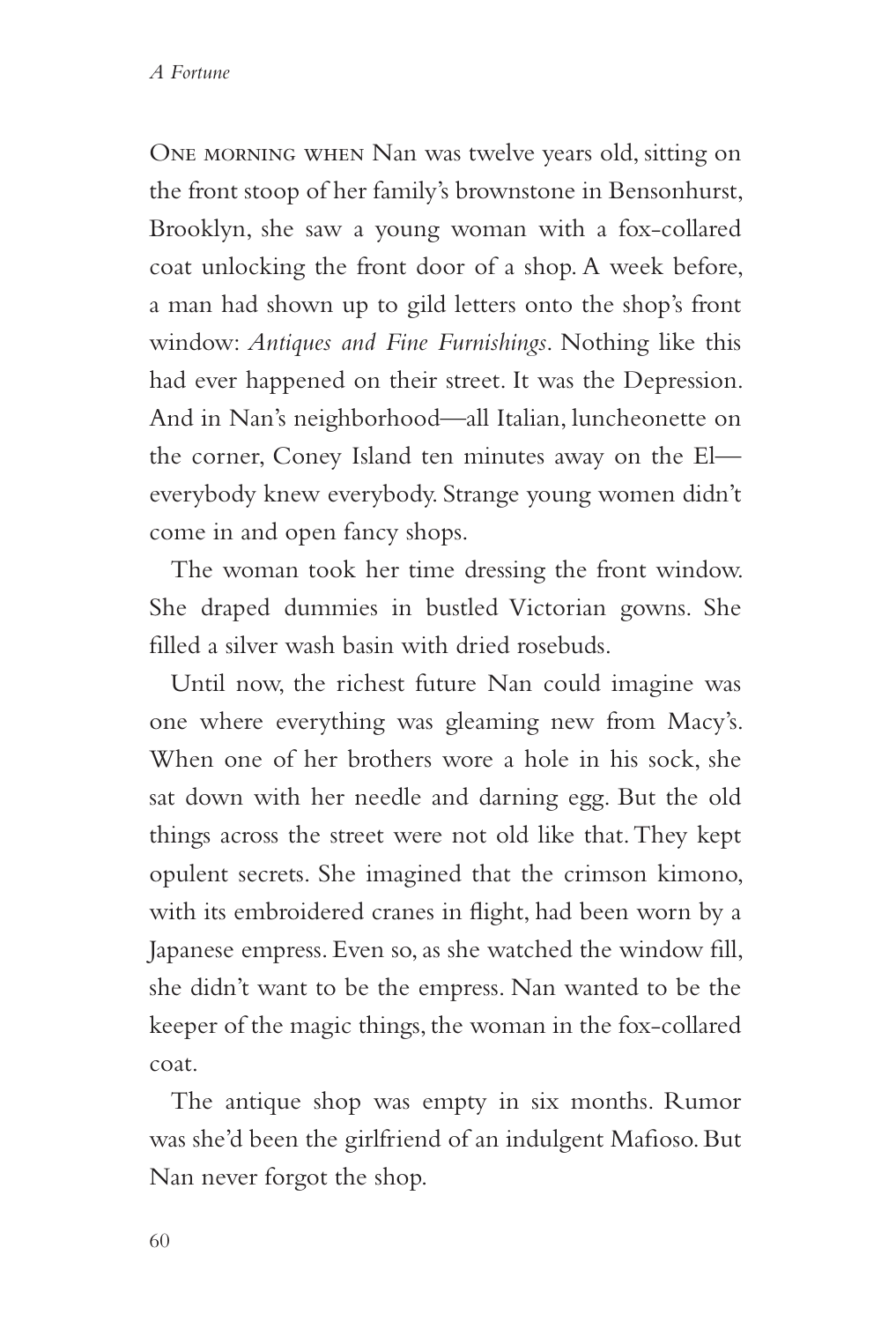Years later Nan was a high school senior, stocking postcards in the drugstore where she worked, when the news of Pearl Harbor came over the radio. She joined the WACS the day she turned twenty-one. On the first anniversary of V-J Day, she married Lenny Shonham, a shy young man from Queens who presented her with his great-aunt's wedding ring. My grandfather was a bus mechanic, and throughout their married life, he brought her unclaimed treasures from the lost-and-found: a filigree cigarette case, a *Complete Works of Shakespeare* with the Bard's portrait on its leather-tooled cover.

They scraped together enough money for a Levitt house and had five children. My father was the middle child. When the youngest started first grade, it was Lenny who encouraged Nan to seek a part-time job at an antique store in Seaford. Together they wrote her resume, polishing her qualifications—maybe a little too vigorously. *Expert at spotting valuables hidden among the everyday:* She had once sifted through a sandbox to recover a prized pair of pearl earrings. She worked at that store for the next ten years, cleaning ivory and mahogany, sorting silk, and, when no one was around, ringing dinner bells from the Revolution.

And then Lenny's back pain got so bad that hot pads didn't help anymore. By the time they realized it was kidney cancer, one of the tumors was as big around as a pocket watch. It came on so fast, Nan said, as if all those years of engine fumes caught up to him at once. He died two weeks after my father's high school graduation.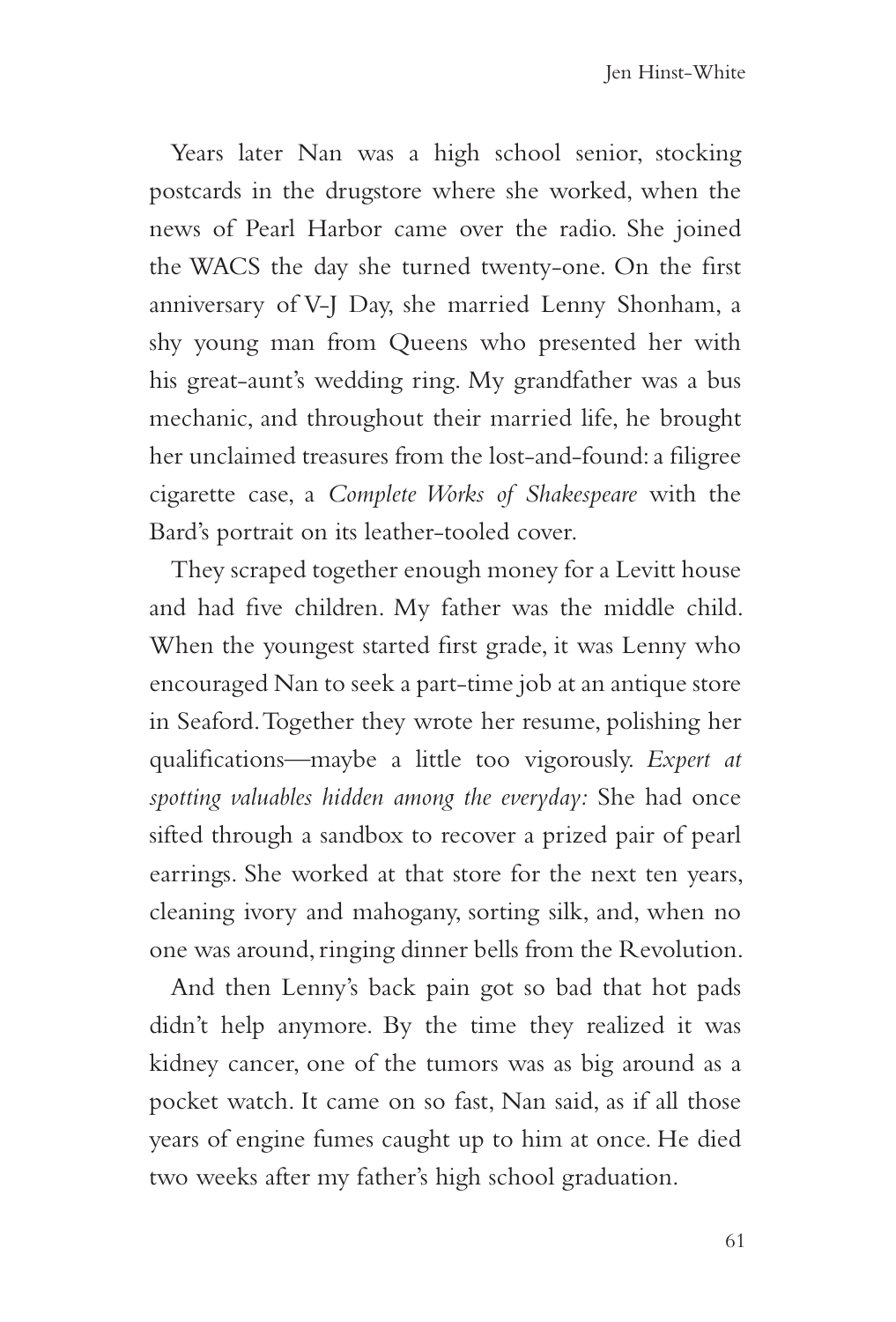If she found solace in keeping busy, maybe it was because she didn't have much choice. She still had three of the five at home. Her part-time job wouldn't pay the bills, so she left the antique store and began working full-time at the community college where the two oldest were going. She taped a picture of a hen-eagle on her mirror.

One night in the mid-seventies, a traveling singer came to the Catholic church where Nan used to bring her kids. The concert was sponsored by the women's ministry, and Nan's girlfriend invited her to go; it would be a night out. Besides, it was August, the house was stuffy, and the concert was outdoors.

Someone had set up folding chairs in the pines outside the church, with kerosene lanterns for light. A few dozen women were scattered there, fanning themselves with pamphlets, talking, laughing. Nan and her friend sat in the back row, the raindrops from that afternoon's storm slipping from the pine needles down into their hair. She watched the other women. They looked languid, dewy sleeveless smock dresses in explosive color, shag haircuts frizzing in the humidity, long hair twisted into topknots. Nan, who had lapsed in her churchgoing, had tried to look presentable—a neat blue tunic, hair curled and sprayed. She excused herself and went inside the church to peel off her pantyhose.

When she came back out, all those laughing, chatting ladies had grown silent. Standing before them was a widehipped singer, finger-picking a guitar. She wore two long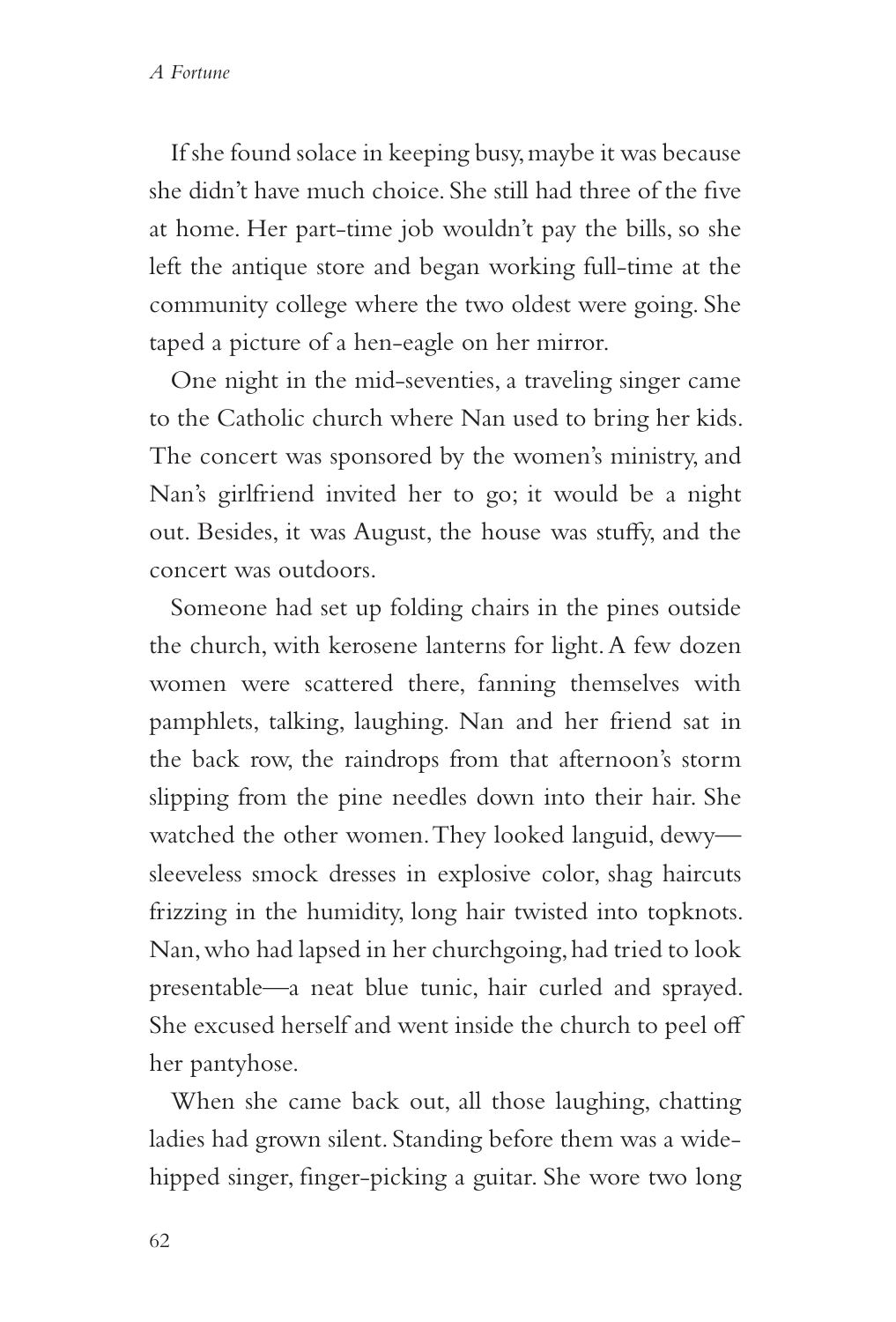braids and patch-pocket jeans, and as she sang she rocked foot to foot, as if lulling a baby.

AT THIS POINT in the story, Nan stopped and turned her head to look at me. The skin around her eyes was lax and puckered in the chemical light of the highway, and she looked all of her seventy years. The road droned beneath us.

"I'm not going to say God spoke to me," Nan said. "But it was a strange night. I had—you know who Joni Mitchell is?" Obviously I did: Mom's song. "Well, this girl—this woman, rather—she sang like that. She was singing hymns she wrote herself. Between songs—really she was preaching, when you get down to it, but not like our pastor. I wrote one of her lines down: 'God is like a breastfeeding mother.' "

I looked out the window at the fat cloudy sky, hiding all its stars, and crossed my arms over my chest.

"Heaven help us, I thought, if Father Thomas heard that. I mean, Mary and all—but a breastfeeding God? But it wasn't her idea, she said. 'Look it up in Isaiah,' she said. So I sat there with my shoes soaking wet, waiting to hear what else this woman would say. I wish I had a record I could play for you. She got all worked up. She was a house afire. And then she asked us to sing along on her last number, and it was just one word: *Magnificat*. Magnificat, magnificat. . . .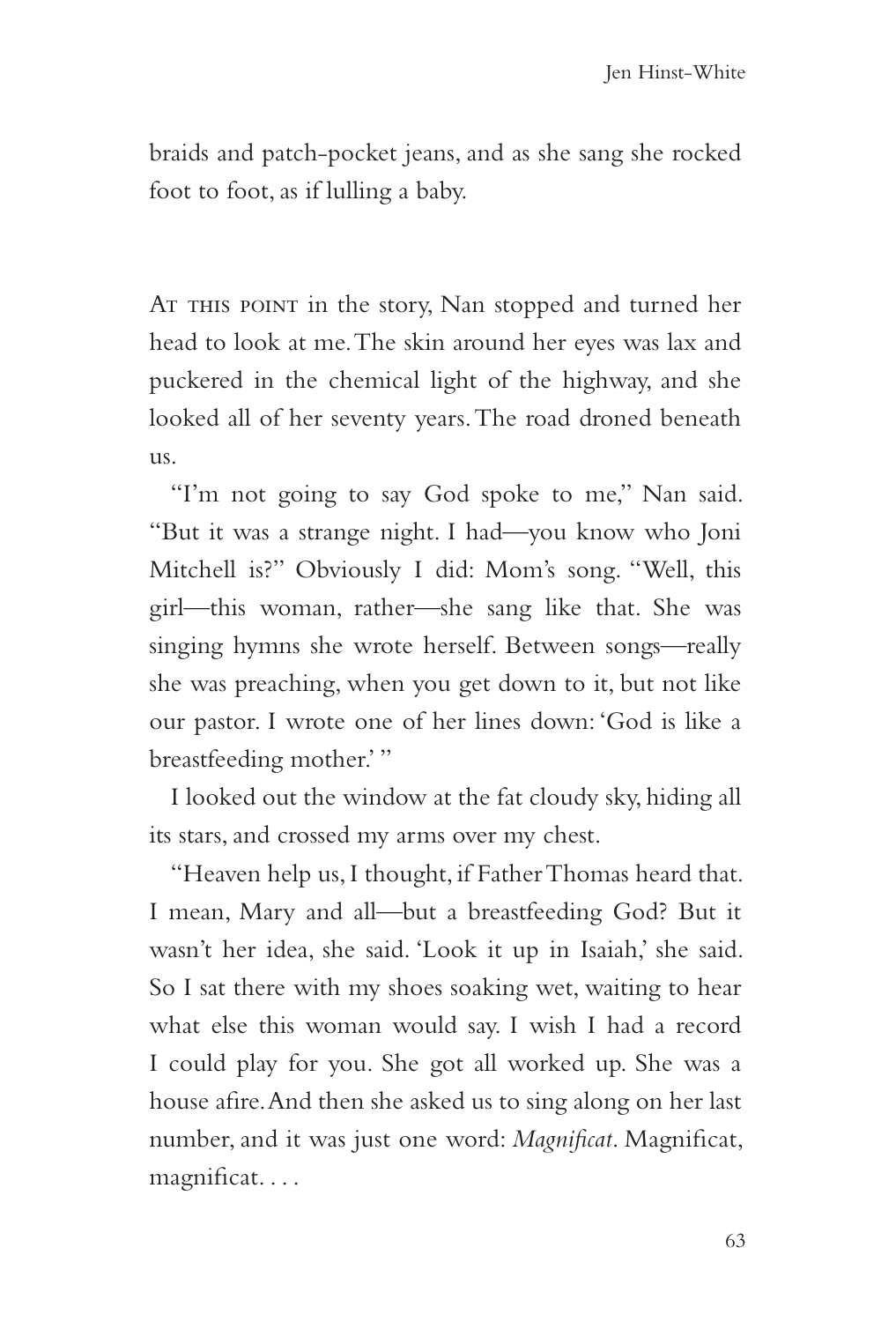"I don't know how a couple of dozen women from the suburbs made such a beautiful noise. We sang it for—I don't know, could have been five minutes or an hour, like when you're awake in the night with a baby and you're kind of—outside time." Nan cleared her throat. "You know I'm no holy roller."

"What happened?" I said.

"I'm going to tell you," Nan said. "And you're not going to understand." She glanced at me and saw I was insulted. "I don't mean because you're fourteen."

I know now it was brave of her even to try.

"I saw a thing in my head," Nan said, "like a movie. I was in my kitchen, and someone was bringing me this Persian oil lamp, hand painted—a very pricey antique, this would be. They were putting this thing right in the middle of my dining-room table, and I said, Are you *crazy*? I can't keep this for you. My kids will break it before dinnertime. But they were trying to give it to me. *Give* it to me. And laughing."

"Who was it?" I said.

Nan kept talking as if she hadn't heard me. "I don't pray. But sometimes if you're tired enough—well, I said—*What do you want me to do?*" Nan took one hand off the wheel and cracked open the tab on her coffee lid. She took a long drink.

"Did you hear anything back?"

"*Be good to your kids' boyfriends and girlfriends*," she said. "*Love them like they were your own kids*."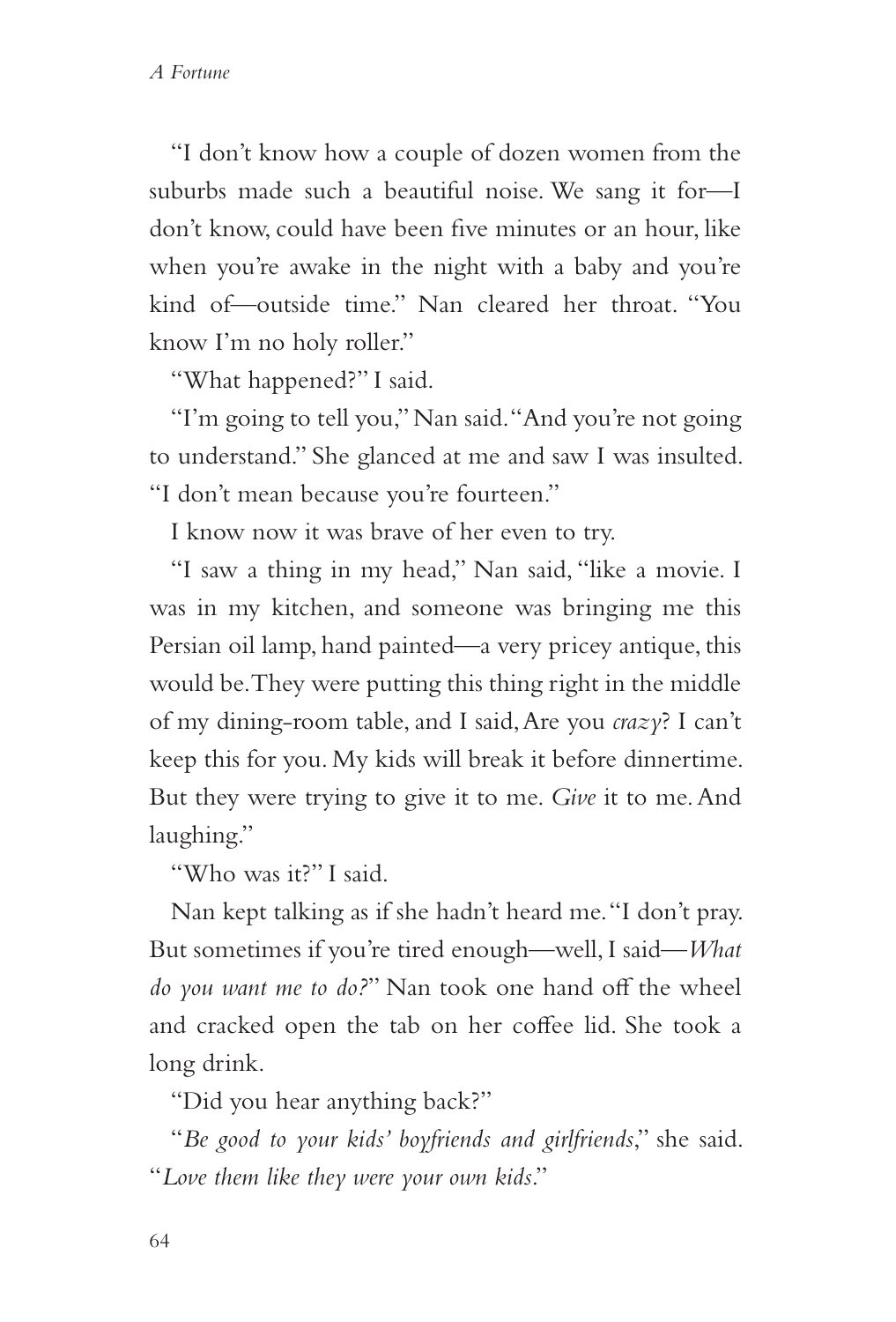That was all God had to say?

"I had a feeling," Nan said, "like a pipe breaking open inside me and flooding the kitchen."

Nan levered her seat a little straighter. She nursed the coffee. I sat there breathing in the van's old-clothes and varnish smell, waiting for her to explain what that meant—a pipe breaking open inside you. But she just sipped the coffee and then flicked her hand as if waving off a gnat: "I knew I wouldn't tell it right."

The long-haired singer, of course, had been Marie. At the time, she was getting over her second failed attempt to found a community and retreat center, traveling around singing at churches and dive bars, and telling people to live out their God-given dreams—which, so far, she had been unable to do herself. When the concert was over, Nan headed toward her friend's car, dizzy and nauseated, and Marie came up to her. "Would you help me fold some chairs?"

Nan leaned one hand against a pine tree. "Not tonight, hon."

All the heat of Marie's singing had gone inside her, dwindled to a low burn like a pilot light. Marie offered Nan a drink of her water. Nan, shaking, took it.

"Did God call you to do something?" Marie said.

Could she even call it a "call"? Really, now: *Be good to your kids' boyfriends and girlfriends?* Their current love interests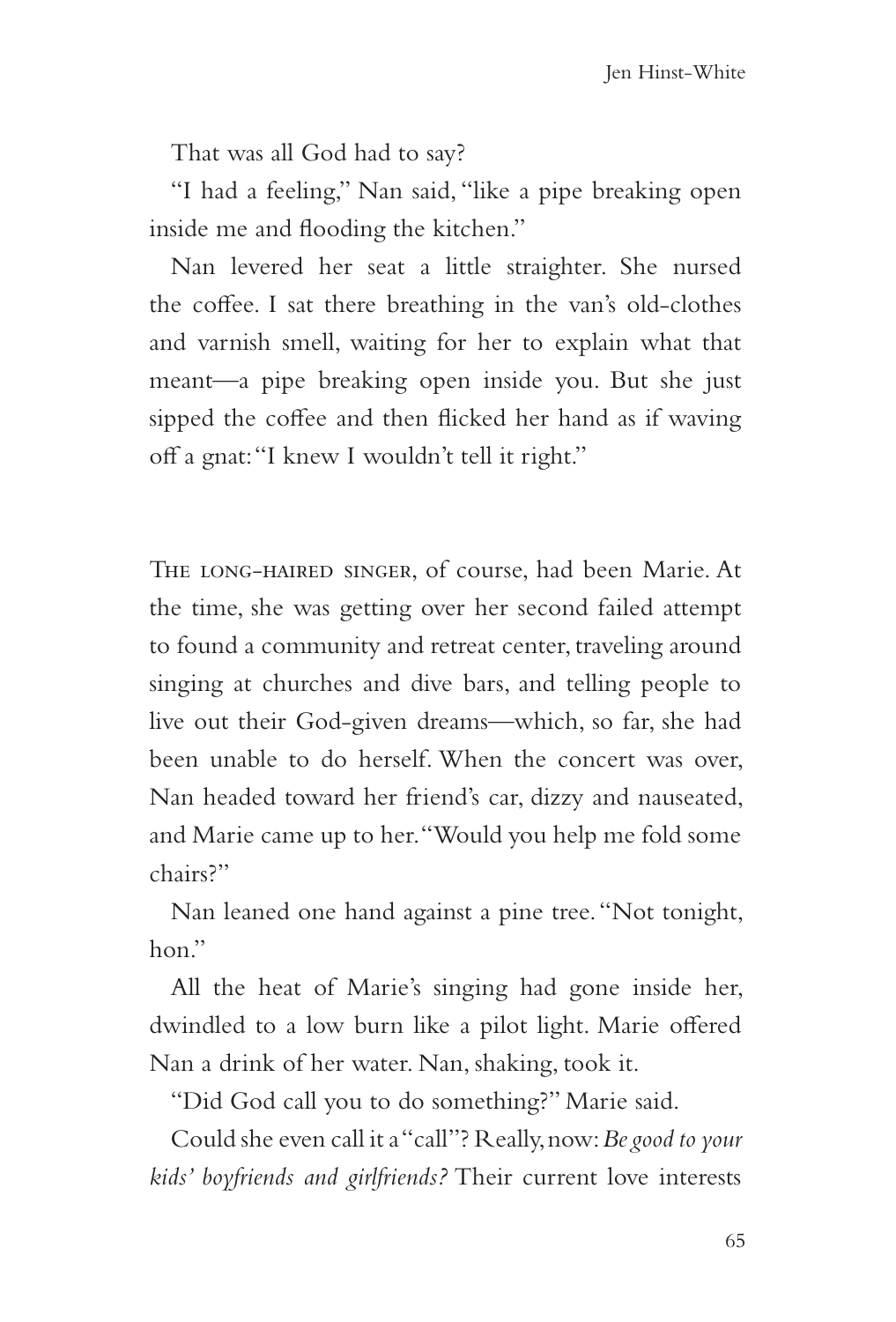included a dope-dealing batik artist; a college professor ten years too old for her daughter; a tanning salon junkie who was clearly out to bask in her son's paycheck; and a Dungeons & Dragons freak who was so shy that he lit up crimson whenever Nan offered him a Coke. And then— Dan's new girl. The scrappy one. Some tough little chick named Bertie who'd come up through foster care and spent time in juvie.

Marie was waiting.

"Come again?" Nan said.

"Did you have a vision for your life?"

Whatever had just happened to her was not the kind of thing you talked about. Was it a sin to lie if you couldn't find words for the truth?

"When I was a kid," Nan said, "I wanted to open an antique shop."

Marie's face flickered in the lamplight. "Maybe the proceeds could feed the hungry."

"Maybe," Nan said. But what could they possibly have in common—this night and glass doorknobs, this night and Hepplewhite dining chairs?

SHE TRIED TO TALK to Pastor Thomas about what had happened to her, but he didn't understand. He said that someone had left a kerosene lamp burning in the pines that night, and they were lucky it hadn't started a fire, and they wouldn't be having concerts again anytime soon. This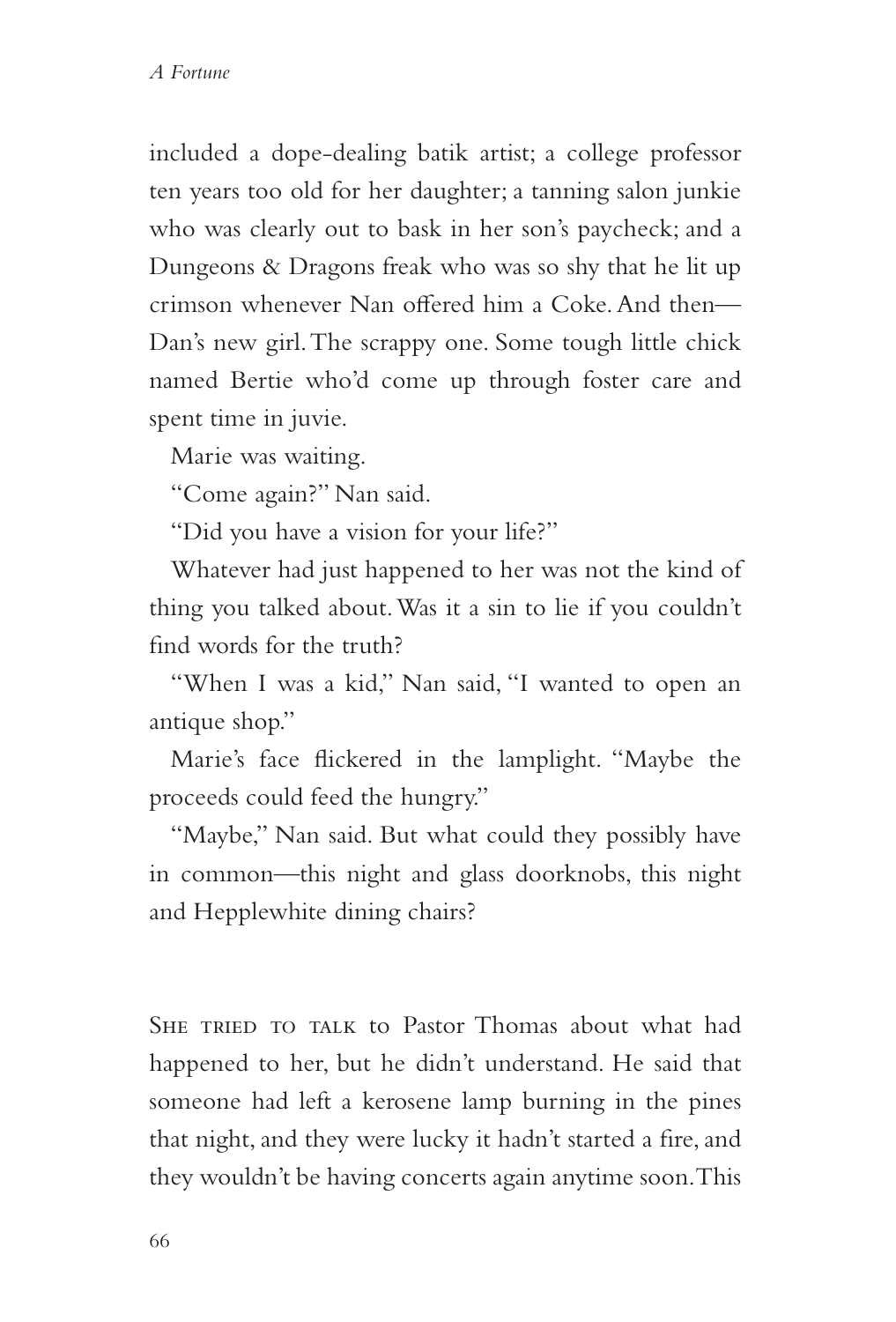confirmed Nan's suspicion that God did not inform Pastor Thomas of all his doings but preferred to keep him busy with small administrative things. "Pray for direction," was the last bit of advice Marie had given her, and—awkwardly, and only once or twice—she did.

Direction did not appear. Two years passed. Her kids moved out, one by one. She made a strained effort to invite their weirdo sweethearts to dinner, still not quite seeing the point. She kept working at the community college, and an antiques appraiser gave a talk there once, but he didn't have any advice she hadn't already thought of. One day, though, she found herself out in Port Jefferson, browsing in the St. Joan's Hospital thrift shop, and saw a flier by the register: *Volunteers Wanted*. If her love of old things could benefit someone else in any way, maybe this was it.

She volunteered there for twelve years. Then, of course, came the war, and the closing of the thrift shop, and then Returning Birds.

One November, at the monthly tag sale, she noticed a woman with long braids fingering baby quilts in the cold. The brown had gone gray, she had put on weight, the tassels and bells were gone, but Nan went up to her and said, "Do you play guitar?"

Marie had finally managed it. Fourteen women lived at Elisha's Sisters. Some grew the vegetables. Some worked full-time jobs to help with expenses. One was a trained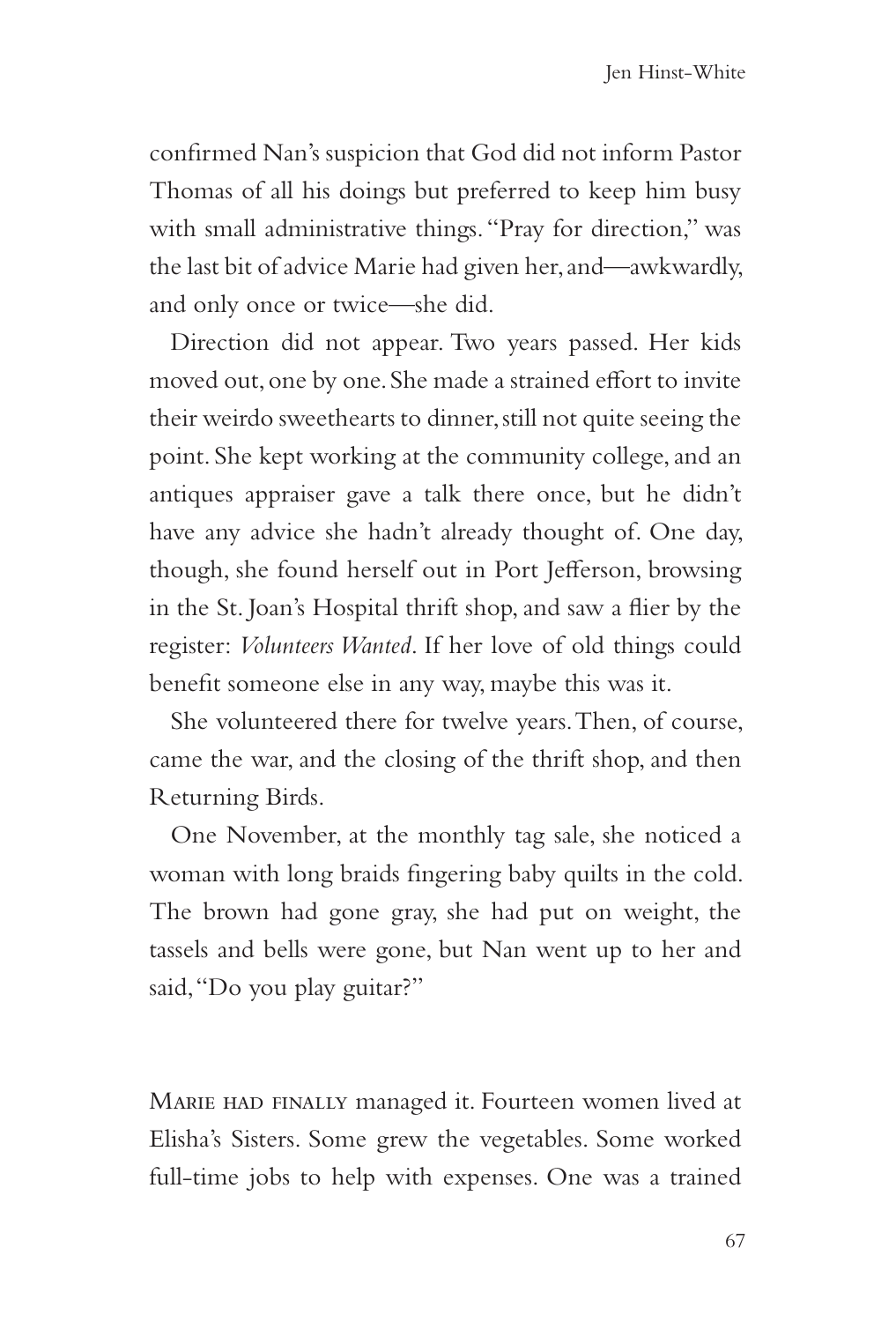carpenter and, when not maintaining the house, did free repairs for neighboring families. Patti, the sister who oversaw the kitchen, had recently been diagnosed with breast cancer. St. Joan's is three hours from Austerlitz, but it's a Mecca for breast cancer treatment. Every few weeks, Marie and Patti were making the chemo pilgrimage.

Nan could guess what their health insurance was like. The tag sale proceeds were small, but they were all that Nan had. "For medical bills," Nan said. "Or travel expenses. Whatever you need." She handed Marie an envelope with \$740.

After refusing several times, then going inside to talk with Patti, Marie came back out. In the last light of that November afternoon, they had the conversation Nan would remind her of in the kitchen of Elisha's Sisters. And three months after that conversation, the phone call came. An anonymous donor was offering to buy the thrift shop on behalf of Returning Birds, on the condition that my grandmother would run it.

That was the story.

I sat there in the van, rubbing my arms, watching the headlights of passing cars. "So you didn't start the shop for Mom," I said. "You started it for yourself."

"I don't know why I started it." Nan coughed. "I shouldn't have."

"And Dad knew it." I thought of all the times Dad had pestered Nan about things I'd found boring—budgets and fundraising and expenses—and I'd resented him for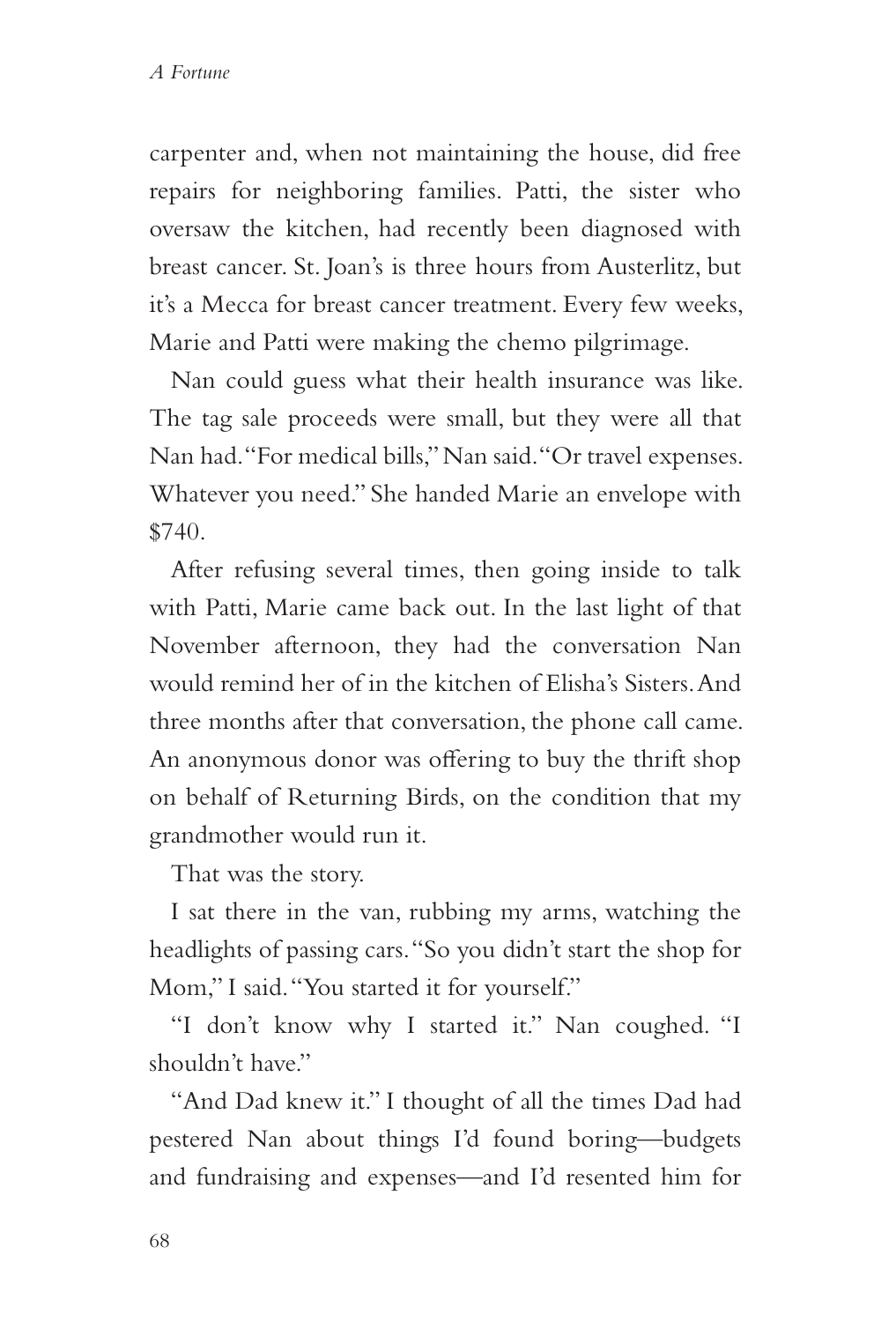dampening her spirits, worrying over nothing. But the newsletter *had* gone out less frequently since Nan had started the shop; the support group leaders left messages that did not always get returned. And we did what? We sang along with Bing Crosby, tried on cloche hats. All the while, maybe in our own town, some other girl and her mother were living through it all again. A mother perches on a kitchen stool, smoking a pack of cigarettes in one long sitting. The daughter: *It's parent-teacher night.* The father: *She needs you there.* The father persists, the mother fidgets, their voices rise until the mother grabs the jar of change on the kitchen table and hurls it against the wall. While that woman's daughter cleaned up glass and coins, my grandmother and I were polishing crystal, rolling quarters, neglecting the mission for the means.

And yet—at that moment I wanted Nan to fight back. I wanted her to accuse me in return. How much did *I* care? How did *I* honor her memory? And what had I wanted to do tonight, really?

Nan didn't accuse me. I heard the rush of the highway, and a whippoorwill, and nothing else. She returned to her driving trance. Every once in a while she took a sharp breath, as if she were going to speak, but didn't. It was too late for ferries; she drove home through the city, and I slept.

 $\infty$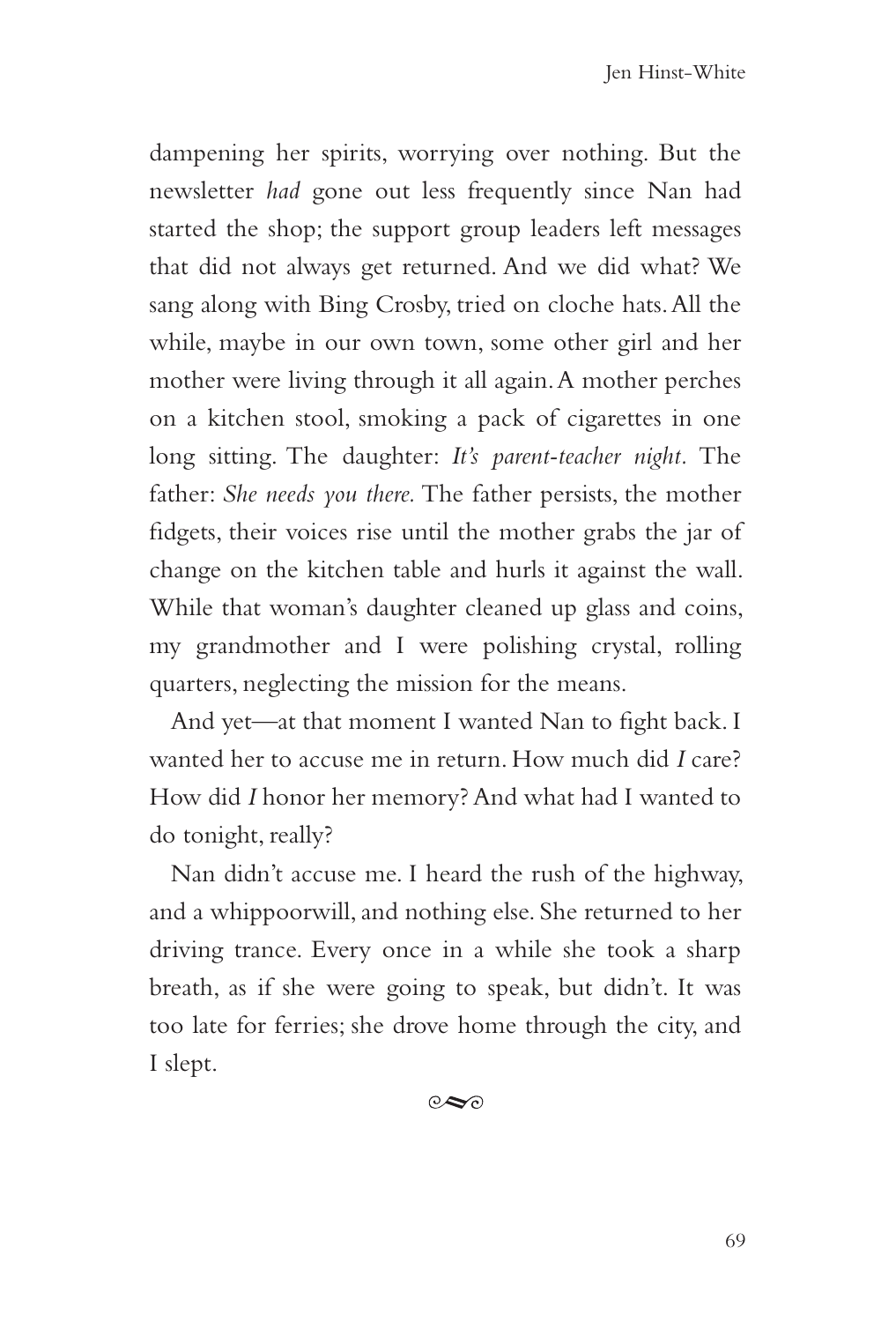OUR ROUTE HOME took us past the hospital and the thrift shop in the gray time before dawn. I was just waking up again, and when I saw blue-and-red flashing, I thought it was an ambulance pulling into the hospital. Then I saw the police cars and the back of a white truck sticking out of my grandmother's shop.

Nan pulled up as close as she could get with all the caution tape. We jumped out, and as my grandmother ran to talk to the police, I saw a boy my age standing and staring. The boy was Chris McCready. I walked toward him, running fingers under my eyes to rub away the mascara rings I was sure had formed there, and then I took another look at the vehicle that had plowed into Bertie's Nest.

"Oh my God," I said. "You drove the ice cream truck into my Nan's shop?"

"Are you tripping?" he said. "We're over there." He cocked his thumb over his shoulder, at the ice cream truck parked in the hospital lot. All its lights were off, but two men in scrubs were still loitering hopefully around it. I turned back to the wreckage: It was some other truck.

"You go out in the middle of the night?"

Chris shook his head, greasy black hair swinging over his eyes. He pushed it behind his ears. "My brother has some girl out in Long Beach. Made me sit in that stupid truck for three hours while they fooled around, and then her dad comes home and chases us off. Shit-for-brains. . . ." He gestured at his brother, who now was taking pictures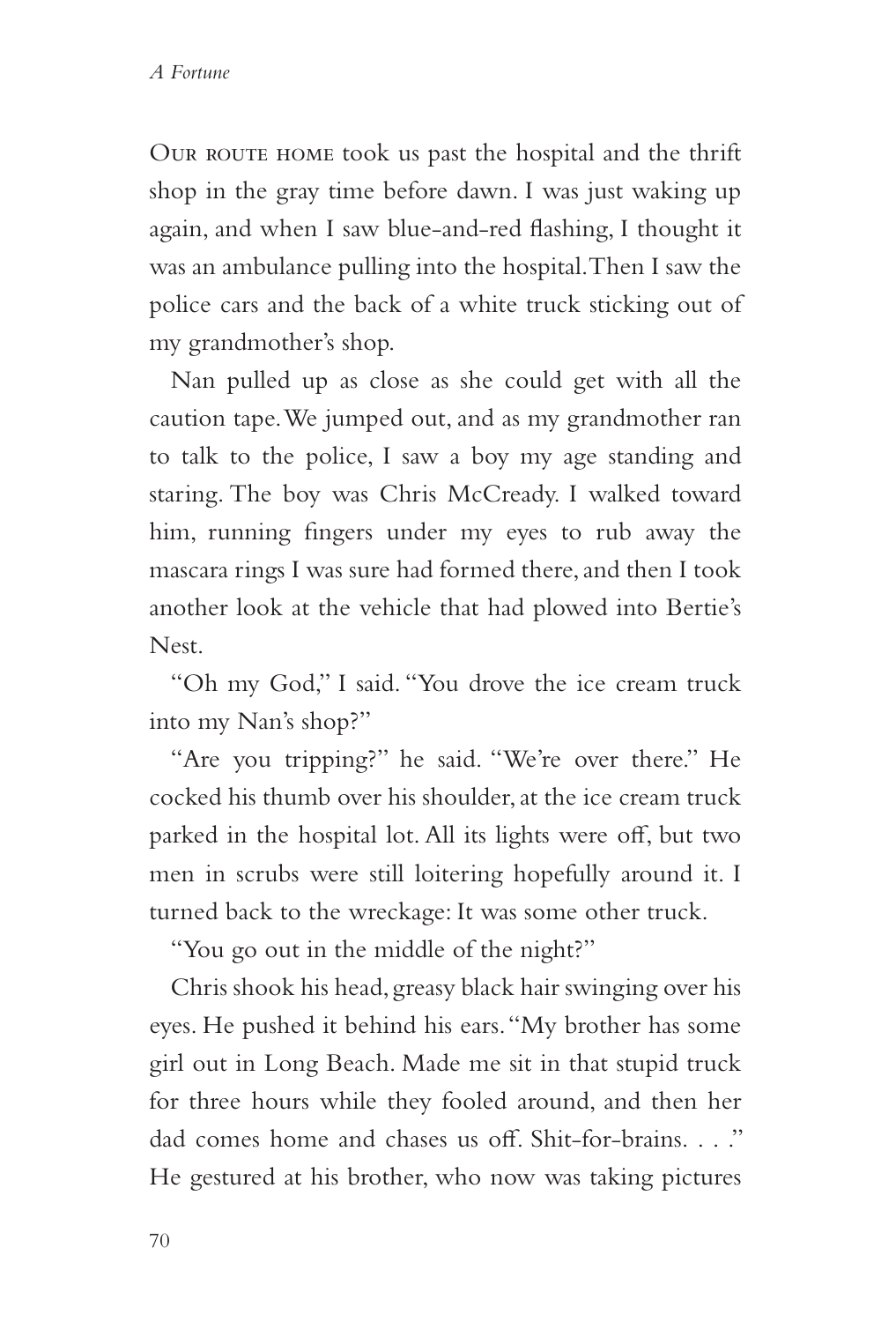of the crash site with a disposable camera.

"Why'd you stop?"

Chris jerked his chin at the wreckage. "Don't you live here? Upstairs?"

"No," I said. "This is just the shop."

"Oh. Well. I wanted to see if you were—"

Say *okay*, I thought. *See if you were okay.*

"—bugging out," he said.

I felt a hand on my shoulder. It was my father, in his scrubs. He spun me around, searched my face, looked me over head to foot. "Dad, I'm okay," I said. He yanked me in and hugged me so hard it scared me. He was supposed to be the calm one. I wriggled away, but it was too late. Chris was walking back to the ice cream truck, flashing me a peace sign.

The crash had seemed make-believe, like a fire drill at school. My father's presence made it real. Siding splintered around the edges where the truck crashed through; the building was crumpled on one side, and part of the roof sat atop the truck like a knocked-over book. A fire engine pulled up, bleating and honking. Neither of us wanted to think of Mom, but I did, and I'm sure my father did too.

"They brought the driver into the ER," Dad said. "He was drunk. He's a mess. When they told me it was the shop. . . ." Bits of debris from the wreck were floating on the night breeze. A tuft of insulation landed in my hair and he picked it out. "What are you doing here? Didn't you go to see Marie?"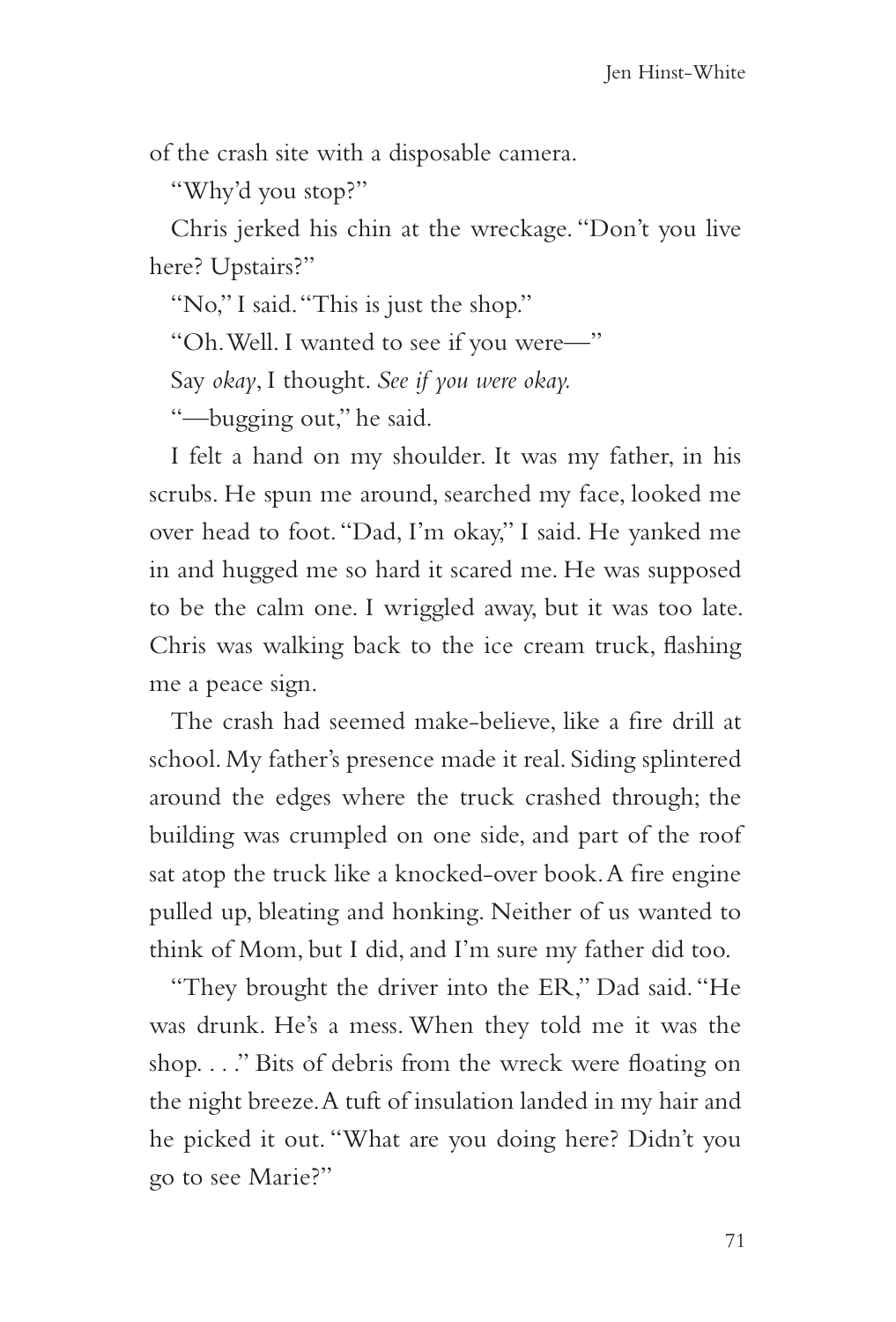"We didn't stay," I said, and looked at the shop. "This is the end, right?"

He rested his hand on my head. He smelled like latex and disinfectant soap. "Well," he said. "This is the kind of thing insurance covers."

I could never convince my father of it, but with all the certainty of fourteen, I knew what had happened. Marie was no Professor Marvel. She had power, and she had used it. She had prophesied a shop for Nan, and Nan had gotten it; Nan had come for help, and Marie had thrown the weight of her prayer into securing it. And now, disastrous salvation: All our repairs paid for, Nan's selfish wish granted, a driver near death. All the more terrible because it was so clear to me, yet so thoroughly unprovable.

I was clinging to my father's sleeve. My grandmother was still talking to the police. Every few moments, like the rest of us, she turned and stared at the truck jutting out of the shop.

"Will the insurance money be enough to rebuild it?" I asked.

"Probably."

"Does she have to use it for that?"

My father pulled me closer. "She could keep it for Birds. She could sell the piece of land. She can do what she wants."

"So this could be it," I said.

"Do you want it to be?" he asked.

I looked again at where the truck had hit the shop. The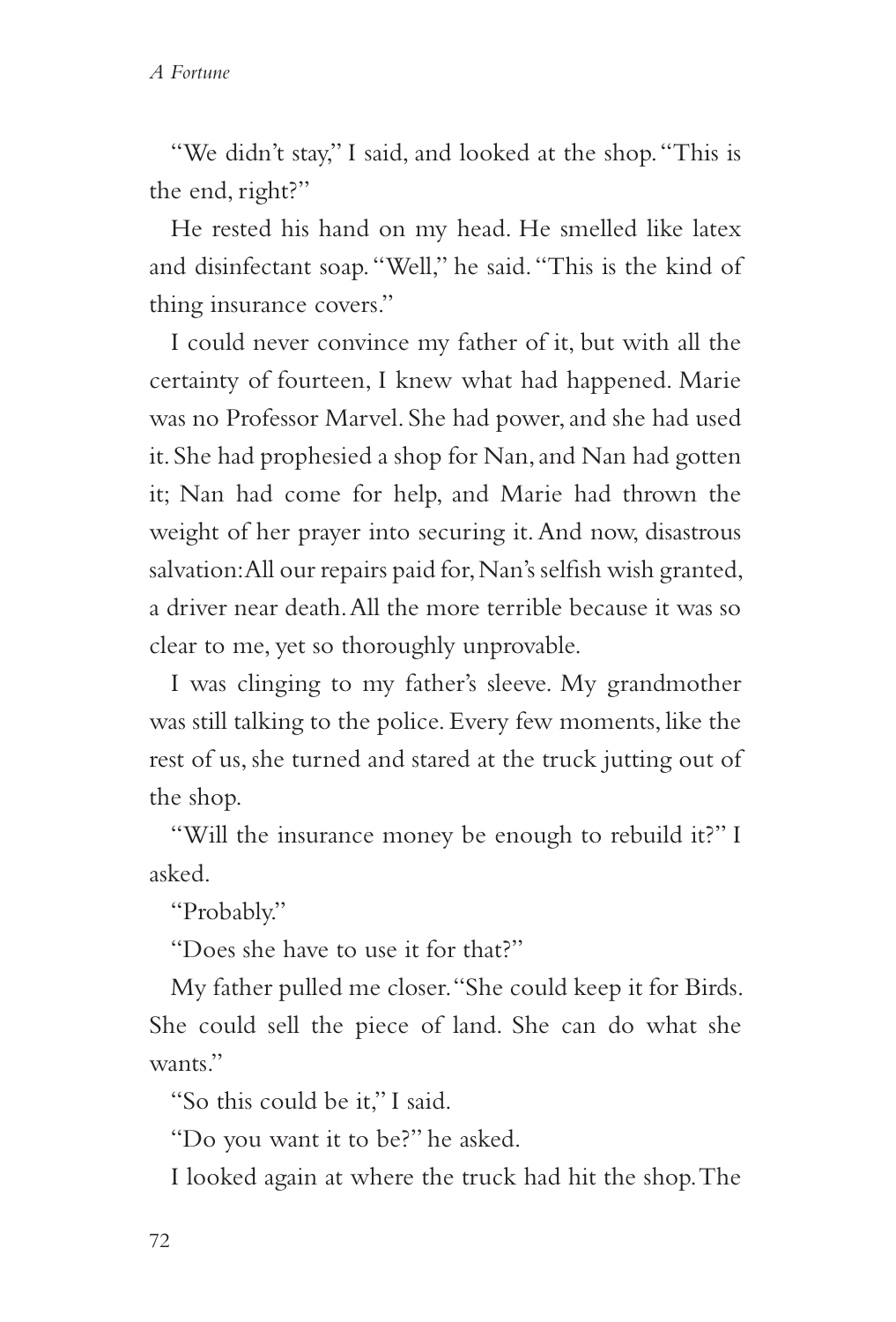front door was gone. What had happened to the picture of my mother? Was it crushed under a tire? Splattered with engine oil? Thrown across the room, frame splintered? I took a step toward the shop. My father grabbed my arm.

"Keller?"

"I don't know," I said.

"Daniel," Nan called out. My father told me to wait where I was and walked toward her.

I stood with eyes closed, smelling gas and exhaust. Then, breathing deeper, I found it—the familiar smell of wood and mothballs and coffee—Bertie's Nest, broken open like a bottle and seeping out into the night. Was this a moment like Nan's, in the pines? I didn't know any prayers except the first few lines of the Our Father. At that moment, I could remember only a scrap: *Who art in Heaven*. But I didn't hear it as a descriptor, I heard it as a question, spacious as the fireplace room at Elisha's Sisters: *Who* art in Heaven?

A mother? A warrior? Both? Or neither?

Someone took my hand.

I startled and jerked my hand back on reflex. I opened my eyes. It was Chris, black eyes wide and shining with siren lights. "Sorry," he muttered. He hooked his thumbs through the belt loops in his jeans, hiked them up from mid-thigh to crotch level. (The boys I liked wore their jeans seven sizes too big.)

"It's okay," I said. Too embarrassed to look him in the eye now, I focused on his jawline instead, downy with the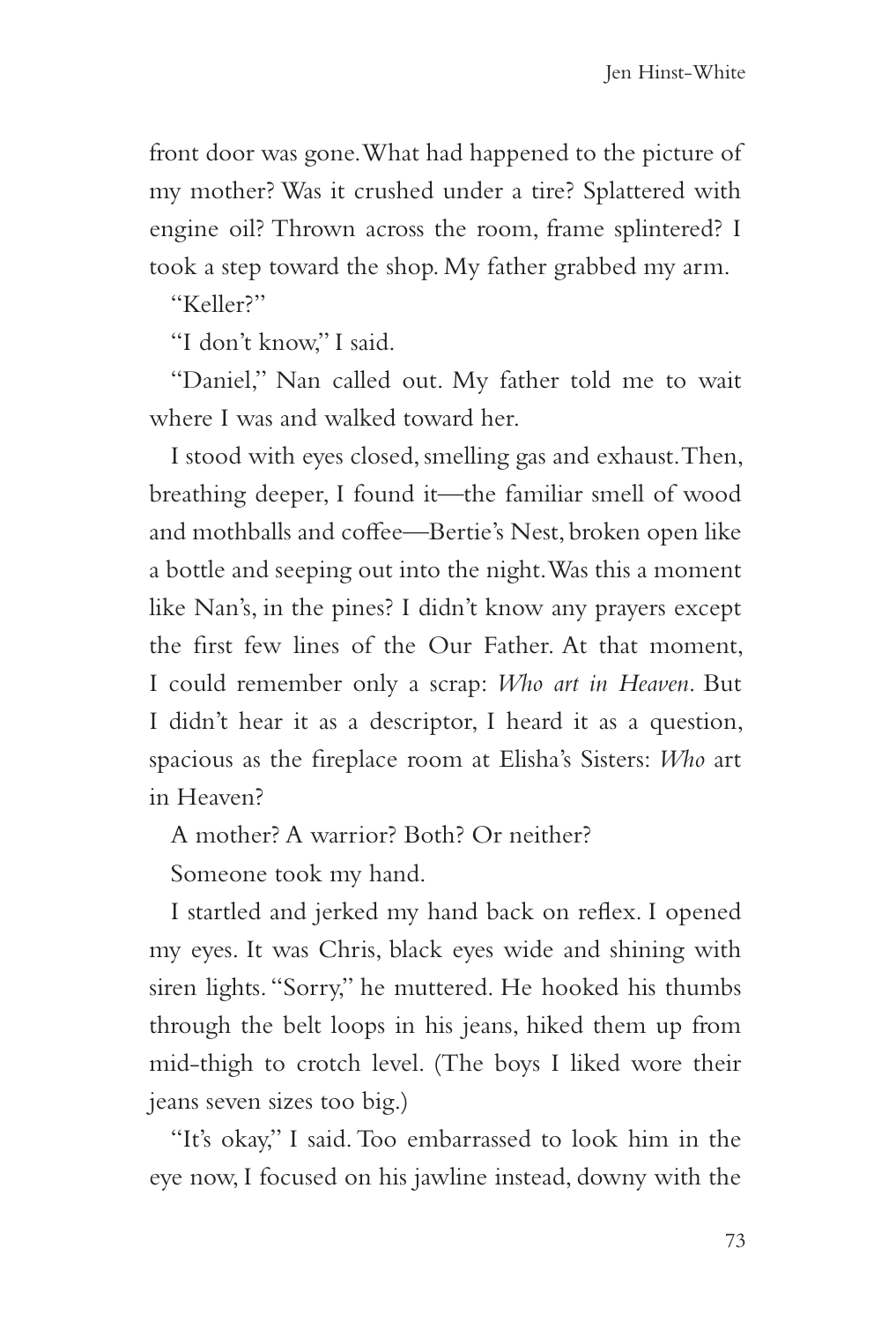start of a teenage beard, and then noticed his necklace. It was a Celtic cross, pewter, strung on a black leather cord.

"You, um ..." he said, "want to go to the mall sometime?"

I felt nothing. What had happened to me? I didn't want to mill around the novelty store shaking Magic 8-Balls with Chris McCready. I didn't even want to make out in the mall movie theater. It was four-thirty in the morning; our shop was destroyed, and therefore maybe saved, and I wanted to know why. "Do you believe that?" I said, and pointed to his necklace. "Do you think God answers prayers?"

Poor kid. He was only fifteen. All year in shop class, I'd given him googly eyes. He'd walked away for ten minutes and come back to this.

WE HAD LITTLE religion in my house, but the accident at Bertie's Nest shocked me into reverence for years. To Nan's dismay, I subscribed to the Elisha's Sisters mailing list. I'm older now, and the reverence has ebbed and flowed, but I can't get rid of the picture: the truck thrust into the shop.

For a while I told no one what I'd concluded, but then I began telling the story over and over until it became something separate from me. The first time I told it was at a basement sleepover party in ninth grade. Word got around, and kids asked for it at every sleepover afterward. As I approached senior year and made friends who wore midnight velvet and metal studs and hung out in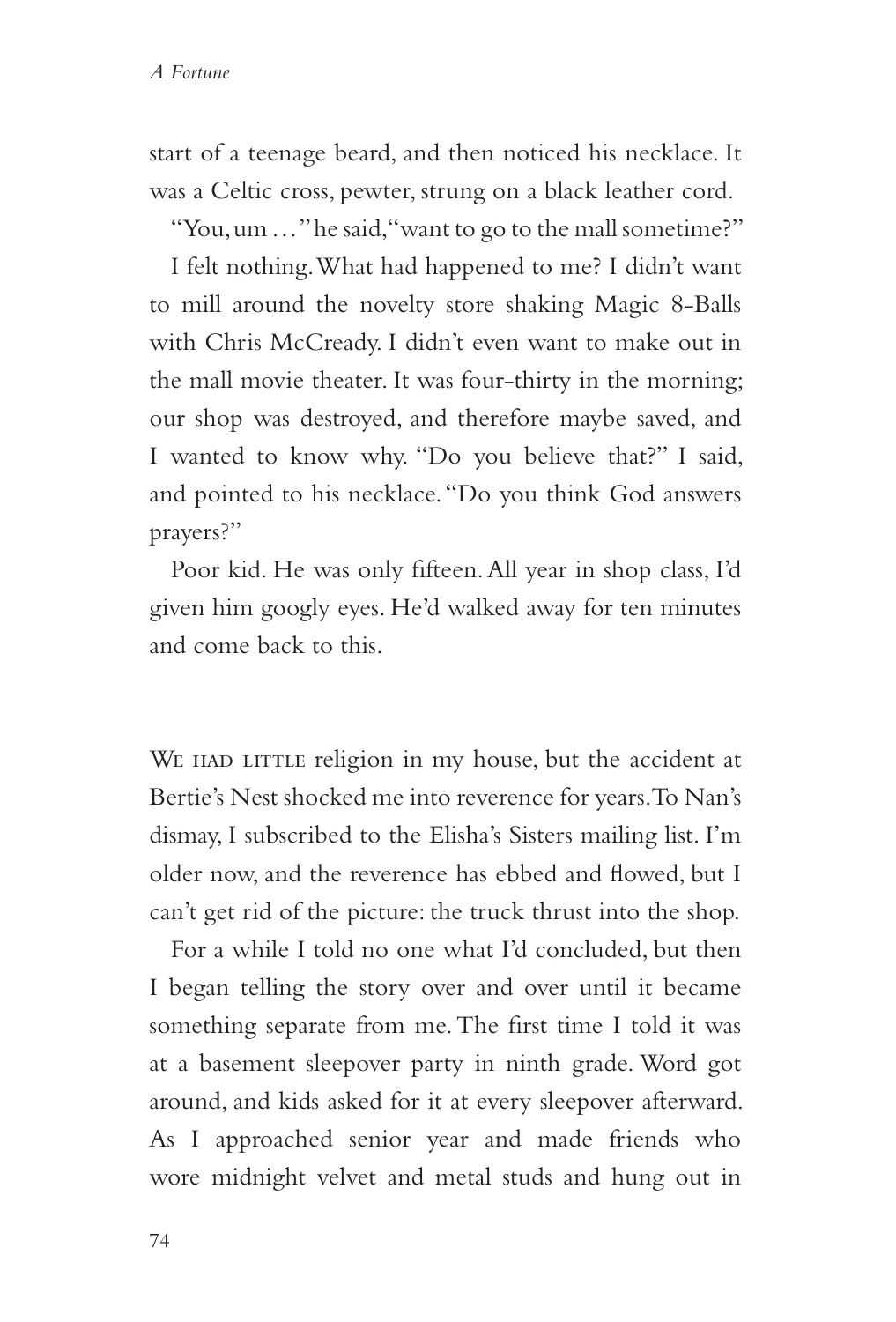cemeteries, I pressed my back against gravestones and told the story over bottles of wine cooler. I told it in college, sitting in circles on dorm room floors, and twice I told it to boys as we lay naked in bed.

When I turned twenty, I took a survey course in world religions. One day when the professor was late, someone who'd heard bits and pieces asked me to tell the whole thing. Compared to the stories of martyrs and bodhisattvas, what had happened to me looked like superstition. I'd taken my intro-level psychology and biology, learned about the human mind's gift for pattern-making and storytelling, the way we note two events and put a *therefore* between them. I changed the subject. My story just seemed so adolescent and dramatic. All of it. Even Nan's renewed sense of calling after the accident, her rededication to the Returning Birds mission—*especially* that.

I steer clear of grand visions and life missions. I spend a lot of nights drawing, but I don't write artist statements and I don't need a gallery opening. I'm suspicious of ambition: I designed a few t-shirts for Returning Birds, which sell well at Bertie's Nest. And that's enough for me. But now, ten years after that ride to Elisha's Sisters, that night with Marie in the kitchen, that truck crashing into the shop, the story keeps coming back to me—the way Bertie's Nest was saved. It won't leave me alone, and I can guess at its reasons.

 $\circ \sim$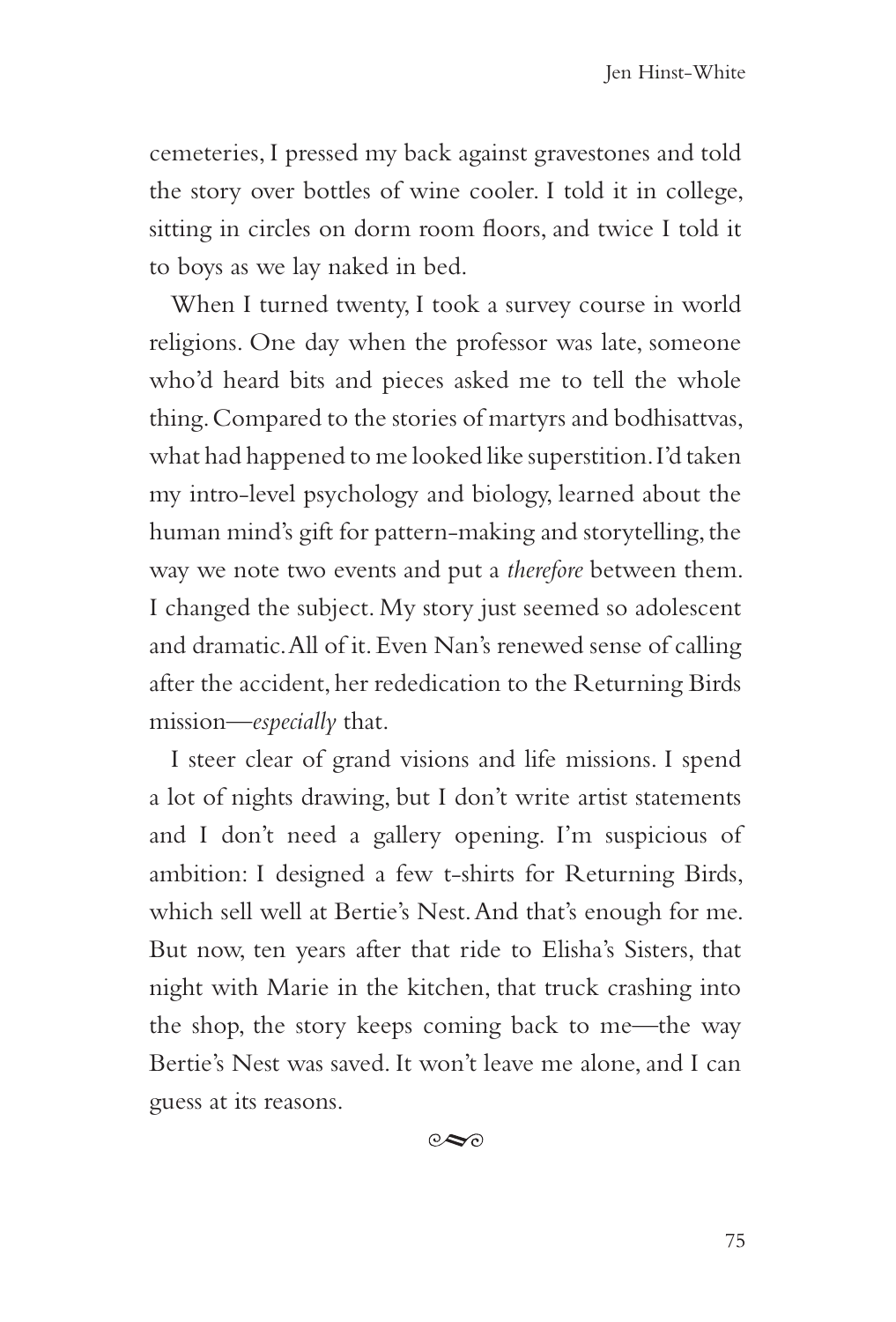AFTER THE ACCIDENT, Nan talked about abandoning the thrift shop, but within a few days she was on the phone to contractors. She and Dad also decided that it was time to get serious about the board of directors.

So then—can I manage to tell this next part through my fourteen-year-old eyes? Can I forget my adult knowledge, peel away my cynicism? I'd have to invent memories, because I stopped paying attention then; I was bored by the very word "board." But this is what I know now, at twenty-four.

The board used to be made up of core volunteers: the counselors, the babysitting coordinator, the thrift shop managers. But now Nan needed fundraisers and strategizers, and she found them. If you were a politician running for office, or a corporate bigwig looking to build community cred, the Returning Birds board was a great place to be. Support the military *and* women—charm the right and the left in one easy step.

So Birds found out what it was like to have money. Nan stepped down into an Associate Director position; she mostly oversaw Bertie's Nest and edited the newsletter. She asked the board to make Willie Pryor the Executive Director, and thank God they listened. Willie was a charismatic young woman who had served with my mother in the Gulf. She was sick, on and off—nausea, migraines—but kept her car on the road, finished school, got happily married. She was both smart and wise, and she was probably the main reason Returning Birds stayed on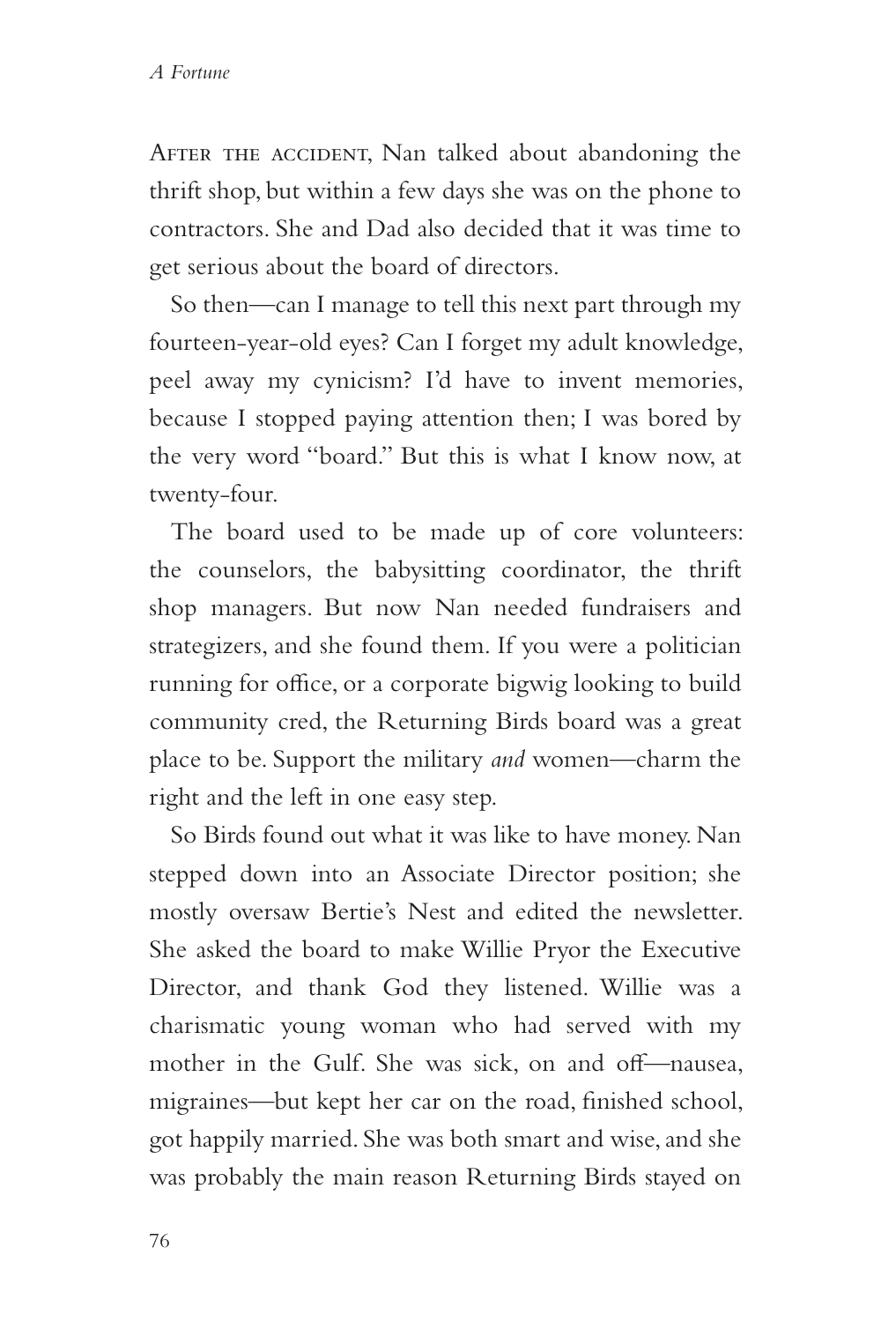course for most of a decade.

Until it didn't.

I was away finishing my senior year at college when it happened. Nan and Willie thought they'd won the grand prize: Dan Chase, a businessman from Westchester, who made his millions picking up animal carcasses from farms to turn into dog food. Except Dan Chase wasn't interested in Willie's dream projects—like subsidized summer vacations, a chance for young vets and their families to bond. "That's not your main concern," he said. What worried him was that the wars were losing popularity in the polls. So now Returning Birds is about to spend thirty thousand dollars of his money on bunting and sparklers and Port-a-Johns for our first-ever Support the Troops rally. Chase's goal: a bigger crowd than Don Henley got for his outdoor concert here last year.

My mother could not have gone, with a crowd like that.

Last week Willie, Nan, and I took the ferry to Connecticut and drove up to the Lime Kiln Wildlife Sanctuary in Sheffield, Massachusetts. The trees were a haze of red buds; little gold flags were breaking out on the forsythias. Nan leaned on my arm as we made our way to the picnic table that Willie calls their "executive retreat center."

A couple of times a year they do this, just the two of them—bring sandwiches, a thermos of coffee, about five pounds of chocolate—and watch birds while they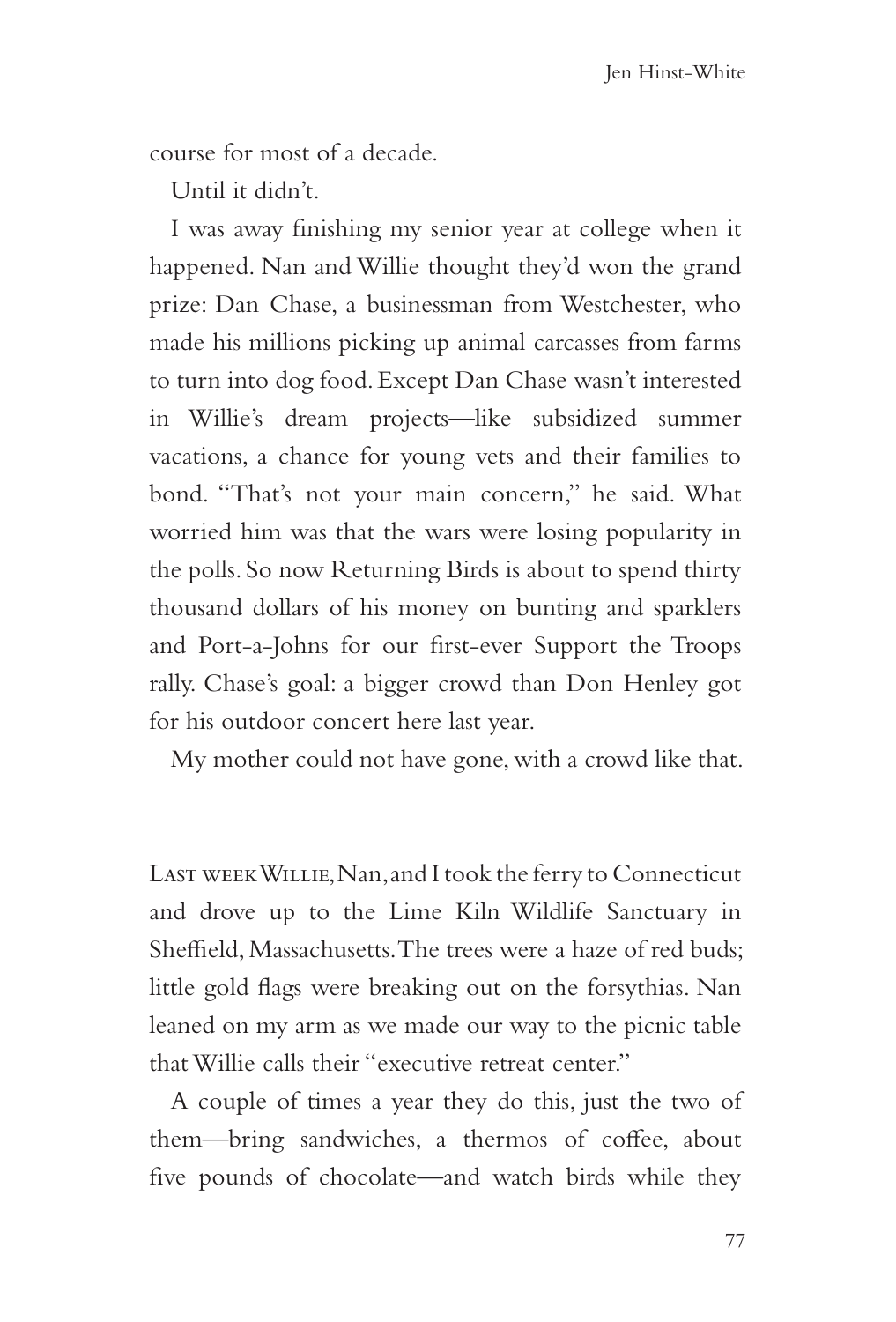strategize. It was while bird-watching, after all, that Nan first named her newsletter. There's no good reason they need to come all the way up here to spot sparrows and shoot the breeze. But the sanctuary is off Route 8, which is the way to Elisha's Sisters, and I suspect that some magnet in Nan always pulls her toward Marie.

This time they convinced me to come along, and it took us an hour to get down to business. While we ate, we read the bird checklist from the visitor center and decided what kind of birds we'd be. Nan said she'd be an American kestrel. Willie picked barn swallow. "I *feel* like I swallowed a barn," she said.

"No," Nan said. "You're an ovenbird."

Everyone wants me to step up when Willie goes on her maternity leave. Chase and the board are looking for someone just like me: I will look beautiful on podiums, and my picture can go on fundraising letters. Willie and Nan have other motives. They think I can be the counterweight to Chase—steer Birds back to its real work before he rewrites the mission statement, which he's already pushing to do. But what counterweight can I offer? He has more money than God. I sell t-shirts at the mall.

You have the authority, Nan and Willie say, of being Bertie's daughter. The power of your ideals. Youthful energy. They are sure I have these things, deep down reserves that just need tapping.

I looked over the bird list. "Least flycatcher" sounded about right for me. Instead I said "bobolink" and tore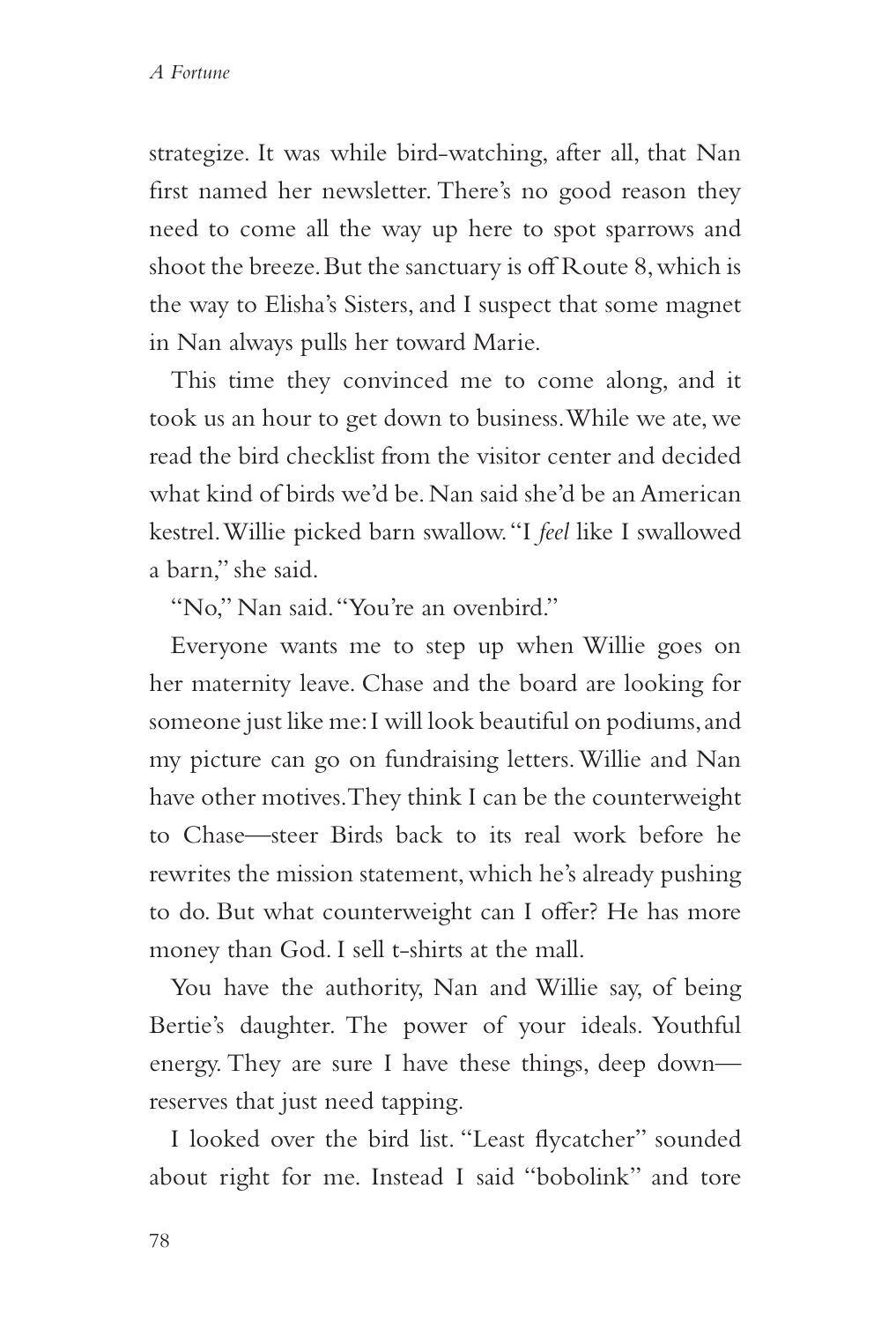open the bar of toffee almond.

"You know the next thing he'll do," Nan said. "He'll get them to close the thrift shop. They're just waiting for me to die."

I looked at Willie, who knows how to make Nan laugh when she gets melodramatic. But she only looked back at me. "I wish you'd been at the last board meeting," she said.

"I've told them what the shop is for," I said. "A dozen times." The argument has been going on ever since Chase joined us: Bertie's Nest is a drag on the budget; the profits only pay for the building, so the staff is costing Birds money. But here, again, he misses the point. The shop was never just a fundraiser. So many women come in and start talking to us that Nan has put armchairs in the back.

"We need another big donor," Nan said. "Someone who's on our side."

"The leads are pretty thin." Willie pulled a file folder from her bag. She and Nan began to go over a list, but I was watching the birds darting around the picnic area. Those fluffy gray-and-white ones—were they phoebes? Willie's thinking of naming the baby Phoebe, and I brought my camera, hoping to get a good picture of one for her nursery—a surprise for the baby shower. The maybe-phoebes perched and dove; I shot and zoomed in to see what I'd caught. Fierce little thing: the bird had a bee in its mouth.

Willie leaned her head on her hand. Nan crossed off another name. And then, before I could stop myself, I was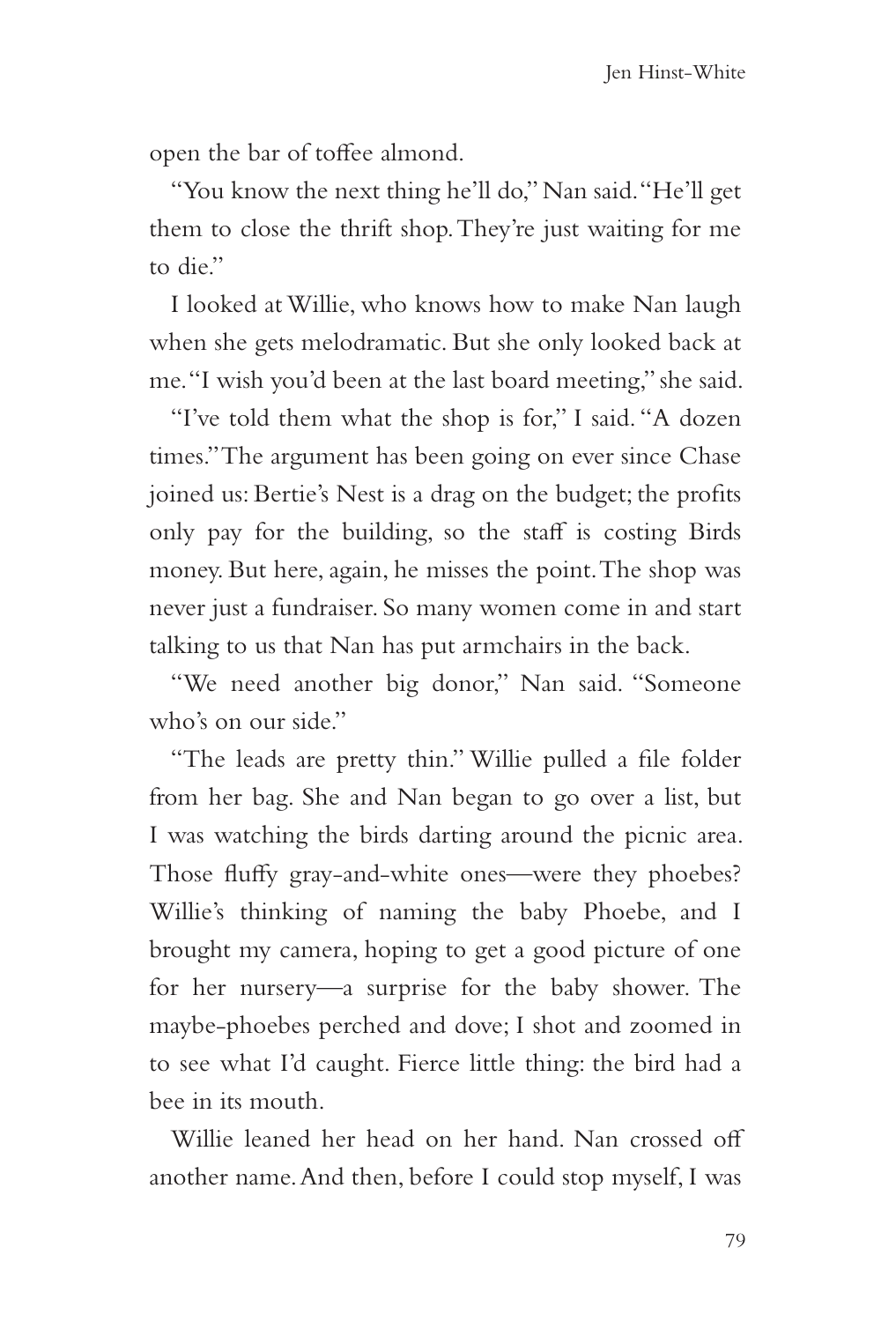talking. "We should find whoever gave you the shop."

The air began that unpleasant vibrating it does when I've said something I shouldn't. This never happened when I was fourteen. Now, I can't even look at Nan sometimes. I feel her sizing up everything I say, checking to see if I'm amounting to anything yet. Sometimes I'm convinced she can see right through me, just like when I was a kid. She knew exactly why I wanted to locate that donor: Maybe *they'd* be the counterweight to Chase, and I wouldn't have to step up.

"What if I wrote an open letter in the newsletter," I said, "and asked them to come forward. Just said I wanted to thank them—"

Willie put her hand on mine. "What if we just asked our lawyer to pass a note along to theirs?"

It's AMAZING HOW quickly a thing can spring open.

She was in a nursing home now. Alzheimer's. Her husband didn't think it mattered at this point, our knowing. But all the same, out of respect: Let's call her Georgia.

She had money, she liked to give it away, and in the old days—before she'd given Nan the shop, before Returning Birds existed—she didn't do it with such secrecy. I'm not revealing too much, I think, if I say that her name is engraved on a brick in the lobby of St. Joan's Hospital, since she shares that honor with 512 other people. But she was the kind of donor who is often invited to lunch by the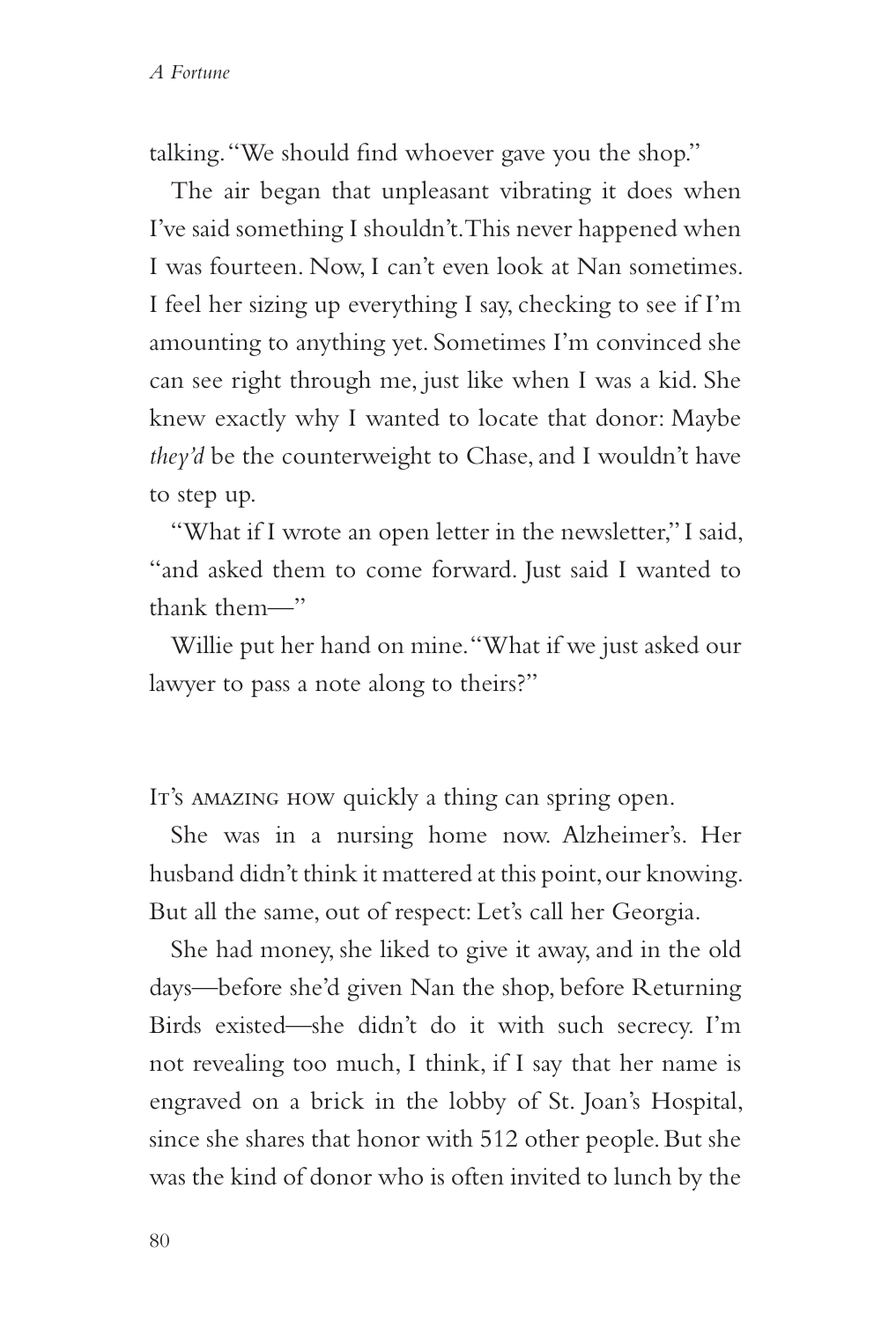VP of development.

Georgia had taken personal offense at the trustees' decision to shut down the St. Joan's thrift shop. She'd believed in it. At the end of each season, she'd brought her children's, and then her grandchildren's, outgrown clothing, washed and folded, to be tagged with colored dots. God knows she could have afforded new furniture for her screened-in porch, but she found a set of deep wicker chairs at the thrift shop, paid three times the sticker price, and refinished them herself. She knew the volunteers by name—Frank, Polly, Wendy. And Nan, of course.

The decision to shut down the thrift shop wasn't the only reason she stopped giving to St. Joan's. The new hospital president irked her: His policy changes, she believed, led to the nurses' strike. Besides, her grandchildren's private school had launched a capital campaign. By the time Nan started her parking-lot tag sales for Returning Birds, Georgia had stopped coming around to St. Joan's. She had her endoscopy done at the Mayo Clinic.

For years, she'd been attending an annual philanthropy conference in Boston, and in 1995, the sessions included a seminar called "Spirituality of Giving," led by a woman named Marie. Marie began her session with a story. She told this roomful of professional givers about a woman named Nancy, who was scraping together the money for her nonprofit organization with tag sales, but had given an entire month's proceeds to help a stranger with medical expenses. Then Marie told them about Returning Birds.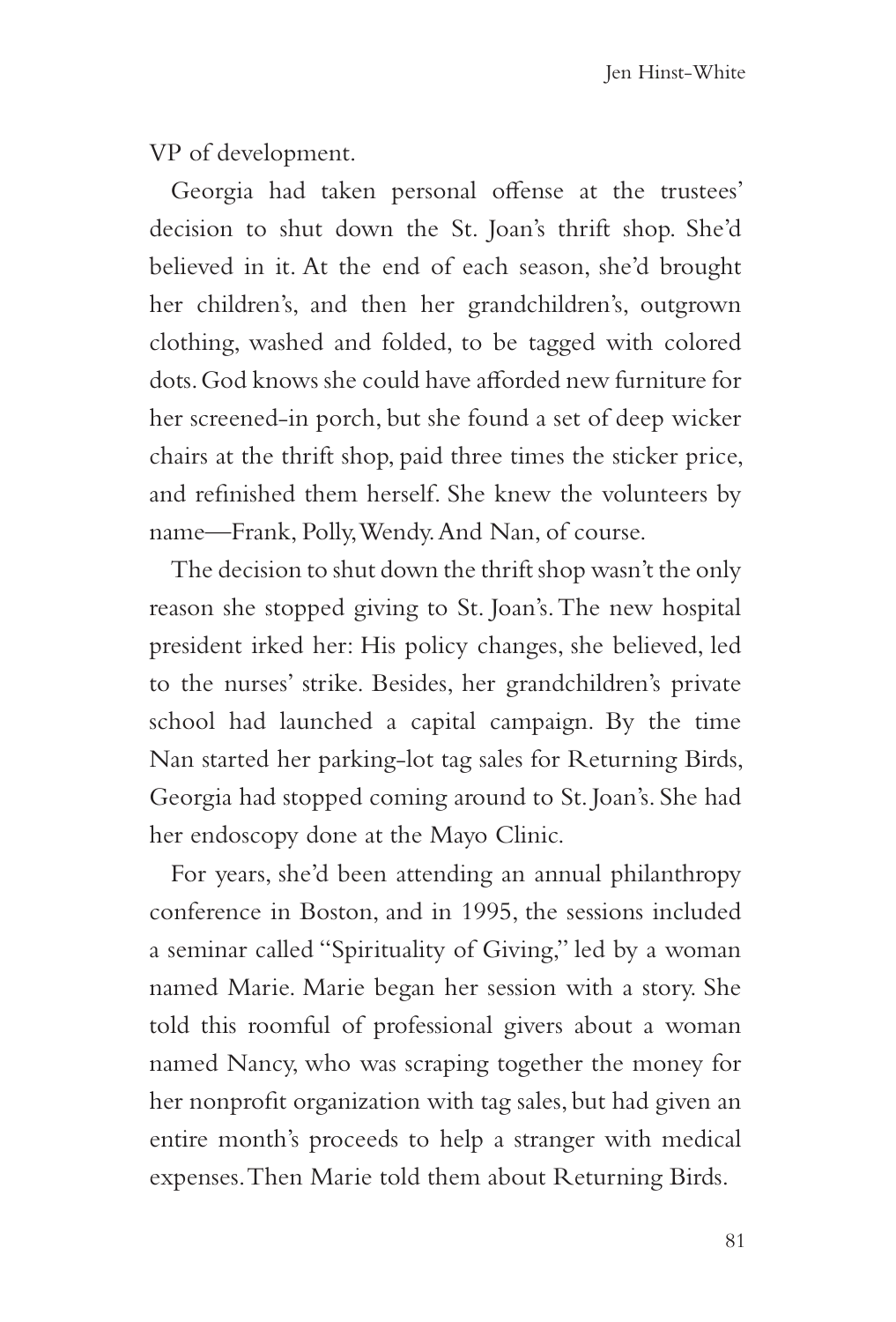When I spoke to Georgia's husband on the phone more than a decade later, he said his wife was never the airy-fairy type and had probably attended the seminar because a friend was going. At any rate, she was startled to hear St. Joan's mentioned, and she remembered Nan. It was a shame, she thought, that Nan had to resort to outdoor tag sales with the thrift shop standing empty so nearby. She remembered Nancy Shonham as motivated, responsible—a good person to turn the place over to.

Georgia's husband didn't get into the homework she'd done, but it must have been considerable. Besides putting Nan in charge, she made other stipulations: That Returning Birds become a real 501(c)(3). Form a board. Write a mission statement. She'd expected it to become a real, self-sustaining, grownup organization.

For the first time in her life, Georgia kept her giving a secret. Her husband couldn't tell me why. Perhaps Marie's seminar had made her game for an experiment: See what happens if you don't let your left hand know what your right is doing. Or maybe she'd had enough of the entanglements of giving.

He called me "love" and said he had to go. He didn't ask why I'd called. Instead, he said he'd heard that Birds was doing well, and that his family was now fully committed to a small, set number of charitable causes.

It's amazing how quickly a thing can snap shut.

 $\infty$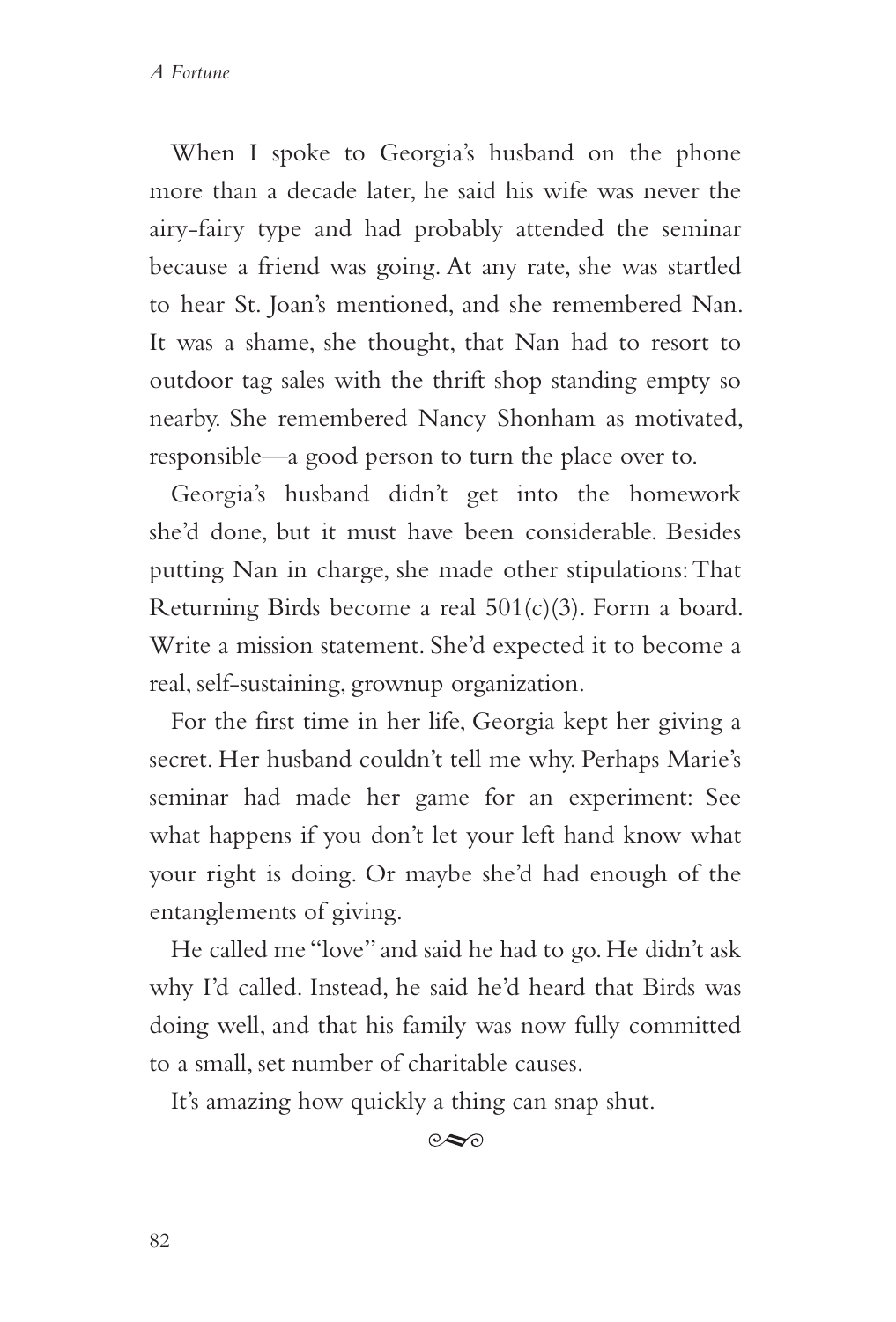I HAVEN'T TOLD Nan that shortly after that phone call, I ran into Marie outside St. Joan's. Now she's the one in the passenger seat, being driven there for treatments. We've started having coffee every few weeks, before her appointments.

Marie argues that this is how God takes action: Through people willing to walk through an open door.

I say: And sending trucks to crash through buildings?

Or, she says, following a drunk as he climbs into the driver's seat, and making an act of mercy out of the stupid thing he was going to do anyway.

And what if God doesn't exist at all?, I say. I might as well stay at the t-shirt shop, then, because Willie and Nan are wrong about me. I don't have deep reserves of energy and idealism. *This* is the flavor of person I turned out to be. Quiet. Tired. And I'm going to be the lookout for a thousand returning birds? Who's looking out for *me*?

Says Marie: Tell me again how you loved going to work at the piercing booth with Bertie.

Says Marie: Was it really the *mall* you loved so much? There's more than one way to go to work with your Mother.

And, says Marie: Magnificat.

I walked into Bertie's Nest today with a hanging lantern, a castoff from a coworker. No one was at the register, and the record player was silent, but I heard the teakettle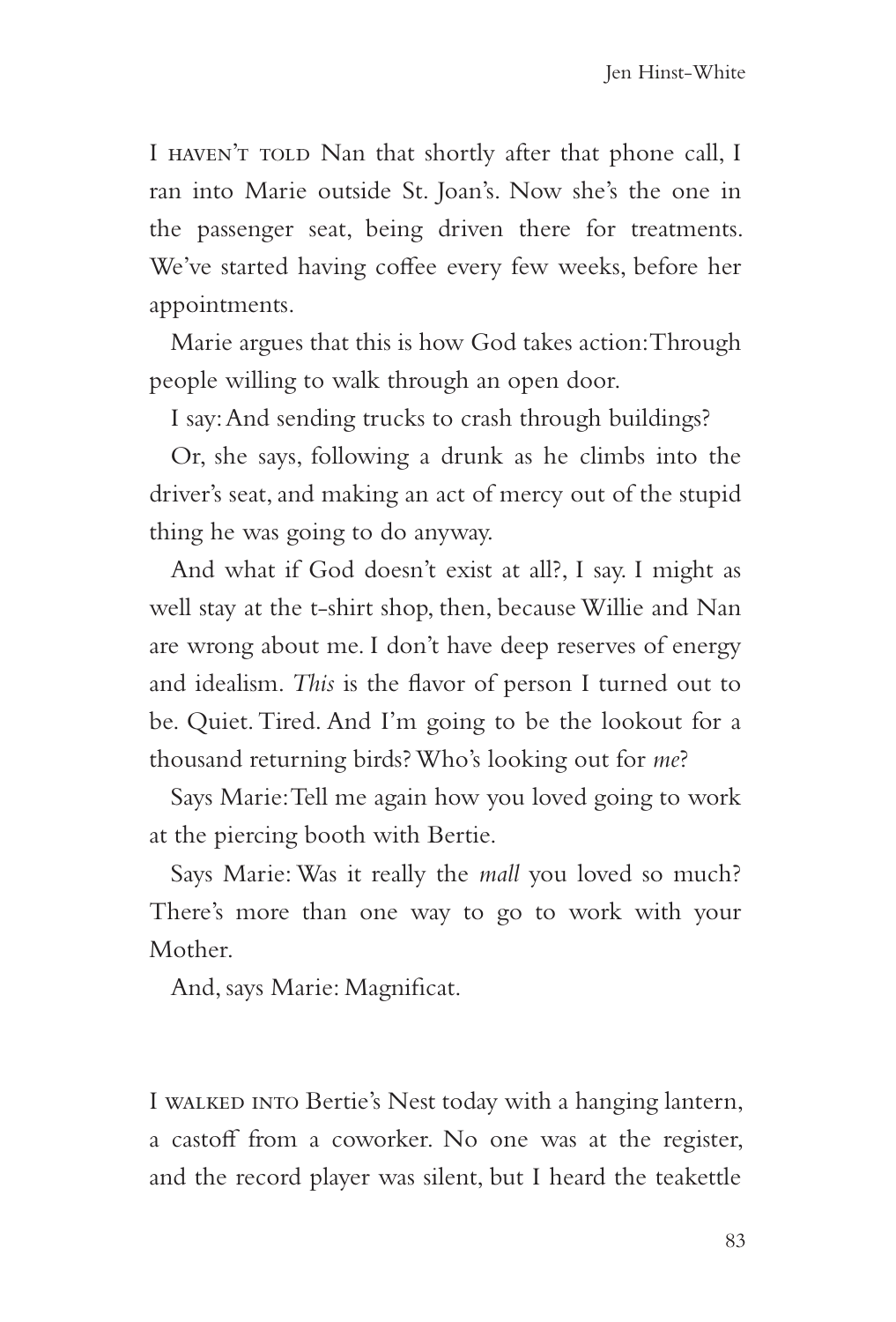whistling in the kitchen and then I heard it stop. I put on Peggy Lee's *Black Coffee* and waited for Nan to come out. When she did—holding her mug in two hands, walking close to the wall—I took the tea from her and pointed to the lantern. "My friend's aunt died and left her this," I said, "and she offered it to us."

Nan pushed her glasses from the top of her head down to her nose and looked at the lantern. It was a foot high, clear glass, with a thin metal collar. "Bell jar-style lantern, like they used in colonial houses, eighteenth century," she said. "Pretty."

"Original?" I said.

"Just a replica." She pointed to the collar, engraved all around with birds. "This motif on the bezel band is modern."

"I thought we might've won the lottery with this one," I said.

Nan got a price sticker from under the counter and marked it in a shaky hand, *\$25—*.

"The lawyer called me," I said. "He gave me a phone number. And a name."

When I'd told her the story, she said: "I *knew* Marie arranged it."

"No. That's not what the man said." But the phone rang, and I knew we were done talking. Nan answered it and I stood watching her, thinking I should offer to help her dye her hair later. Her roots are an inch long. She's still doing it herself, and stubbornly hanging on to black.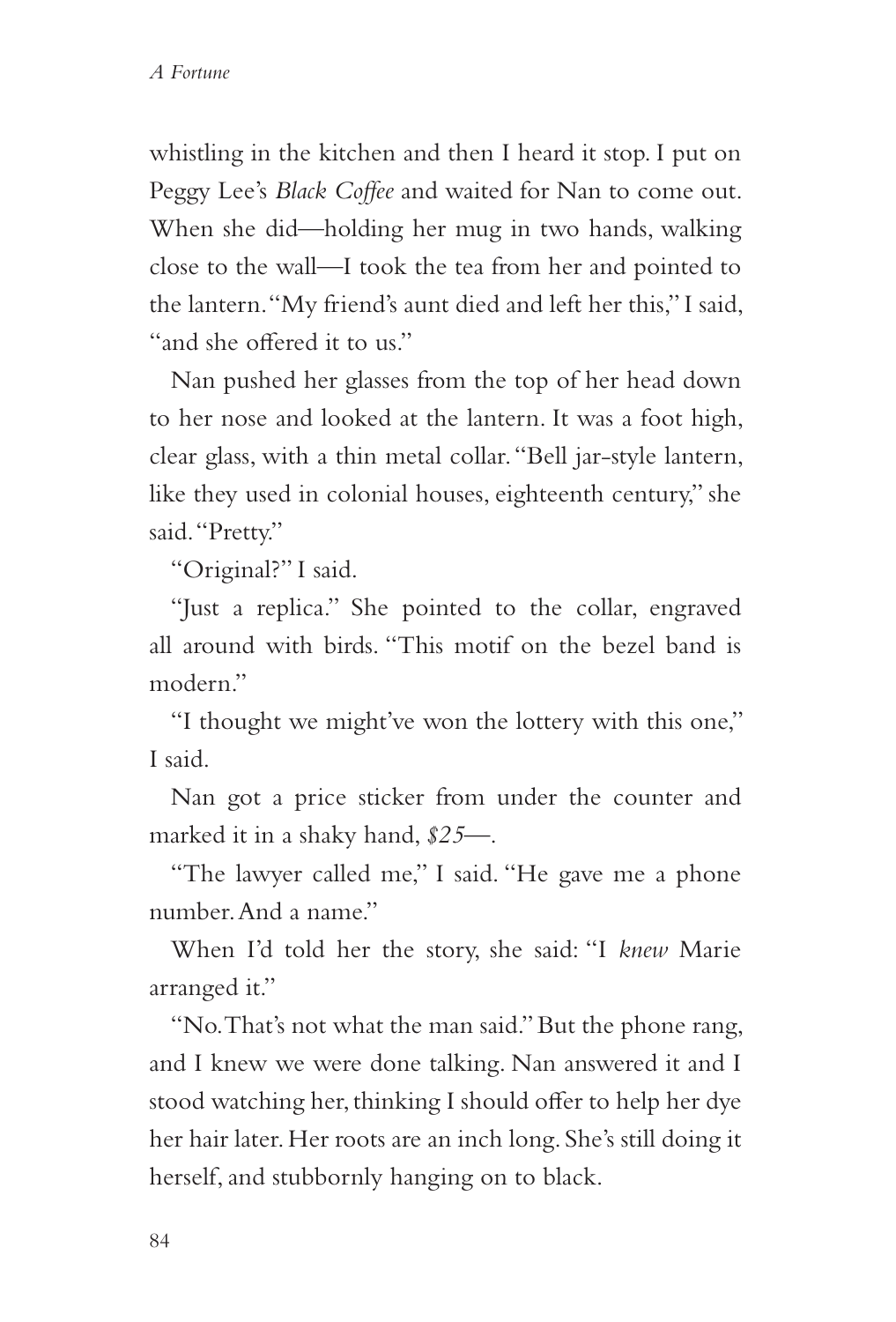## $\infty$

I've saved THAT torn and crumpled page that Nan threw on the table in Marie's kitchen. A portrait of a seated woman in profile, drawn in that Art Nouveau-revival style that was popular in the 1960s. The grass around her bare feet springs up into a psychedelic border that frames the whole page. "To me a lush carpet of pine needles or spongy grass is more welcome than the most luxurious Persian rug."

Why did it make her so angry? This is what I think: When Marie said she had something for her, Nan was hoping for one more prediction, one more instruction: *Do this, and your shop will be saved*. She wanted to have her fortune told one more time—to believe, after all, that Marie was somehow magic. But Marie wasn't magic. She just had love at a low burn. She saw the page and it reminded her of the concert in the pines. I wonder if she was telling Nan, too: Forget the thousand-dollar kimonos, the lanterns worth a fortune. Forget the thrift shop, even, if you have to. You were offered an assignment to love.

But who can say? If I asked Marie now, I'm not even sure she'd remember that paper. And anyway, how can I blame Nan? I want the impossible, too. I want to meet my mother for lunch at the food court. I want to press my face into her shoulder and smell her smoky hair and feel her arms wrapped so hard around me that I can hardly breathe. Then I want her to look at me the way she did before the war—as if everything about me, even my problems, called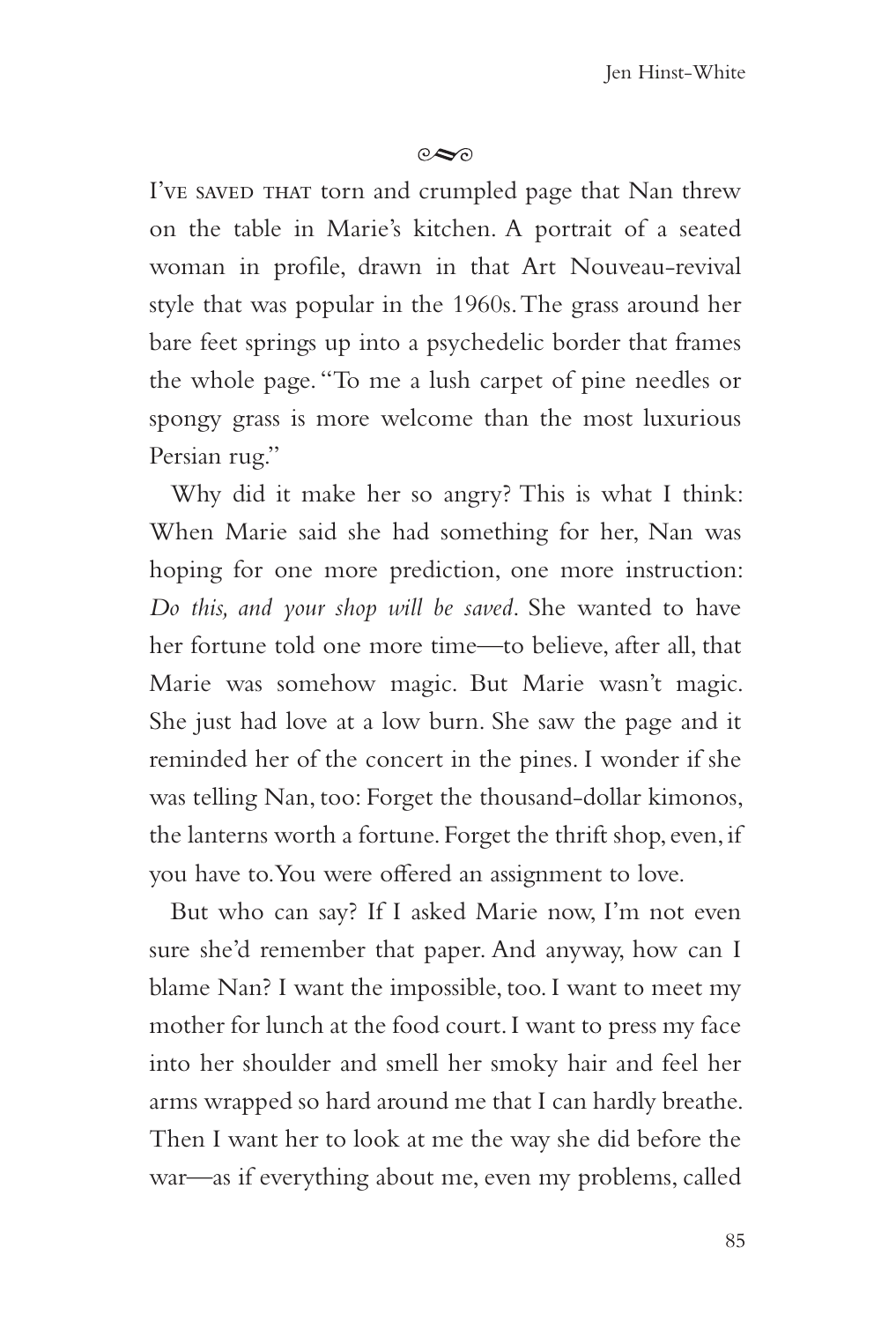up her love in waves—and I want her to tell me what to do. Because I have a decision to make. Willie's baby is coming soon.

Instead, I tell Nan that I'm going to hang out at Bertie's Nest for a while after she closes up. When she leaves, I climb the stairs and go over to the shelf between the windows. I installed that shelf on my own, the summer I turned fifteen and the new Bertie's Nest opened, and there I built an altar for my mother: A Joni Mitchell record. A pair of piercing studs from the kiosk in the mall. A letter she sent me from Saudi Arabia. The battered photograph from the old shop—re-framed, touched up—but another one too. She and my father are sitting in their apartment, the day they brought me home from the hospital. She's nursing me.

I sit on the velveteen couch and look up at this photo for a long time. A long time.

On a hook next to the shelf hangs my mother's uniform jacket. I open my purse and take out a Charms lollipop, apple-green, and put it in her jacket pocket. Then I go down the stairs—sturdy, new, not a creak—and lock up the shop.

I know what I'll do. I'm afraid. And I wonder: When I watch Willie feeding her baby, will I find it any easier to be brave? To imagine the God Marie talks about—the mother who never loses track of us?  $\infty$